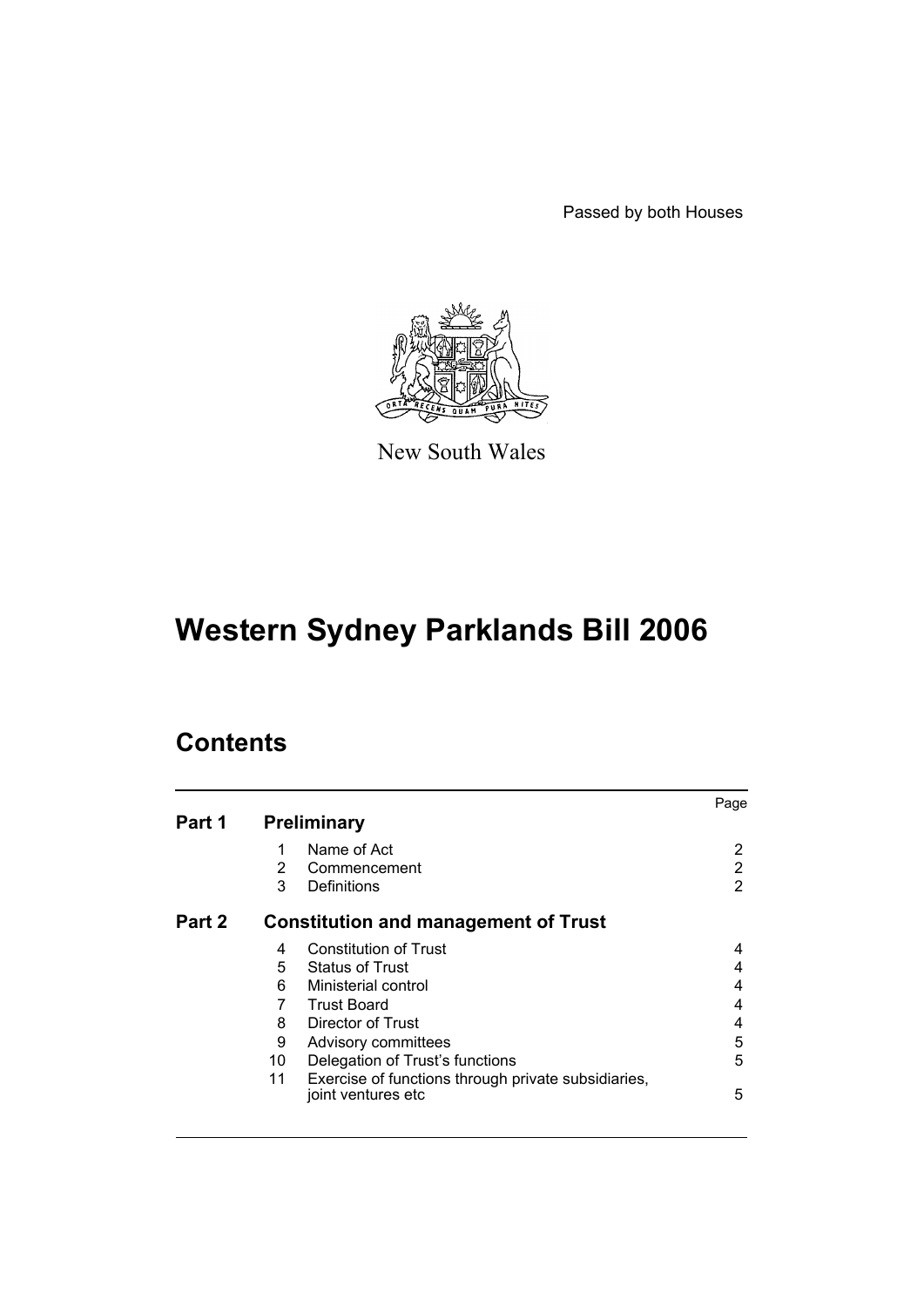$\overline{a}$ 

|        |    |                   |                                                                                                         | Page |
|--------|----|-------------------|---------------------------------------------------------------------------------------------------------|------|
| Part 3 |    |                   | <b>Functions of Trust</b>                                                                               |      |
|        | 12 |                   | Functions-generally                                                                                     | 6    |
|        | 13 |                   | Agreements for management of Trust land and other land                                                  | 7    |
|        | 14 | Outsourcing       |                                                                                                         | 8    |
|        | 15 |                   | Acquisition of land                                                                                     | 8    |
|        | 16 |                   | Dealings in relation to Trust land                                                                      | 8    |
|        | 17 |                   | Dealings with Trust land for biodiversity banking<br>schemes, carbon sequestration and related purposes | 9    |
|        | 18 |                   | Dedication of land                                                                                      | 10   |
|        | 19 | Roads             |                                                                                                         | 11   |
|        | 20 |                   | Acquisition of property by gift, devise or bequest                                                      | 11   |
|        | 21 |                   | Private subsidiary corporations etc                                                                     | 11   |
| Part 4 |    |                   | <b>Western Sydney Parklands</b>                                                                         |      |
|        |    | <b>Division 1</b> | <b>Western Sydney Parklands</b>                                                                         |      |
|        | 22 |                   | Land comprising the Western Sydney Parklands                                                            | 13   |
|        |    | <b>Division 2</b> | <b>Plan of management for Parklands</b>                                                                 |      |
|        | 23 |                   | Plan of management                                                                                      | 13   |
|        |    | <b>Division 3</b> | <b>Precincts and precinct plans</b>                                                                     |      |
|        | 24 | Precincts         |                                                                                                         | 14   |
|        | 25 |                   | Preparation, maintenance and content of precinct plans                                                  | 14   |
|        |    | <b>Division 4</b> | Procedure for preparation and adoption of<br>plan of management and precinct plans                      |      |
|        | 26 |                   | Consultation with government agencies                                                                   | 15   |
|        | 27 |                   | Adoption of plan of management, precinct plans and                                                      |      |
|        |    | amendments        |                                                                                                         | 15   |
|        | 28 |                   | Review of plan of management and precinct plans                                                         | 16   |
|        |    | <b>Division 5</b> | Other provisions relating to management<br>of Parklands                                                 |      |
|        | 29 |                   | Management of cemeteries and crematoriums                                                               | 16   |
|        | 30 |                   | Responsibilities of the Trust and government agencies<br>in relation to Parklands                       | 16   |
|        | 31 |                   | Management of Western Sydney Regional Park                                                              | 17   |
|        | 32 |                   | Application of other laws                                                                               | 18   |
|        |    | <b>Division 6</b> | <b>Transfer of land to Trust</b>                                                                        |      |
|        | 33 | Definitions       |                                                                                                         | 19   |
|        | 34 |                   | Transfer of land described in Schedule 3 to Trust                                                       | 19   |
|        | 35 |                   | Transfer of additional land to Trust—amendment of                                                       |      |
|        |    | Schedule 3        |                                                                                                         | 20   |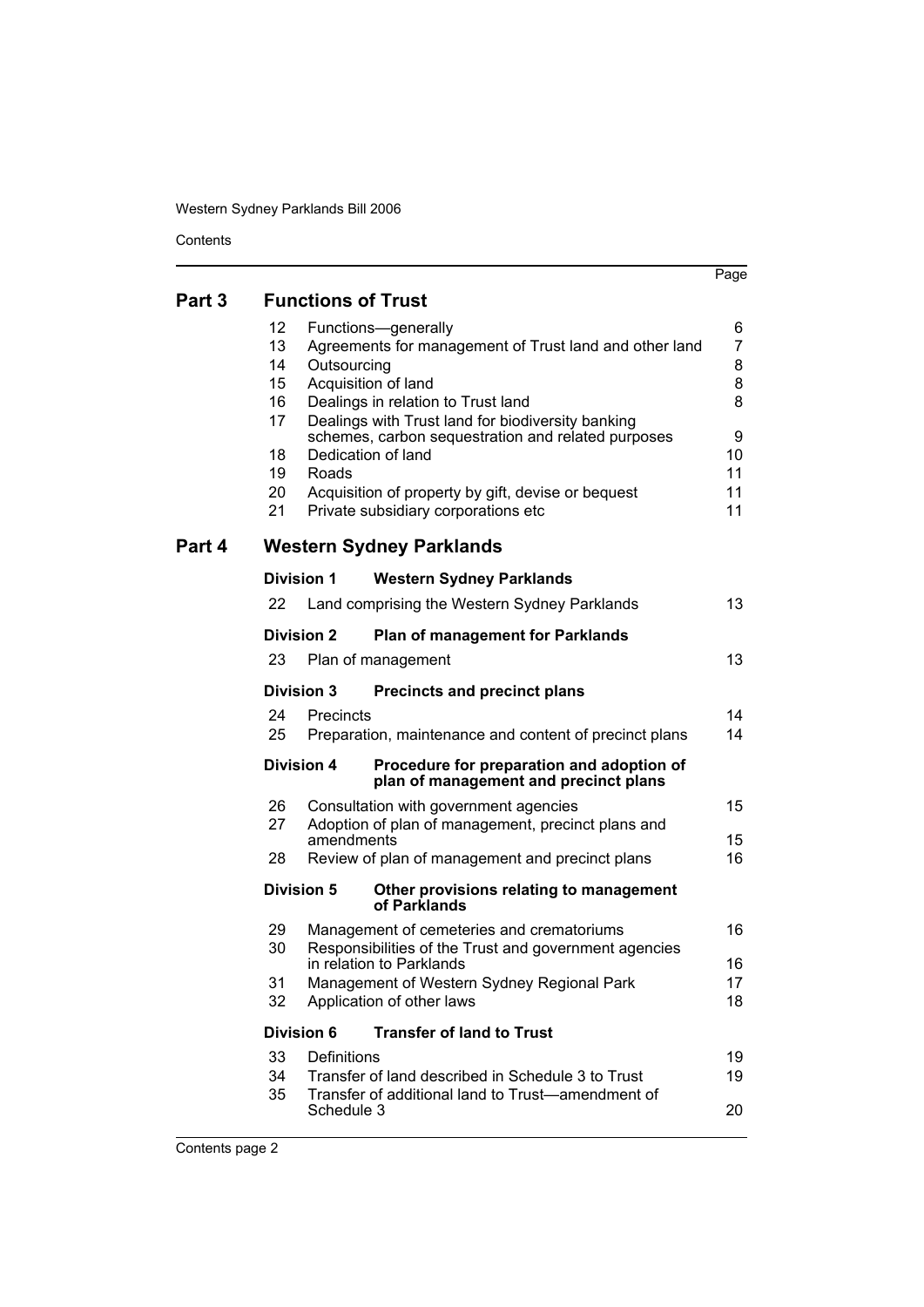Contents

|                   |                      |                                                                                                                              | Page                 |
|-------------------|----------------------|------------------------------------------------------------------------------------------------------------------------------|----------------------|
|                   | 36<br>37             | Effect of transfer of land under this Division<br>Administration of certain existing leases and                              | 20                   |
|                   |                      | similar interests                                                                                                            | 21                   |
|                   | 38                   | State taxes not chargeable                                                                                                   | 22                   |
| Part 5            |                      | <b>Finance</b>                                                                                                               |                      |
|                   | 39<br>40<br>41<br>42 | Western Sydney Parklands Fund<br>Payments to Sydney Region Development Fund<br>Financial year<br>Investment of money in Fund | 23<br>23<br>23<br>23 |
| Part 6            |                      | <b>Miscellaneous</b>                                                                                                         |                      |
|                   | 43                   | Resolution of disputes                                                                                                       | 24                   |
|                   | 44                   | Exclusion of personal liability                                                                                              | 24                   |
|                   | 45                   | Seal of Trust                                                                                                                | 24                   |
|                   | 46<br>47             | Recovery of fees and charges                                                                                                 | 24<br>24             |
|                   | 48                   | Rangers<br>Penalty notices                                                                                                   | 25                   |
|                   | 49                   | Nature of proceedings for offences                                                                                           | 26                   |
|                   | 50                   | Regulations                                                                                                                  | 26                   |
|                   | 51                   | Savings, transitional and other provisions                                                                                   | 26                   |
|                   | 52                   | Amendment of other Acts and instruments                                                                                      | 27                   |
|                   | 53                   | Review of Act                                                                                                                | 27                   |
| <b>Schedule 1</b> |                      | <b>Members and procedure of Board</b>                                                                                        | 28                   |
| <b>Schedule 2</b> |                      | <b>Western Sydney Parklands</b>                                                                                              | 33                   |
| <b>Schedule 3</b> |                      | <b>Land transferred to Trust</b>                                                                                             | 34                   |
| <b>Schedule 4</b> |                      | Savings, transitional and other provisions                                                                                   | 51                   |
| <b>Schedule 5</b> |                      | <b>Amendment of Acts and instruments</b>                                                                                     | 53                   |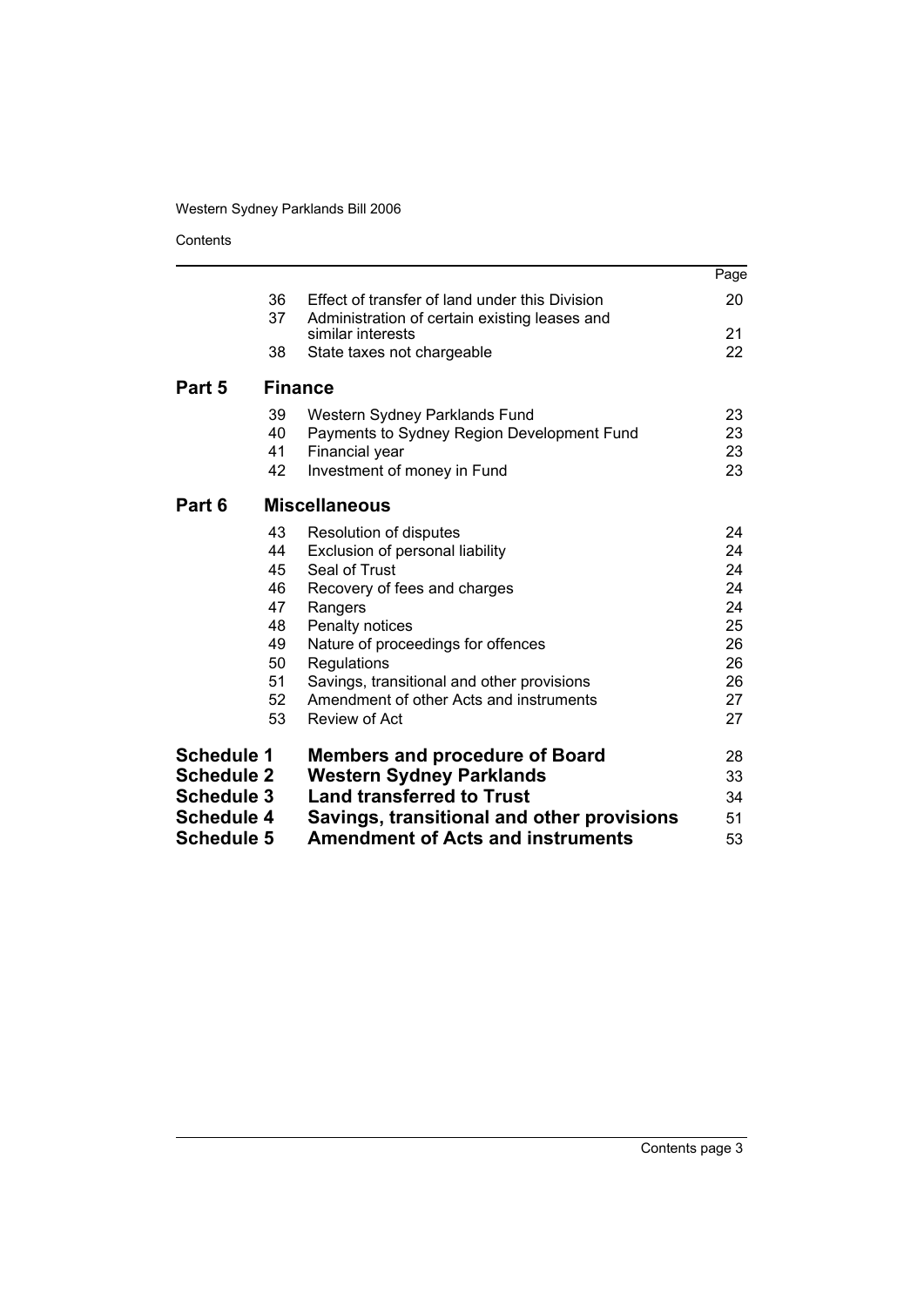*I certify that this PUBLIC BILL, which originated in the LEGISLATIVE ASSEMBLY, has finally passed the LEGISLATIVE COUNCIL and the LEGISLATIVE ASSEMBLY of NEW SOUTH WALES.*

> *Clerk of the Legislative Assembly. Legislative Assembly, Sydney, , 2006*



New South Wales

# **Western Sydney Parklands Bill 2006**

Act No . 2006

An Act to establish the Western Sydney Parklands, to constitute the Western Sydney Parklands Trust with functions in relation to the management of the Parklands and to provide for the addition of land to the Parklands and for the management of the Parklands; and for other purposes.

*I have examined this Bill, and find it to correspond in all respects with the Bill as finally passed by both Houses.*

*Chairman of Committees of the Legislative Assembly.*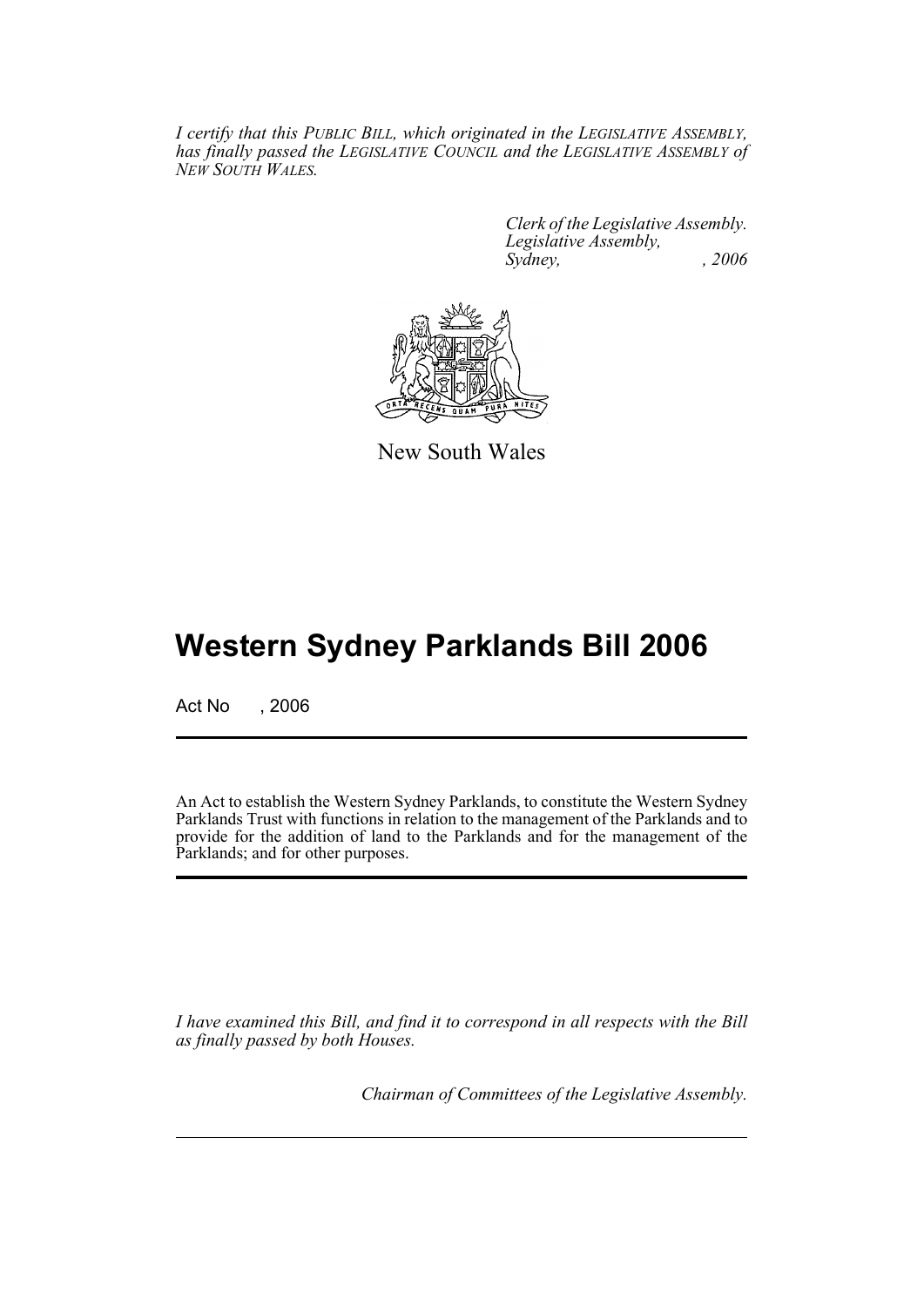Clause 1 Western Sydney Parklands Bill 2006

Part 1 Preliminary

**The Legislature of New South Wales enacts:**

# **Part 1 Preliminary**

# **1 Name of Act**

This Act is the *Western Sydney Parklands Act 2006*.

# **2 Commencement**

This Act commences on a day or days to be appointed by proclamation.

# **3 Definitions**

(1) In this Act:

*Board* means the Board of the Trust established under section 7. *Director* means the Director of the Trust holding office as such under Chapter 1A of the *Public Sector Employment and Management Act 2002*.

*exercise* a function includes perform a duty.

*function* includes a power, authority or duty.

*Fund* means the Western Sydney Parklands Fund established under section 38.

*government agency* means any of the following:

- (a) a public authority constituted by or under an Act,
- (b) a NSW Government agency,
- (c) a Division of the Government Service,
- (d) a local authority,

but does not include the Trust, a State owned corporation or any person or body exempted by the regulations from this definition.

*land of a government agency* means land vested in or owned by the government agency or land vested in or owned by the Crown or Her Majesty and controlled by the government agency (including vacant Crown land).

*local authority* means a council or county council within the meaning of the *Local Government Act 1993*.

*member of staff of the Trust* means a person employed under Chapter 1A of the *Public Sector Employment and Management Act 2002* in a Division of the Government Service to enable the Trust to exercise its functions.

*Parklands* means the lands comprising the Western Sydney Parklands as referred to in section 22.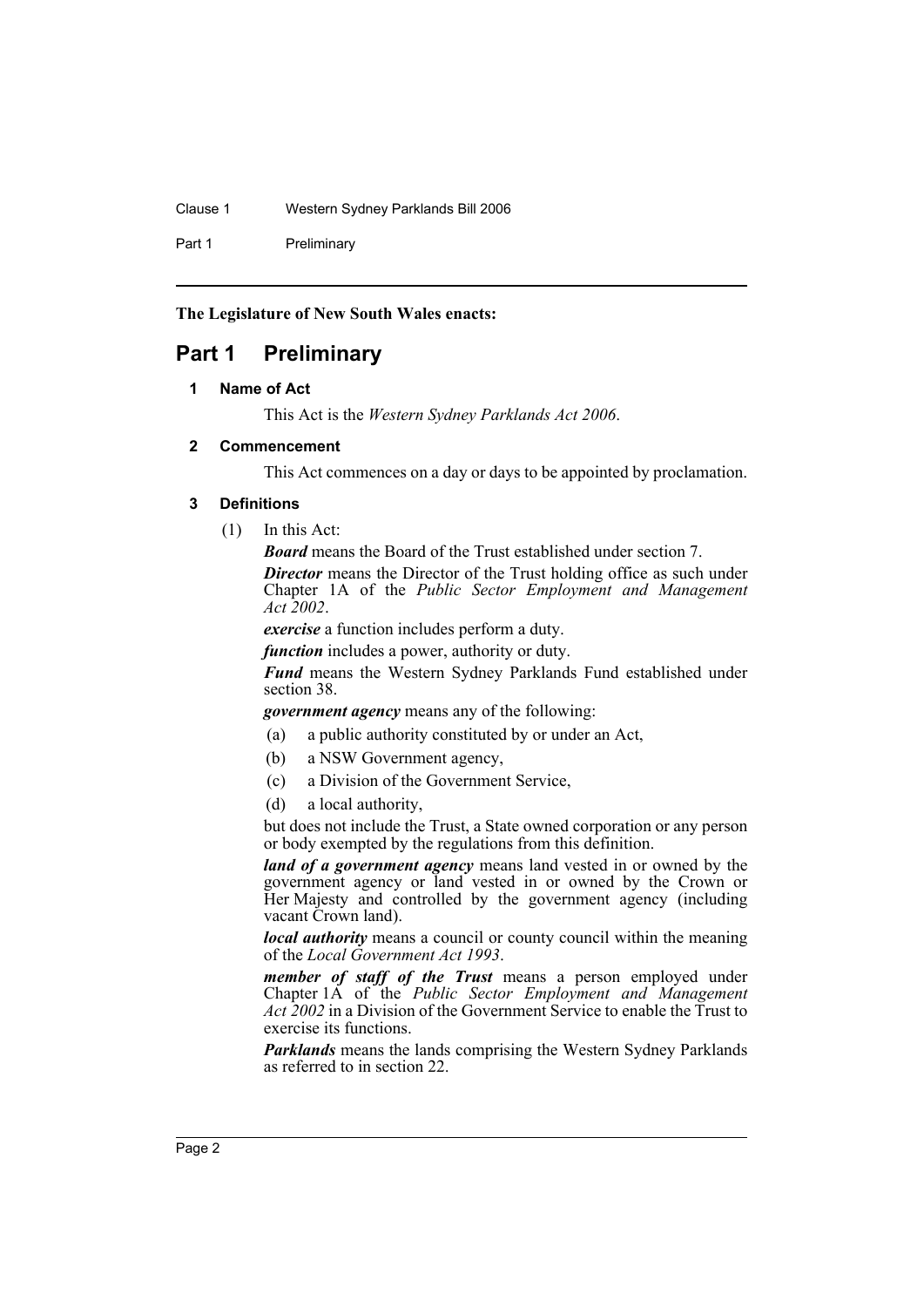Western Sydney Parklands Bill 2006 Clause 3

Preliminary **Part 1** 

*plan of management* means the plan of management for the Parklands prepared and adopted for the time being under Part 4, including any amendments adopted under that Part.

*precinct* means a precinct created under Division 3 of Part 4.

*precinct plan* means a precinct plan for a precinct of the Parklands prepared and adopted for the time being under Part 4, including any amendments adopted under that Part.

*ranger* means a person appointed as a ranger under section 47.

*Sydney Region Development Fund* means the Development Fund created under section 129 of the *Environmental Planning and Assessment Act 1979* for the Sydney Region.

*Trust* means the Western Sydney Parklands Trust constituted under section 4.

*Trust land* means land vested in or owned by the Trust.

- (2) In this Act, a reference to a precinct includes a reference to a sub-precinct.
- (3) Notes included in this Act do not form part of this Act.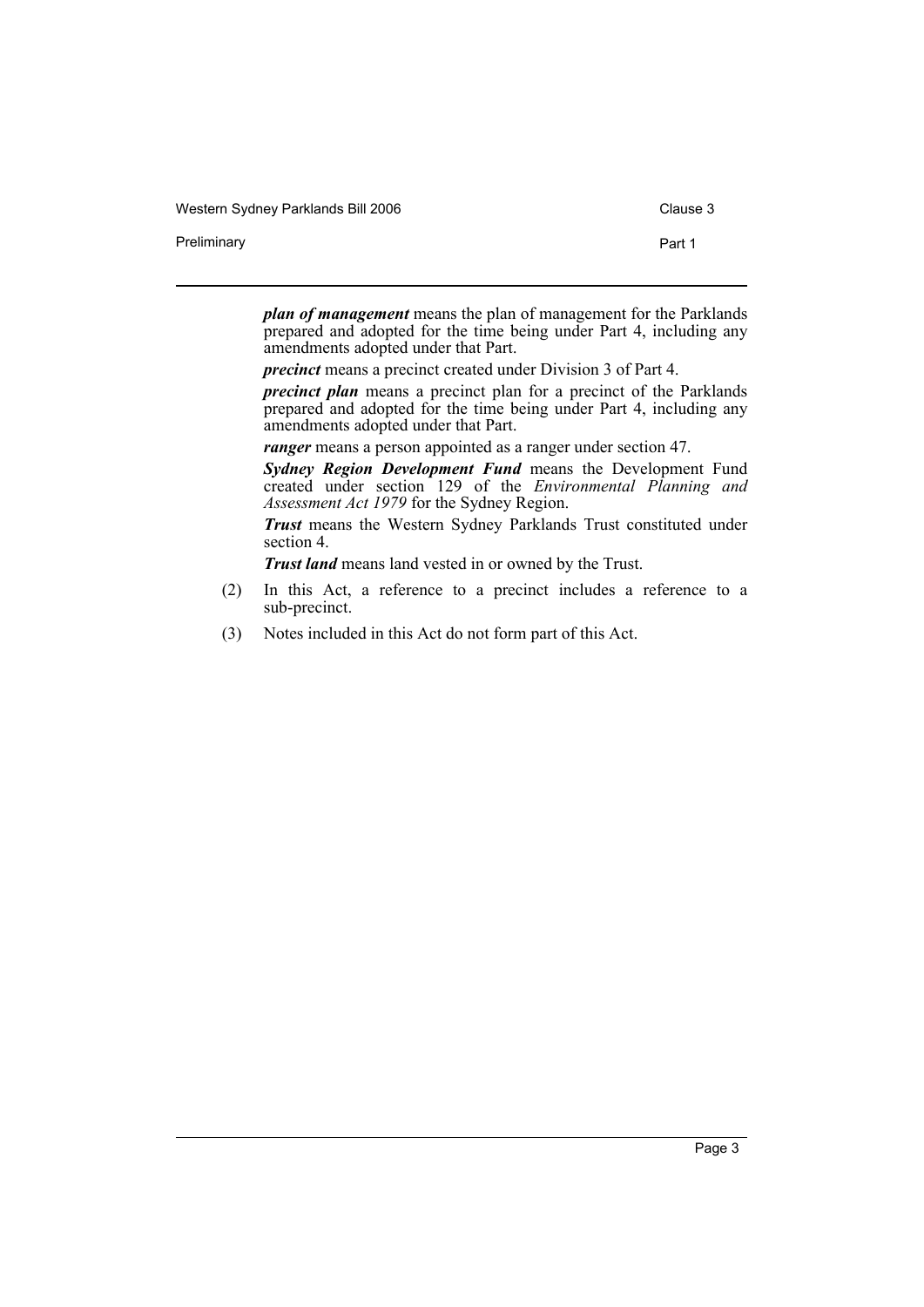# Clause 4 Western Sydney Parklands Bill 2006

Part 2 Constitution and management of Trust

# **Part 2 Constitution and management of Trust**

# **4 Constitution of Trust**

There is constituted by this Act a corporation with the corporate name of the Western Sydney Parklands Trust.

## **5 Status of Trust**

The Trust is a NSW Government agency.

# **6 Ministerial control**

The Trust is subject to the control and direction of the Minister in the exercise of its functions.

# **7 Trust Board**

- (1) There is to be a Board of the Trust.
- (2) The Board is to consist of the following members:
	- (a) the Director,
	- (b) the Director-General of the Department of Planning or his or her nominee,
	- (c) the Director-General of the Department of Environment and Conservation or his or her nominee,
	- (d) not more than 5 other persons, appointed by the Minister.
- (3) One of the members of the Board appointed under subsection (2) (d) is, by the instrument of his or her appointment as a member or by a subsequent instrument executed by the Minister, to be appointed as the Chairperson of the Board.
- (4) When appointing persons as members of the Board, the Minister is to ensure that at least one of the members has suitable financial and property management skills.
- (5) Schedule 1 has effect with respect to the Board.

# **8 Director of Trust**

- (1) The Director is responsible for the day-to-day management of the affairs of the Trust in accordance with the specific policies and general directions of the Board.
- (2) Any act, matter or thing done in the name of, or on behalf of, the Trust by the Director is taken to have been done by the Trust.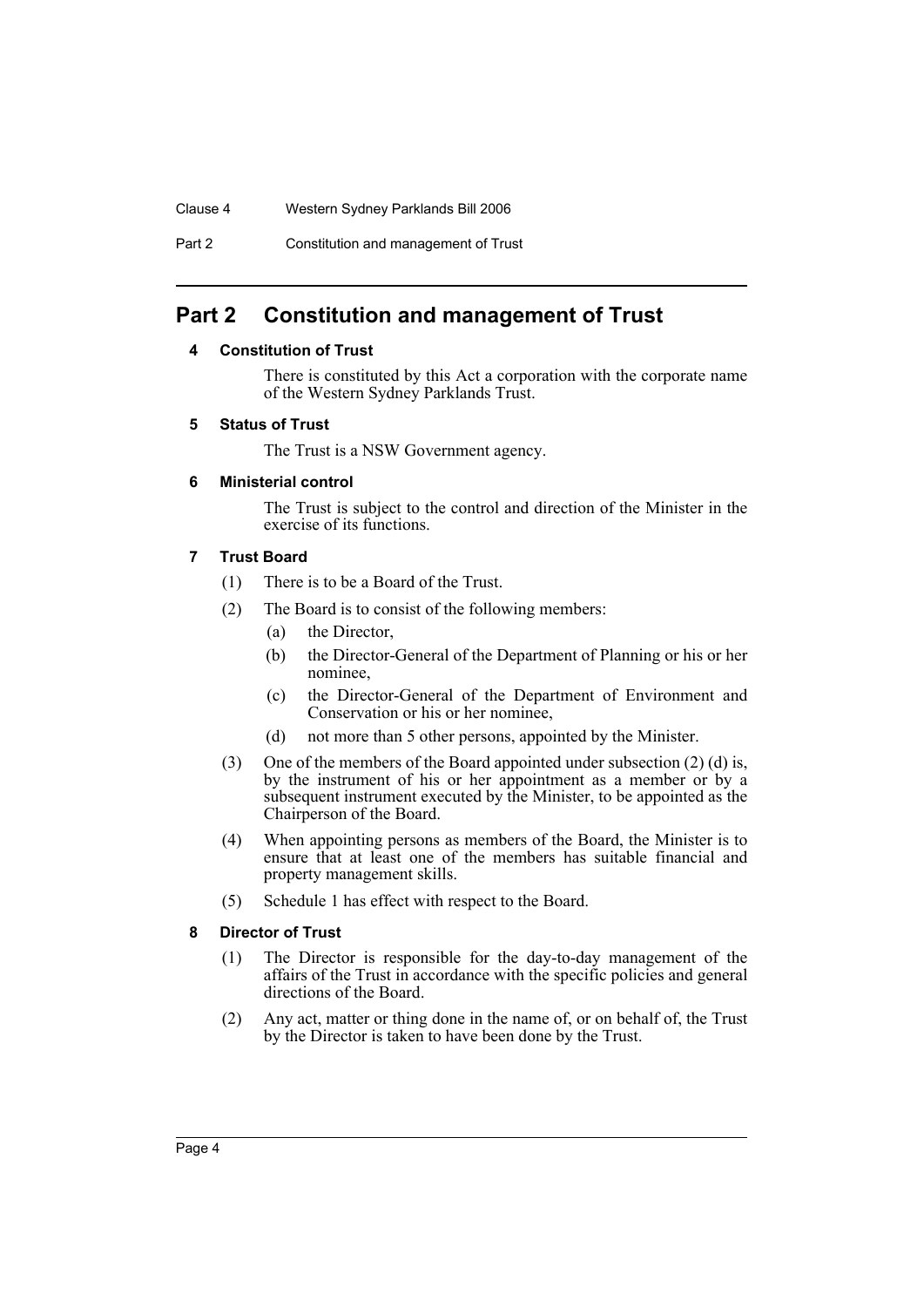| Western Sydney Parklands Bill 2006   | Clause 9 |
|--------------------------------------|----------|
| Constitution and management of Trust | Part 2   |

#### **9 Advisory committees**

- (1) The Board or Trust may establish advisory committees to assist it in the exercise of its functions or for the purposes of public consultation.
- (2) Any or all of the members of an advisory committee may be persons who are not members of the Board.
- (3) The procedure for the calling of meetings of an advisory committee and for the conduct of business at those meetings is to be as determined by the body that established the committee or (subject to any determination of that body) by the committee.

## **10 Delegation of Trust's functions**

- (1) The Trust may delegate to an authorised person any of its functions, other than this power of delegation.
- (2) A delegate may sub-delegate to an authorised person any function delegated by the Trust if the delegate is authorised in writing to do so by the Trust.
- (3) In this section, *authorised person* means:
	- (a) a member of the Board, or
	- (b) a member of staff of the Trust, or
	- (c) a government agency or member of staff of a government agency, or
	- (d) a person, or committee of persons, of a class approved by the Minister or prescribed by the regulations.

# **11 Exercise of functions through private subsidiaries, joint ventures etc**

Any function of the Trust may be exercised:

- (a) by the Trust itself, or
- (b) by a private subsidiary corporation (within the meaning of section 21), or
- (c) by the Trust or such a private subsidiary corporation, or both, in a partnership, joint venture or other association with other persons or bodies.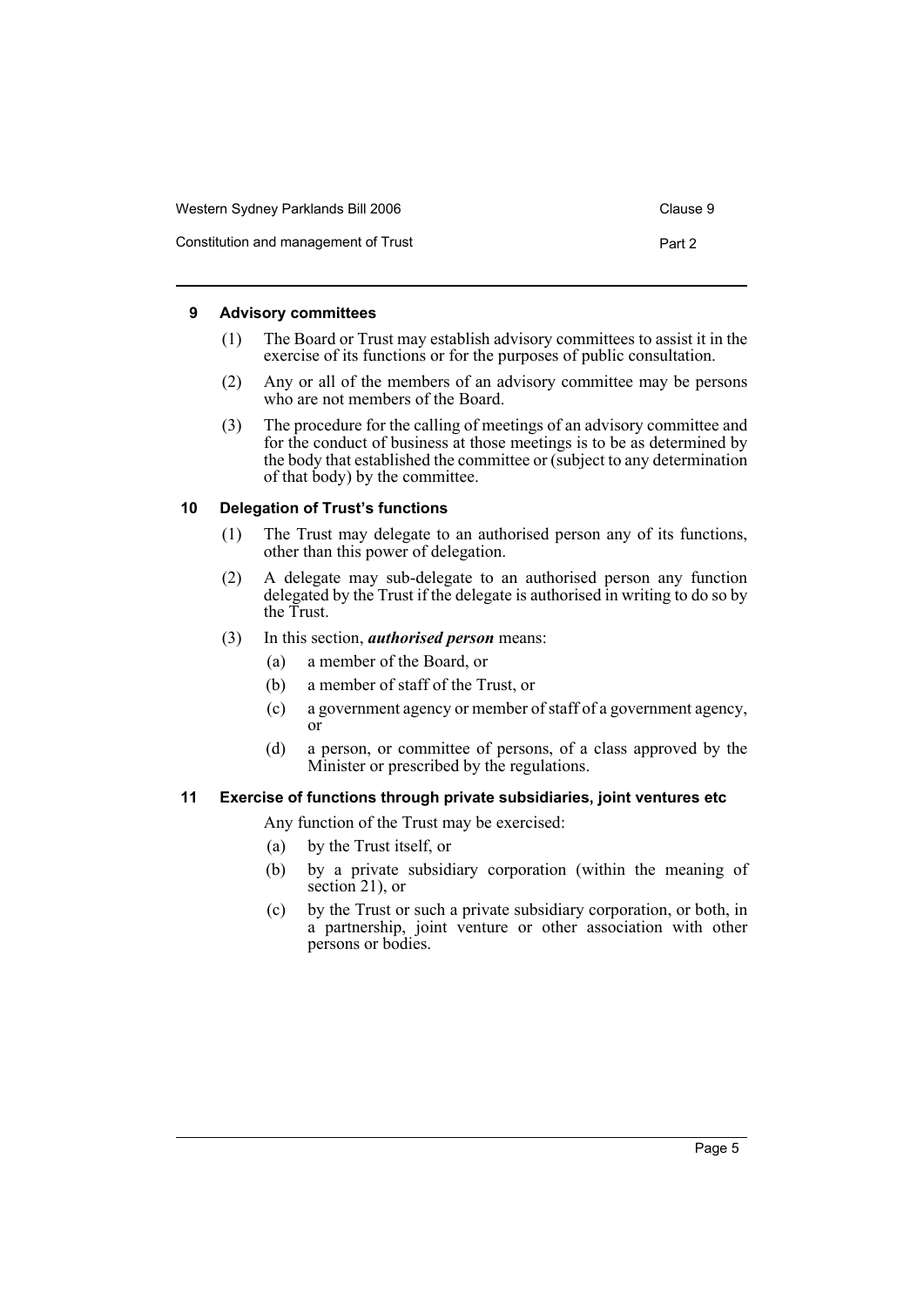Part 3 **Functions of Trust** 

# **Part 3 Functions of Trust**

#### **12 Functions—generally**

- (1) The principal function of the Trust is to develop the Parklands into a multi-use urban parkland for the region of Western Sydney and to maintain and improve the Parklands on an ongoing basis.
- (2) The Trust also has the following functions:
	- (a) to conserve, restore and enhance the natural environment of the Parklands, including through the protection of remnant bushland and the restoration of vegetation or revegetation,
	- (b) to conserve, restore and enhance the cultural and historical heritage of the Parklands, including its indigenous heritage and its scenic qualities,
	- (c) to provide or facilitate the provision of a diverse range of recreational, entertainment and tourist facilities and opportunities in the Parklands, such as major sporting facilities, private amusement and recreational attractions and accommodation,
	- (d) to cater, at a regional level, for a diverse range of community interests, organisations and groups, including through the provision of facilities such as multi-use community halls,
	- (e) to facilitate the use of the Parklands to meet community health needs and provide opportunities for, and encourage, activities that promote health and well-being in the community,
	- (f) to encourage and promote public access to and use and enjoyment of the Parklands where appropriate,
	- (g) to facilitate and promote the use of the Parklands for education and research (such as scientific research), including the provision of facilities for these purposes (such as camping facilities, learning centres and accommodation),
	- (h) to ensure that government agencies and State owned corporations continue to have access to major service infrastructure within the Parklands,
	- (i) to maintain the rural character of parts of the Parklands by allowing sustainable agriculture, horticulture or forestry in the Parklands,
	- (j) to undertake or provide, or facilitate the undertaking or provision of, commercial, retail and transport activities and facilities in or in relation to the Parklands with the object of supporting the viability of the management of the Parklands.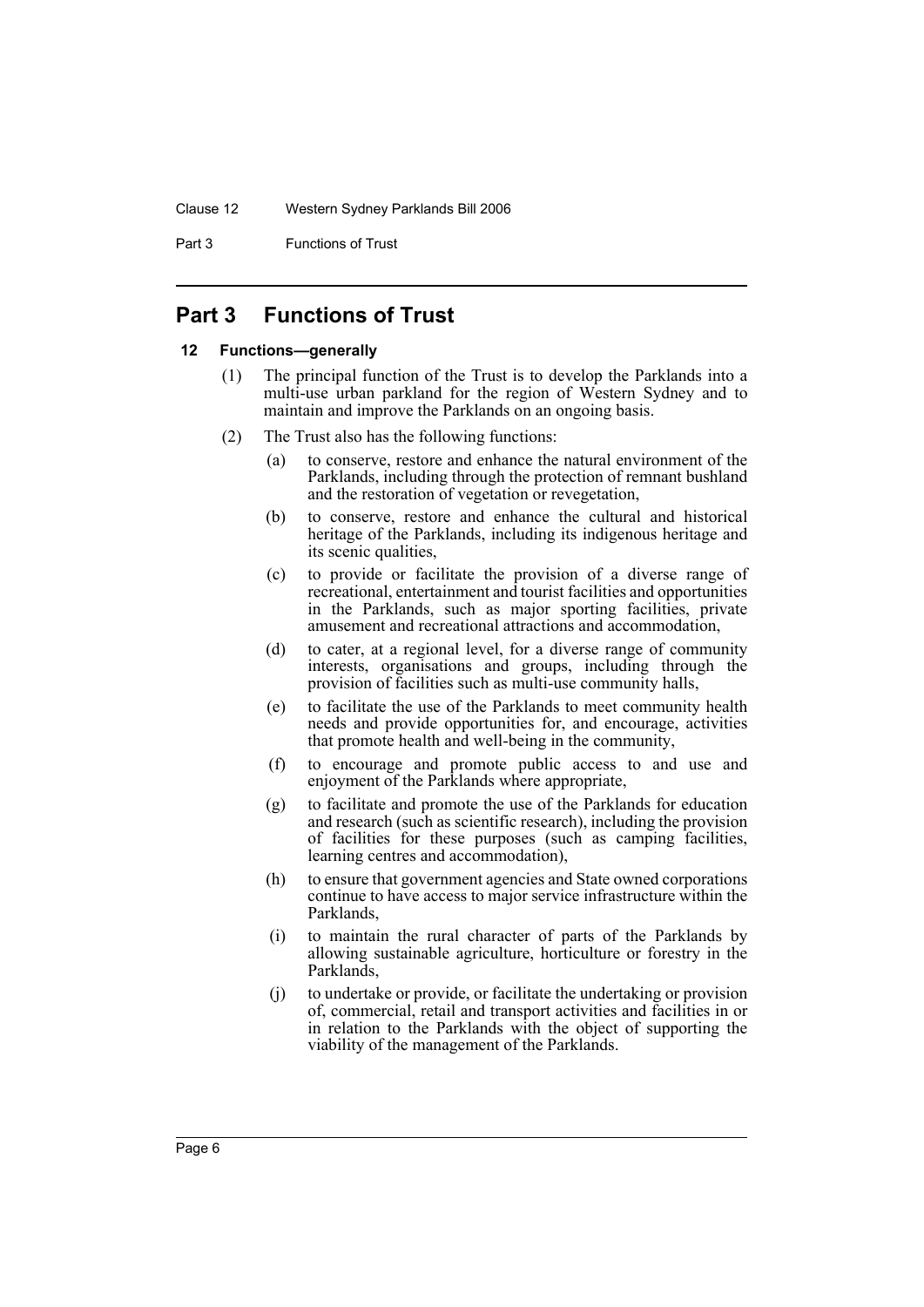Western Sydney Parklands Bill 2006 Clause 13

Functions of Trust Part 3

- (3) The Trust may do all such supplemental, incidental or consequential acts as may be necessary or expedient for the exercise of its functions, including, for example, merchandising or the sale of the Trust's expertise in relation to any matter for the purpose of raising funds for its operations.
- (4) The Trust cannot, however, employ any staff. **Note.** Staff may be employed under Chapter 1A of the *Public Sector Employment and Management Act 2002* in the Government Service to enable the Trust to exercise its functions.
- (5) In carrying out its functions, the Trust is to have regard to the principles of sustainable development, including ecologically sustainable development.
- (6) The Trust may, with the consent of the Minister, exercise functions on or in relation to land outside the Parklands (including, for example, acquiring any such land). The consent of the Minister is to be given only if the Minister is satisfied that the exercise of the Trust's functions in relation to that land is consistent with the exercise of its functions in relation to the Parklands.
- (7) The Trust has such other functions as are conferred or imposed on it by or under this or any other Act.

#### **13 Agreements for management of Trust land and other land**

- (1) A government agency may enter into an agreement with the Trust for the Trust:
	- (a) to manage, maintain, improve or develop land of the agency, or
	- (b) to provide services or do other things for the management, maintenance or improvement of land of the agency.
- (2) The Trust may enter into an agreement with a government agency for the government agency:
	- (a) to manage, maintain or develop Trust land, or
	- (b) to provide services or do other things for the management, maintenance or improvement of Trust land.
- (3) Any functions of a government agency or member of staff of a government agency in relation to the management of land that is the subject of an agreement under this section may be delegated to the Trust, despite the provisions of any other Act.
- (4) Any functions of the Trust or a member of staff of the Trust in relation to the management of land that is the subject of an agreement under this section may be delegated to a government agency, despite the provisions of any other Act.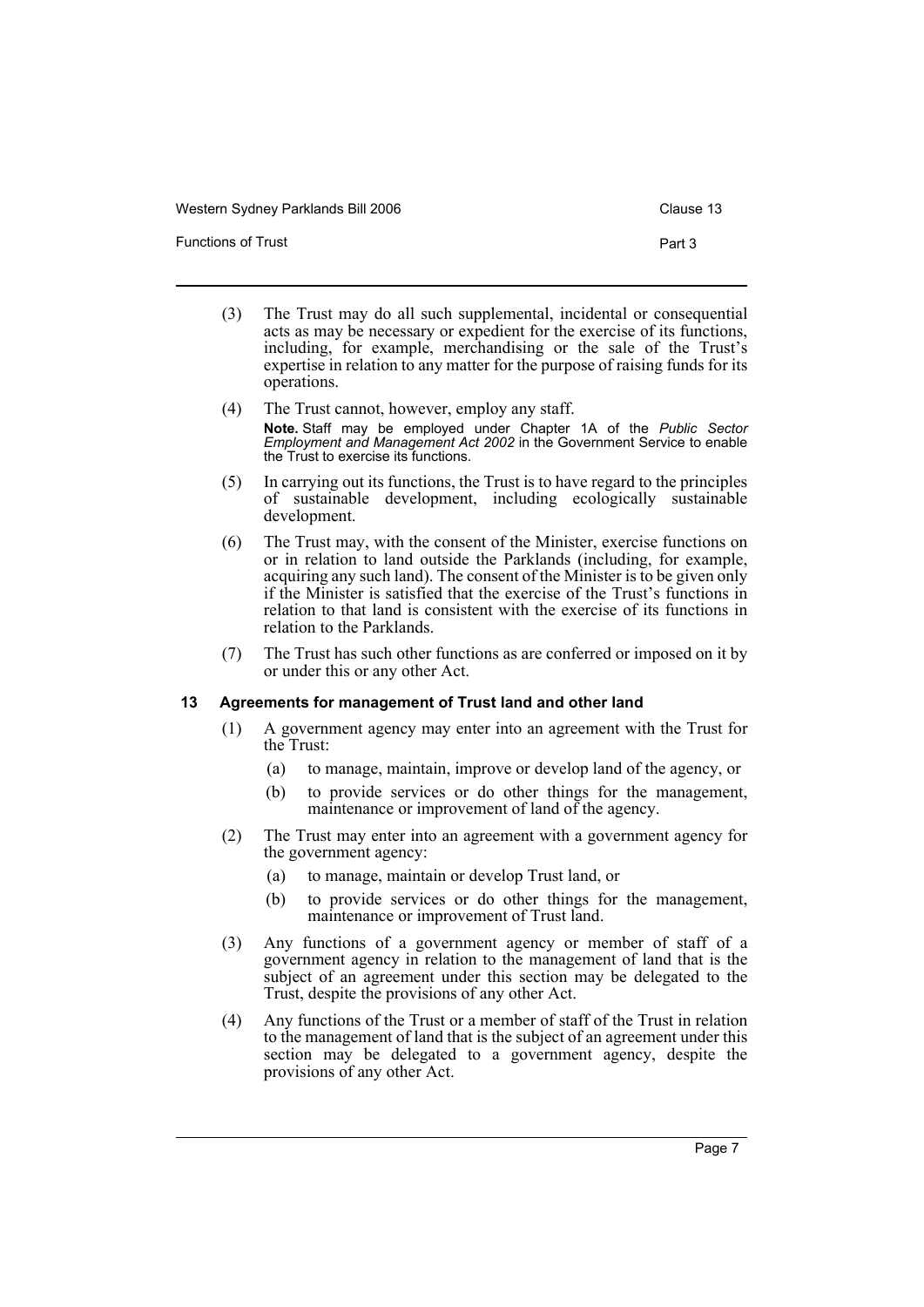#### Clause 14 Western Sydney Parklands Bill 2006

Part 3 Functions of Trust

- (5) The Trust may sub-delegate any function delegated to it under this section to an authorised person within the meaning of section 10, but only if the Trust is authorised in writing to do so by the delegator of the function.
- (6) If a government agency is authorised by or under any Act to use specified funds to manage, maintain or develop land, the authorisation is taken to extend to providing those funds to the Trust for the management, maintenance or development of the land in accordance with arrangements entered into under this section.
- (7) Without limiting section 12 of the *State Property Authority Act 2006* or this section, the Trust may enter into arrangements with the State Property Authority under that section or under this section.
- (8) In this section, a reference to *Trust land* includes a reference to land for which the Trust has care, control and management under section 31.

## **14 Outsourcing**

- (1) The Trust is to arrange for any of its services to be provided, or any of its activities to be carried out, by persons or bodies other than its staff in accordance with any direction of the Minister to do so.
- (2) A direction given by the Minister under this section may be given in a particular case or may be given for a class of cases.

# **15 Acquisition of land**

- (1) The Trust may acquire land, for the purposes of this Act, by agreement or by compulsory process in accordance with the *Land Acquisition (Just Terms Compensation) Act 1991*.
- (2) For the purposes of the *Public Works Act 1912*, any acquisition of land under this Act is taken to be an authorised work, and the Trust is, in relation to that authorised work, taken to be the Constructing Authority.
- (3) Sections 34, 35, 36 and 37 of the *Public Works Act 1912* do not apply to or in respect of works constructed under this Act.

#### **16 Dealings in relation to Trust land**

- (1) Subject to this Act, the Trust may sell, lease, exchange or otherwise dispose of or deal with any Trust land and grant easements or rights-of-way over Trust land or any part of it.
- (2) Except as provided by section 18, the Trust may not sell, exchange or otherwise dispose of Trust land within the Parklands.
- (3) Except with the consent of the Minister, the Trust may not grant a long-term lease or licence over land within the Parklands.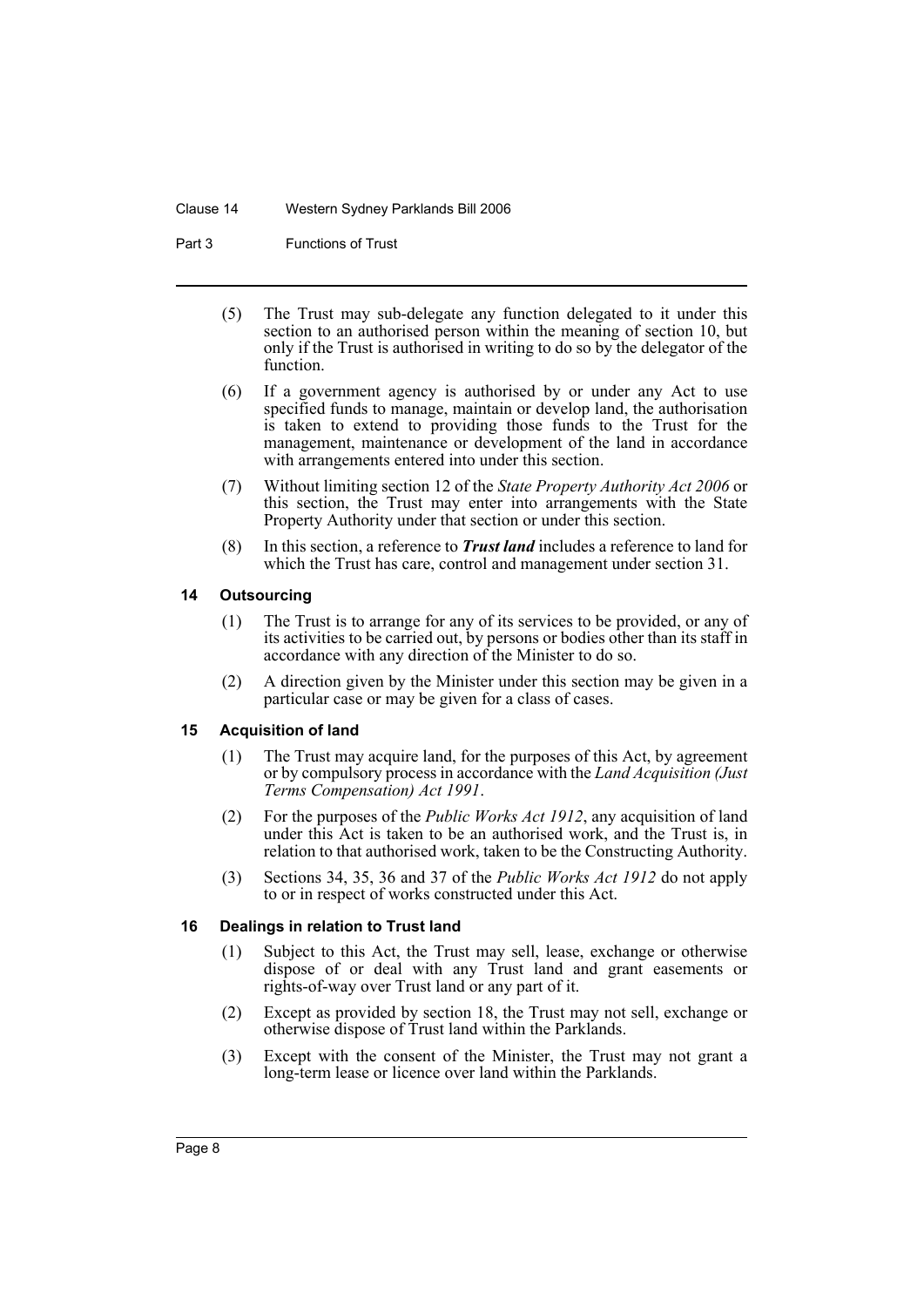Western Sydney Parklands Bill 2006 Clause 17

Functions of Trust **Part 3** 

- (4) The Minister may consent under subsection (3) to the granting by the Trust of a long-term lease or licence for a purpose that, in the opinion of the Minister, does not provide facilities for or promote the use of the Parklands by the public, but only if the granting of consent would assist the funding of the Trust's operations, or generate revenue to be paid into the Sydney Region Development Fund, and the Minister is satisfied that the retention of control by the Trust of the land concerned is not essential:
	- (a) to ensure that the Parklands act as a corridor linking core habitat (such as habitat of endangered Cumberland Plain Woodland), and
	- (b) to provide for the north and south areas of the Parklands to be linked by a circulation or access network to enable access to all parts of the Parklands that are available for recreational use, and
	- (c) to preserve the continuity of the Parklands from north to south so that they operate as a scenic break in the urban fabric of Western Sydney.
- (5) The consent of the Minister under subsection (3):
	- (a) may be given in relation to particular land or a class of land or a particular disposition of or dealing with land or a class of dispositions or dealings, and
	- (b) may be subject to conditions, and
	- (c) may be amended from time to time.
- (6) The Trust must establish and maintain a register of all land that is, from time to time, Trust land or managed by the Trust.
- (7) In this section, *long-term lease or licence* means a lease or licence over land within the Parklands for a term that, together with the term of any further lease or licence that may be granted under an option in respect of it, exceeds 25 years.

#### **17 Dealings with Trust land for biodiversity banking schemes, carbon sequestration and related purposes**

- (1) The Trust may, with the consent of the Minister, do any or all of the following:
	- (a) establish or provide habitat for threatened species, populations or communities, including for the purposes of any biodiversity banking scheme or other similar scheme that involves the provision of compensatory habitat,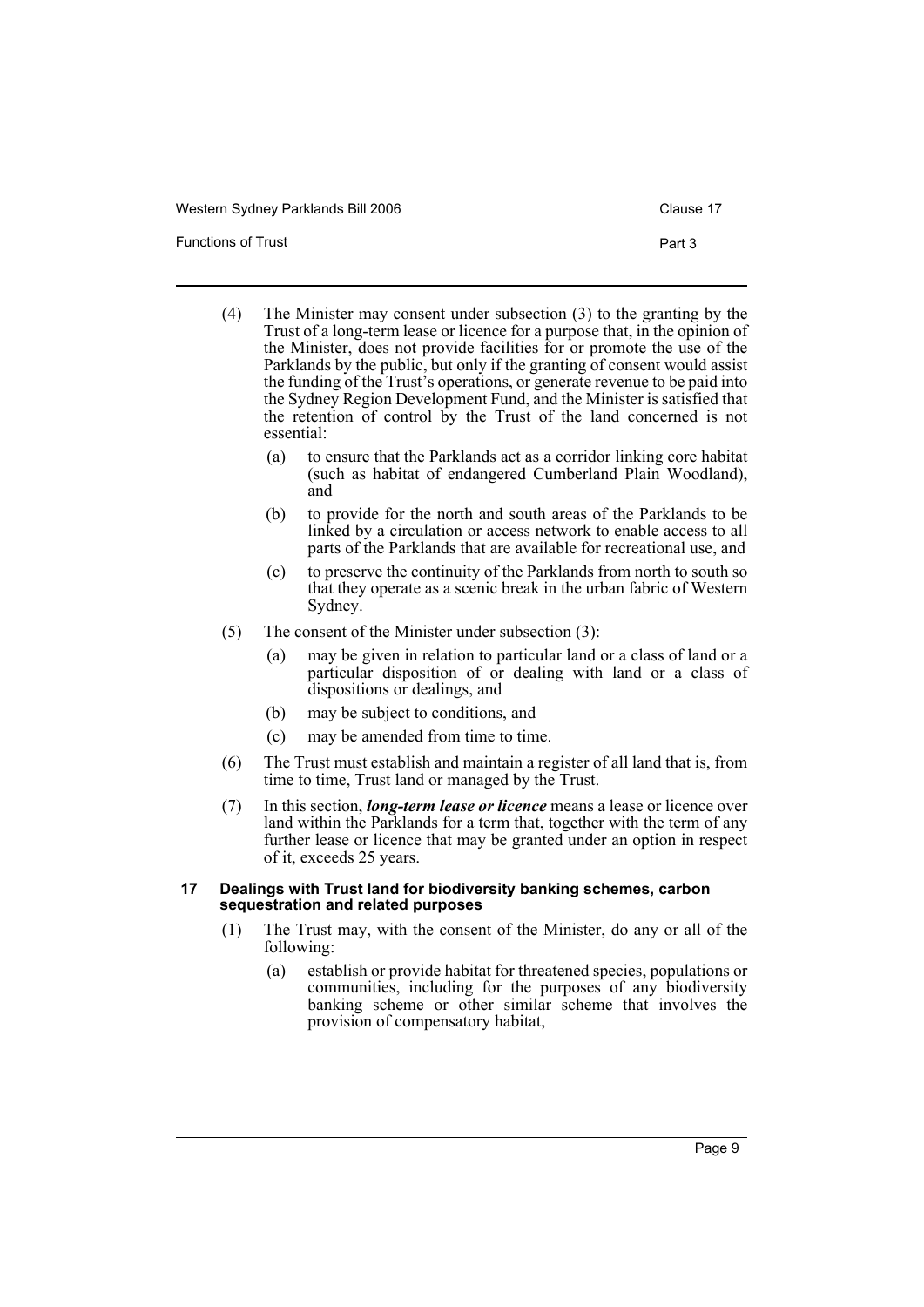#### Clause 18 Western Sydney Parklands Bill 2006

Part 3 Functions of Trust

- (b) establish and maintain tree plantations on Trust land (including Trust land within the Parklands) for the purposes of carbon sequestration (and any incidental purposes) and participate in any greenhouse gas emissions trading scheme,
- (c) create, acquire, hold, sell or otherwise deal with or trade in carbon sequestration rights within the meaning of section 87A of the *Conveyancing Act 1919*,
- (d) enter into any arrangement, give any undertaking or do any other thing for the purpose of complying with the abatement certificate scheme established under Part 8A of the *Electricity Supply Act 1995* or any other scheme intended to promote the reduction of greenhouse gas emissions, or offset greenhouse gas emissions, established by or under an Act of this State or any other State, of a Territory or the Commonwealth or of another country.
- (2) The Minister may grant consent under subsection (1), but only if the granting of consent would assist the funding of the Trust's operations, or generate revenue to be paid into the Sydney Region Development Fund, and the Minister is satisfied that the granting of consent would not adversely affect the application of the following principles to the Parklands:
	- (a) the Parklands are to act as a corridor linking core habitat (such as habitat of endangered Cumberland Plain Woodland),
	- (b) the north and south areas of the Parklands are to be linked by a circulation or access network to enable access to all parts of the Parklands that are available for recreational use,
	- (c) the continuity of the Parklands from north to south are to be preserved so that they operate as a scenic break in the urban fabric of Western Sydney.

#### **18 Dedication of land**

- (1) The Trust may, by notification published in the Gazette, declare that it proposes to surrender Trust land described or referred to in the notification to the Crown to be dedicated:
	- (a) for any public purpose specified in the notification, or
	- (b) if so specified in the notification, as a public road.
- (2) When the land is surrendered:
	- (a) it becomes Crown land reserved from sale, lease or licence under the *Crown Lands Act 1989*, and
	- (b) on revocation of the reservation, it may be dedicated under that Act for the public purpose specified in the notification or under section 12 of the *Roads Act 1993* as a public road.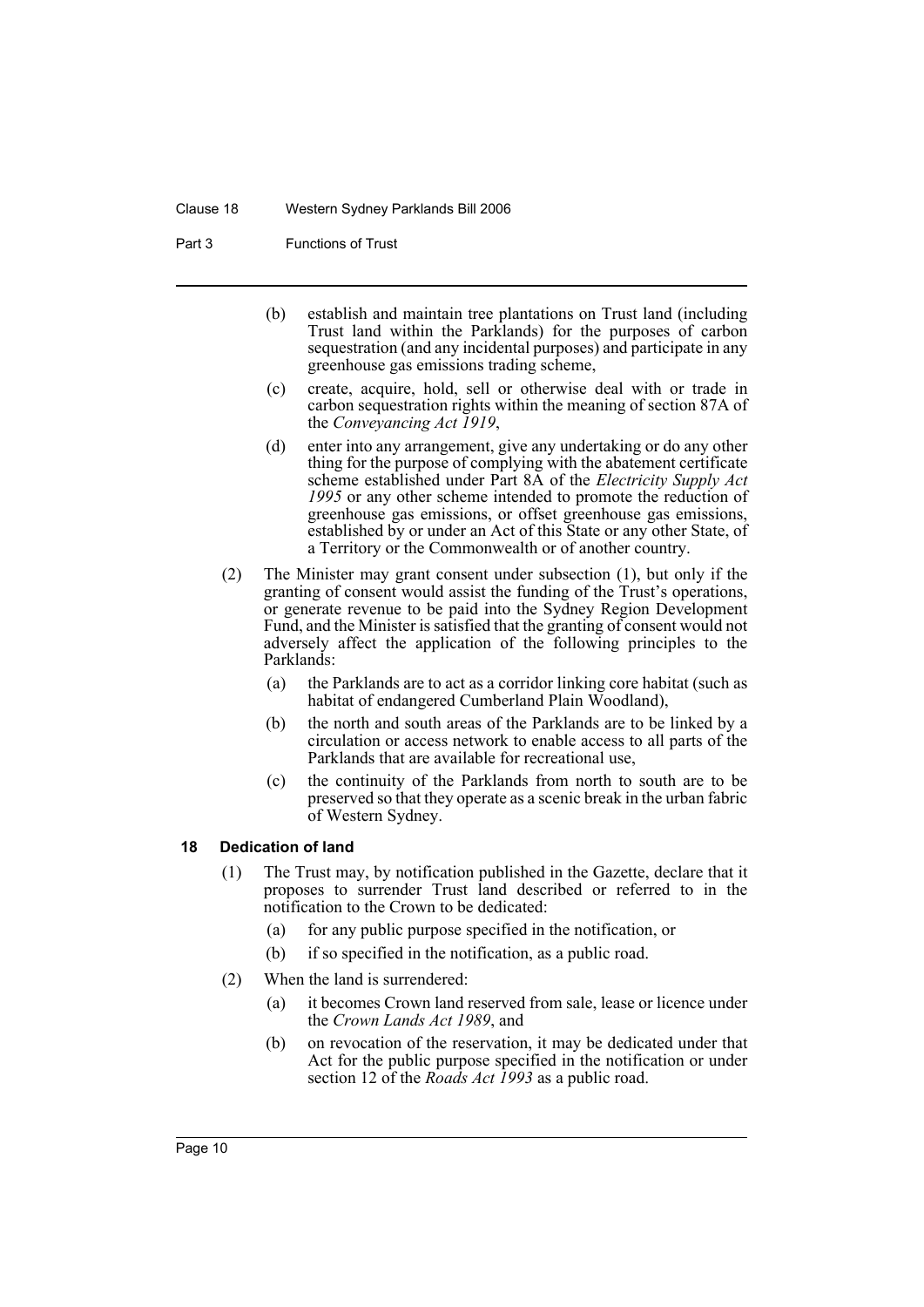| Western Sydney Parklands Bill 2006 | Clause 19 |
|------------------------------------|-----------|
| <b>Functions of Trust</b>          | Part 3    |

- (3) The Trust may, in a notification published under subsection (1), limit the description of, or reference to, land to a specified depth below the surface of the land. If the description or reference is so limited, subsection (2) does not apply to land below the specified depth.
- (4) The Trust may, by notification published in the Gazette, declare any elevated or subterranean structure owned by the Trust that continues the line of a public road to be a public road. On the publication of the notification in the Gazette, the structure, except in relation to any vesting of the structure, is taken to be a public road.

# **19 Roads**

- (1) A road that is or would be situated in the Parklands cannot be provided, opened, dedicated, closed (within the meaning of Part 4 of the *Roads Act 1993*) or realigned by the Crown, a public authority or any person except with the consent of the Trust.
- (2) Except as provided by subsection (1), this Part does not affect the application of the *Roads Act 1993* or any other Act to any such road.

# **20 Acquisition of property by gift, devise or bequest**

- (1) The Trust may acquire by gift, devise or bequest any property for the purposes of this Act and may agree to carry out the conditions of any such gift, devise or bequest.
- (2) The rule of law against remoteness of vesting does not apply to any condition of a gift, devise or bequest to which the Trust has agreed.
- (3) The *Duties Act 1997* does not apply to or in respect of any gift, devise or bequest made or to be made to the Trust.

# **21 Private subsidiary corporations etc**

(1) In this section:

*private corporation* means a corporation within the meaning of the *Corporations Act 2001* of the Commonwealth formed in or outside New South Wales.

*private subsidiary corporation* means a private corporation in which the Trust has a controlling interest.

- (2) The Trust may, subject to subsection (3):
	- (a) form, or participate in the formation of, private corporations, and
	- (b) acquire interests in private corporations, and
	- (c) sell or otherwise dispose of interests in private corporations.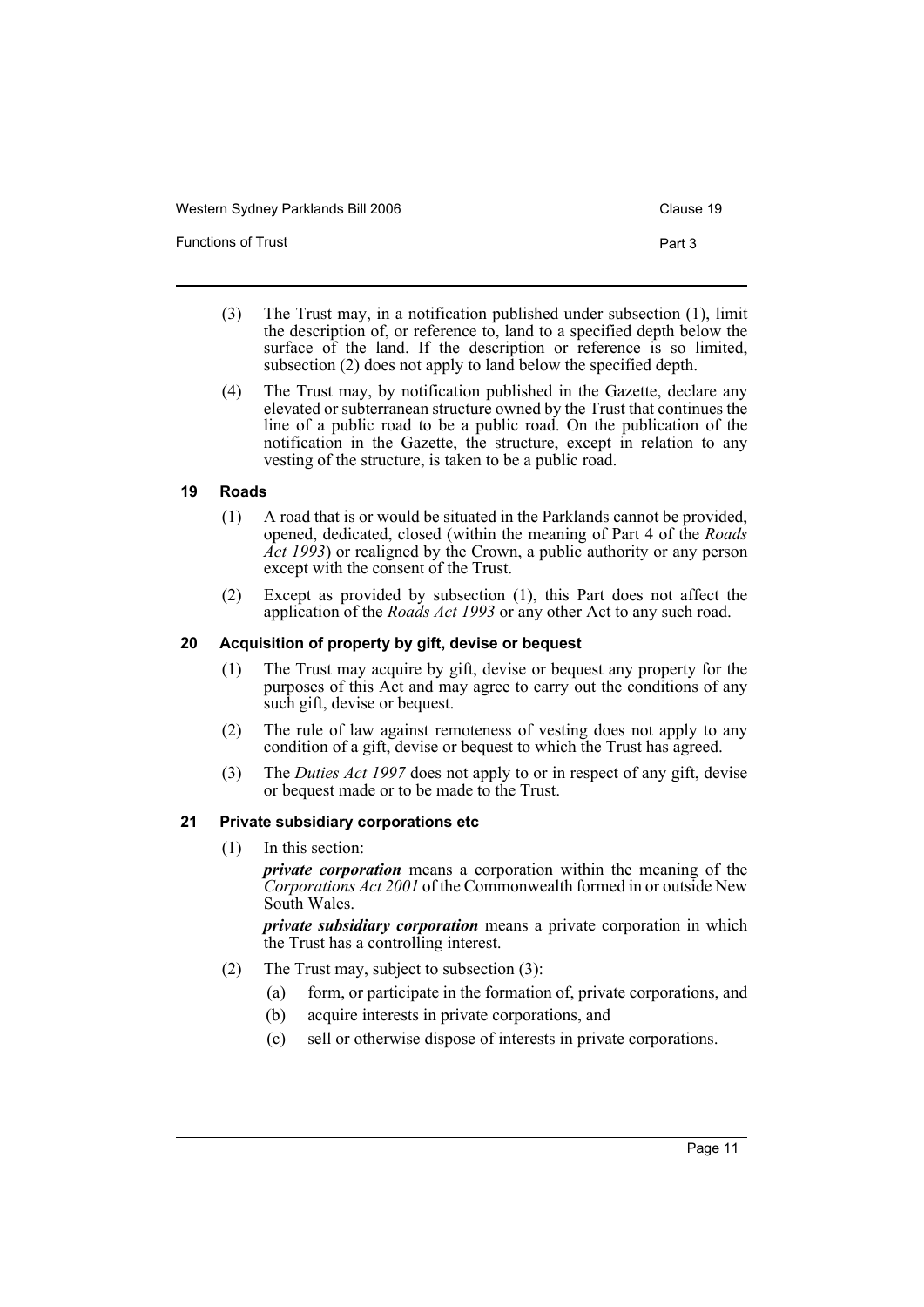#### Clause 21 Western Sydney Parklands Bill 2006

Part 3 Functions of Trust

- (3) The Trust must not, without the approval of the Minister:
	- (a) form, or participate in the formation of, a private subsidiary corporation, or
	- (b) acquire an interest in a private corporation so that, as a result of the acquisition, the corporation becomes a private subsidiary corporation, or
	- (c) sell or otherwise dispose of any interest in a private subsidiary corporation so that, as a result of the sale or disposal, it ceases to be a private subsidiary corporation.
- (4) A private subsidiary corporation is not a NSW Government agency.
- (5) Nothing in this section affects the operation of the *Public Authorities (Financial Arrangements) Act 1987*.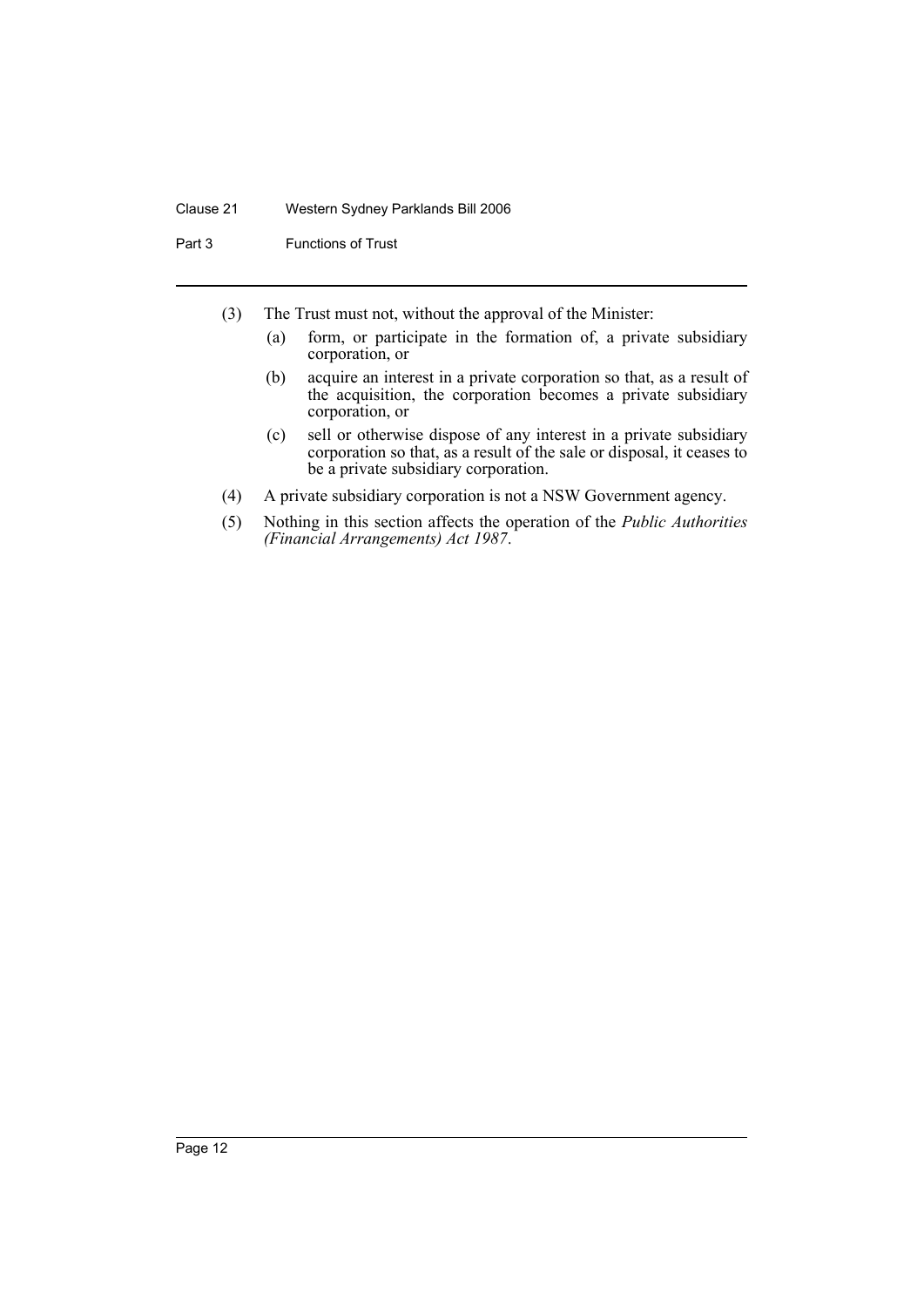Western Sydney Parklands Bill 2006 Clause 22

Western Sydney Parklands **Part 4** 

# **Part 4 Western Sydney Parklands**

# **Division 1 Western Sydney Parklands**

## **22 Land comprising the Western Sydney Parklands**

- (1) The Western Sydney Parklands comprises the land described in Schedule 2 or shown on a map or maps in Schedule 2.
- (2) Without limiting the ways in which land may be described for the purposes of subsection (1), land may be described by reference to a map or maps deposited in a specified place.
- (3) The regulations may amend Schedule 2 by altering, substituting or omitting any description of land in the Schedule or by substituting or omitting any map in the Schedule.
- (4) Land may be included within the Parklands even if it is not contiguous with other land within the Parklands.
- (5) Despite the other provisions of this section, land does not form part of the Parklands unless the land is Trust land or land of a government agency.

# **Division 2 Plan of management for Parklands**

#### **23 Plan of management**

- (1) The Trust is to prepare and maintain a plan of management for the Parklands.
- (2) The plan of management is to:
	- (a) set out how the Trust proposes to exercise its functions in relation to the Parklands and the key issues for the Trust in doing so, and
	- (b) identify the priorities of the Trust in exercising its functions having regard to the resources available to it, and
	- (c) identify matters that are significant to the Parklands as a whole, including the following:
		- (i) business and communication matters,
		- (ii) proposals for income-earning activities,
		- (iii) the establishment and maintenance of an ecological network made up of both land within and in the vicinity of the Parklands, including wildlife and habitat corridors,
		- (iv) the creation of an access and circulation network for the Parklands allowing both vehicular and pedestrian access to the Parklands and providing for internal circulation.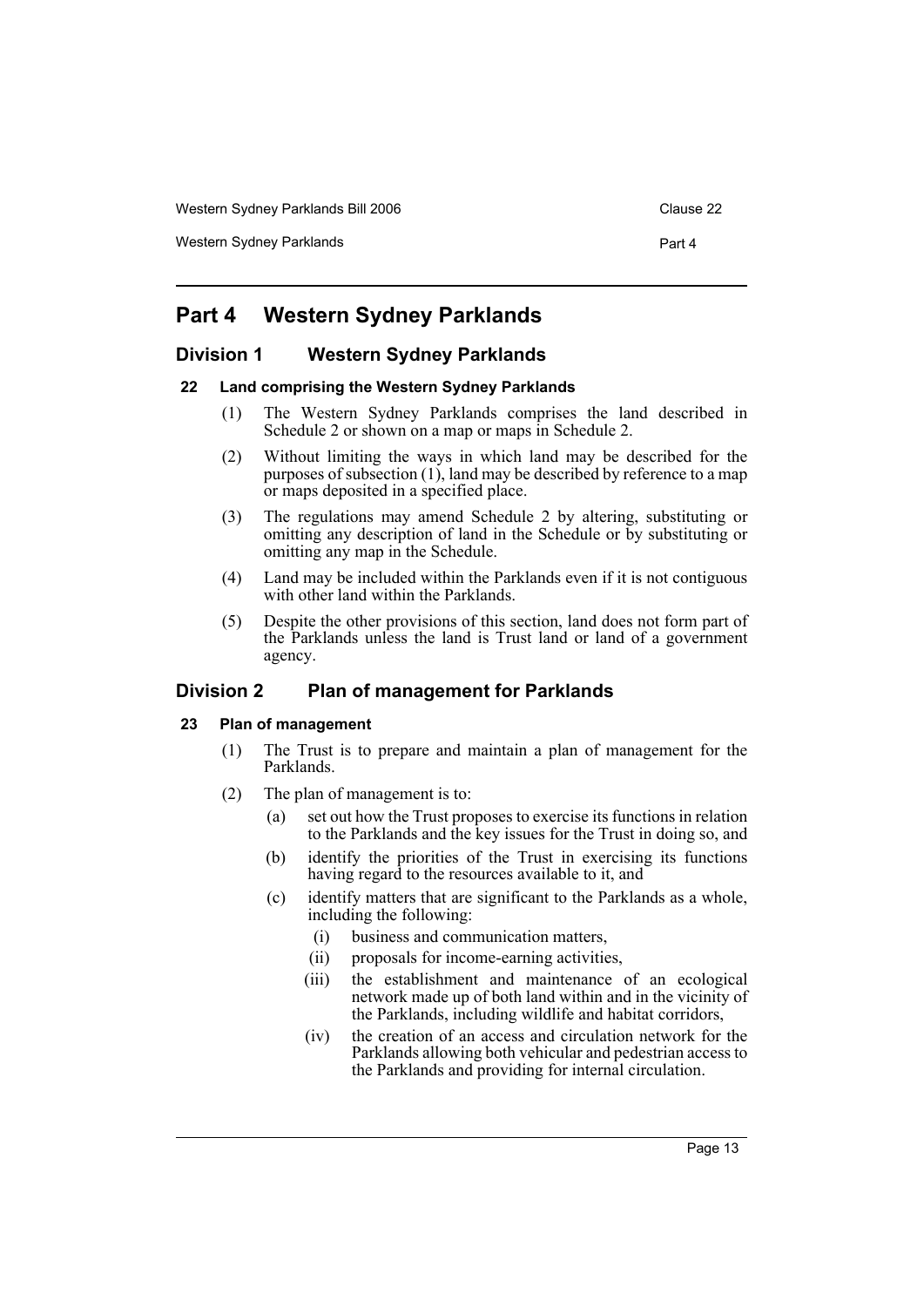#### Clause 24 Western Sydney Parklands Bill 2006

#### Part 4 Western Sydney Parklands

- (3) The Trust may prepare an amendment to the plan of management or a replacement plan of management.
- (4) The plan of management or amendment of the plan of management has no effect unless it is adopted by the Minister under section  $27$ .

# **Division 3 Precincts and precinct plans**

## **24 Precincts**

- (1) The Trust may divide the Parklands into precincts having regard to the landscape characteristics, existing land uses and ownership of the land concerned.
- (2) The Trust may abolish one or more precincts or change the boundaries of a precinct.
- (3) The Trust may name or rename a precinct.

## **25 Preparation, maintenance and content of precinct plans**

- (1) The Trust may prepare and maintain a precinct plan for each precinct.
- (2) A precinct plan may include provisions relating to the following in respect of the precinct concerned:
	- (a) the desired future character or role of the precinct within the Parklands (for example, whether it is to be natural bushland with low impact recreational activities or be made available for active or commercial sports such as motor sports),
	- (b) the land uses proposed for the precinct, including any new facilities or buildings planned for the precinct, and details of the proposed purpose, location and extent of any such facilities and buildings,
	- (c) the identification (in general terms) of any proposed leases, licences or other interests to be granted in respect of land within the precinct and any proposed management arrangements for such land,
	- (d) specification of any proposals to enhance the natural environment of the precinct and its role in an ecological network comprising both land within and in the vicinity of the Parklands (for example, identification of existing or proposed wildlife or habitat corridors within the precinct),
	- (e) a description of existing and proposed points of access to the precinct and how the precinct is linked to the access or circulation network for the Parklands as a whole,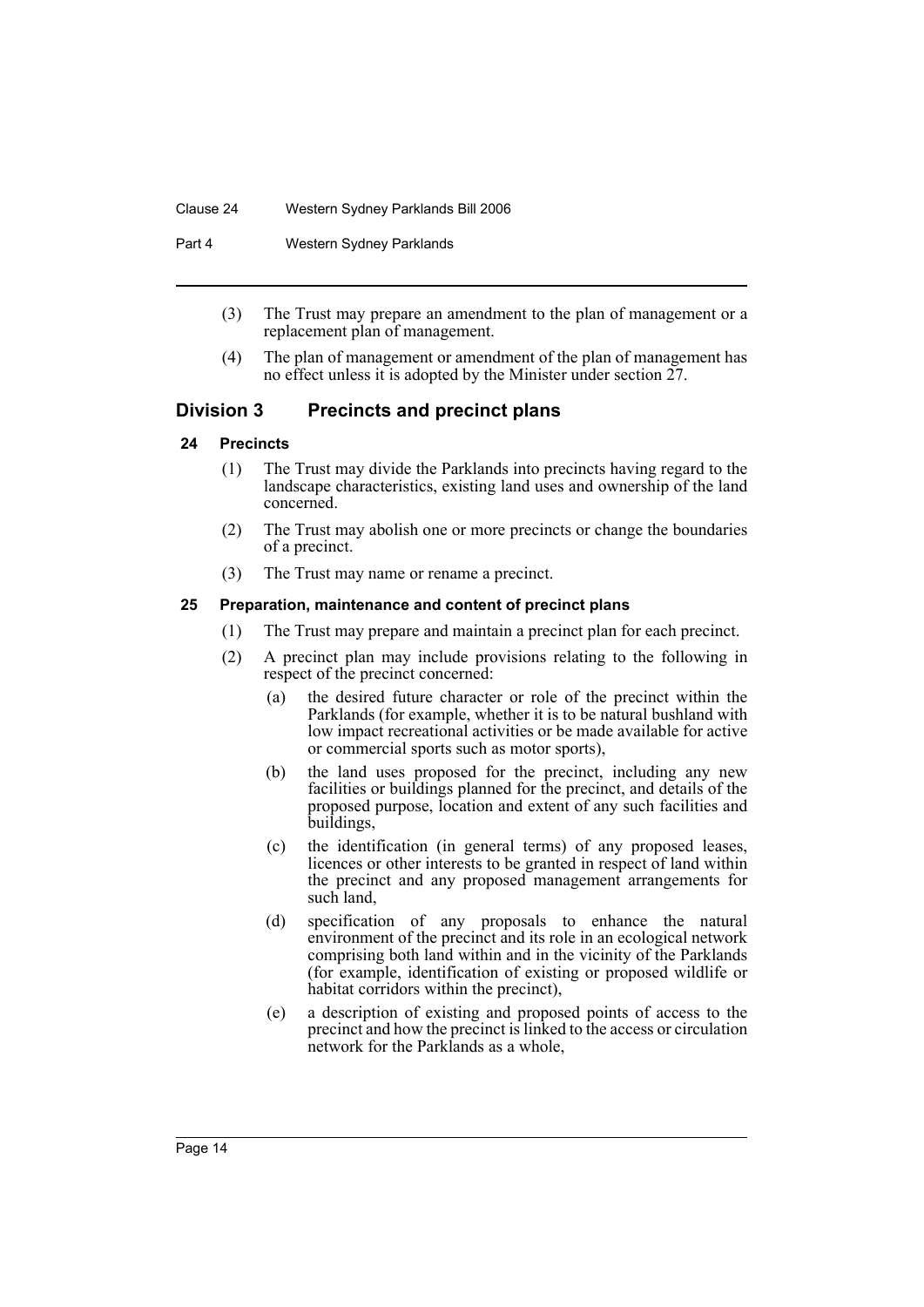Western Sydney Parklands **Part 4** and 2008 and 2008 and 2008 and 2008 and 2008 and 2008 and 2008 and 2008 and 2008 and 2008 and 2008 and 2008 and 2008 and 2008 and 2008 and 2008 and 2008 and 2008 and 2008 and 2008 and 2008

- 
- (f) the identification of any proposed programs or activities for the precinct, including any marketing program to promote use of any land or facilities within the precinct,
- (g) the identification of any other issues that are relevant to the precinct.
- (3) The Trust may prepare an amendment to a precinct plan or a replacement precinct plan.
- (4) A precinct plan or amendment of a precinct plan has no effect unless it is adopted by the Minister under section 27.

# **Division 4 Procedure for preparation and adoption of plan of management and precinct plans**

#### **26 Consultation with government agencies**

- (1) When preparing a plan of management, or an amendment to a plan of management, the Trust is to consult with each government agency that owns or manages, or is intended to manage, any land within the Parklands and is, in particular, to have regard to any statutory functions of the agency in relation to the land.
- (2) When preparing a precinct plan, or an amendment to a precinct plan, the Trust is to consult with each government agency that owns or manages, or is intended to manage, any land within the precinct concerned and is, in particular, to have regard to any statutory functions of the agency in relation to the land.

# **27 Adoption of plan of management, precinct plans and amendments**

- (1) The Trust is to submit a plan of management, precinct plan or amendment of such a plan to the Minister, together with a report that includes a summary of the results of any consultation that has been undertaken with any other government agency.
- (2) The Minister may:
	- (a) adopt the plan of management, precinct plan or amendment, without alteration or with such alterations as the Minister thinks fit, or
	- (b) refer the plan of management, precinct plan or amendment back to the Trust for further consideration.
- (3) The Minister is to make the plan of management and each precinct plan publicly available.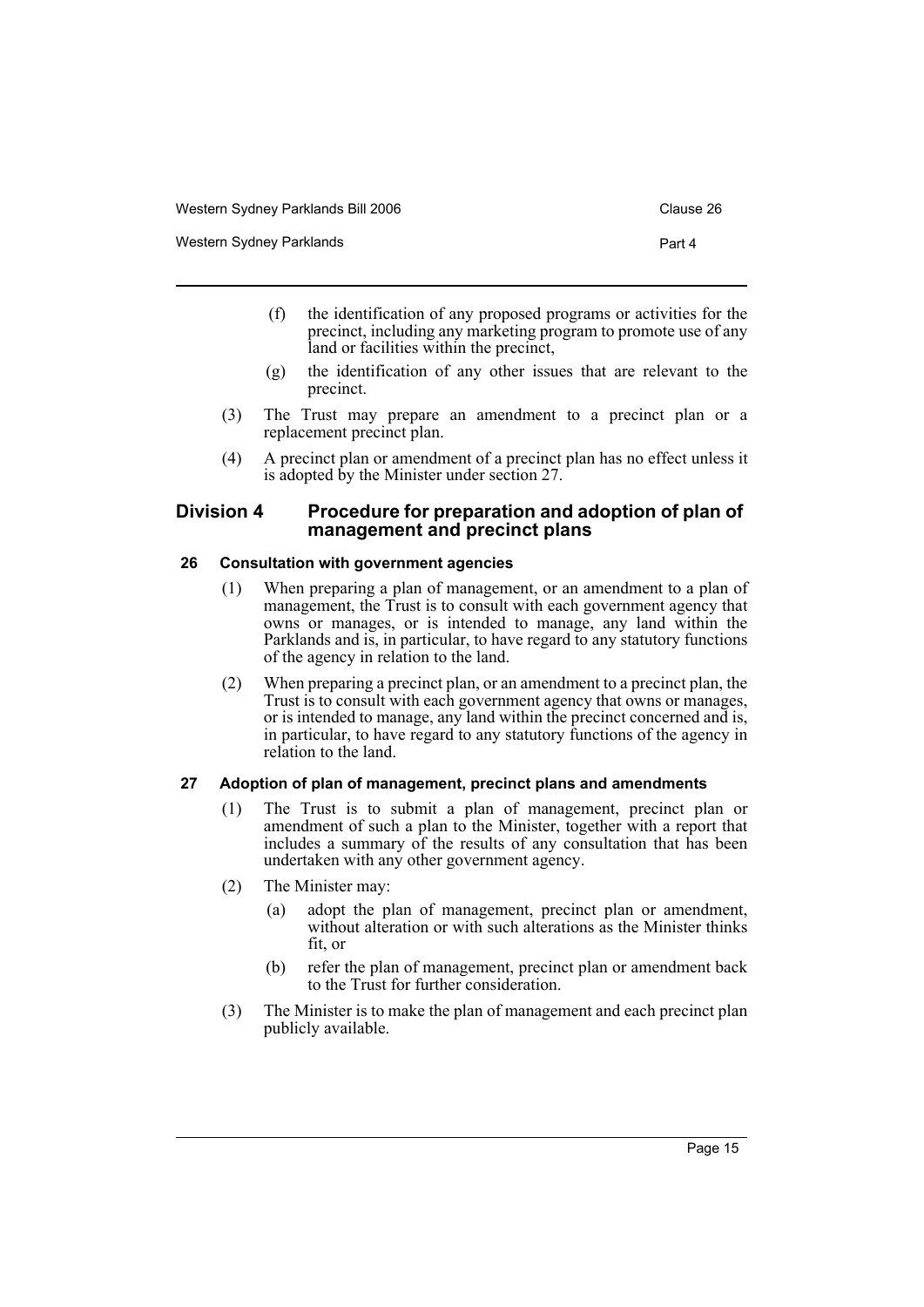#### Clause 28 Western Sydney Parklands Bill 2006

Part 4 Western Sydney Parklands

#### **28 Review of plan of management and precinct plans**

- (1) The Trust is to review the plan of management and each precinct plan at least once every 7 years after the plan was adopted by the Minister.
- (2) The Minister is to have regard to any recommendations of the Trust and any public submissions made in relation to the plan of management or a precinct plan from time to time and may direct the Trust to prepare an amendment to the plan of management or a precinct plan, or a replacement plan.

# **Division 5 Other provisions relating to management of Parklands**

# **29 Management of cemeteries and crematoriums**

- (1) The Trust may, in accordance with a precinct plan, use or permit the use of a part of the Trust land for the purposes of a cemetery or crematorium, or both.
- (2) The provisions of the *Crown Lands Act 1989* and the regulations under that Act relating to cemeteries and crematoriums apply to Trust land used for those purposes in the same way as it applies to Crown land reserved under that Act for those purposes and those provisions apply:
	- (a) as if a reference to a reserve trust were a reference to the Trust, and
	- (b) with such other modifications as may be prescribed by the regulations.

#### **30 Responsibilities of the Trust and government agencies in relation to Parklands**

- (1) The Trust is, as far as possible, to exercise its functions in accordance with the plan of management and to give effect to the provisions of each precinct plan.
- (2) Each government agency that owns or manages any land within a precinct:
	- (a) is, as far as possible, to manage, use and develop the land in accordance with the relevant provisions of the precinct plan, and
	- (b) may exercise, to the extent necessary to comply with paragraph (a), any function that the Trust may exercise in relation to land within the Parklands.
- (3) This section does not authorise the exercise of a function by the Trust or a government agency that would conflict with the exercise of its functions under any other Act.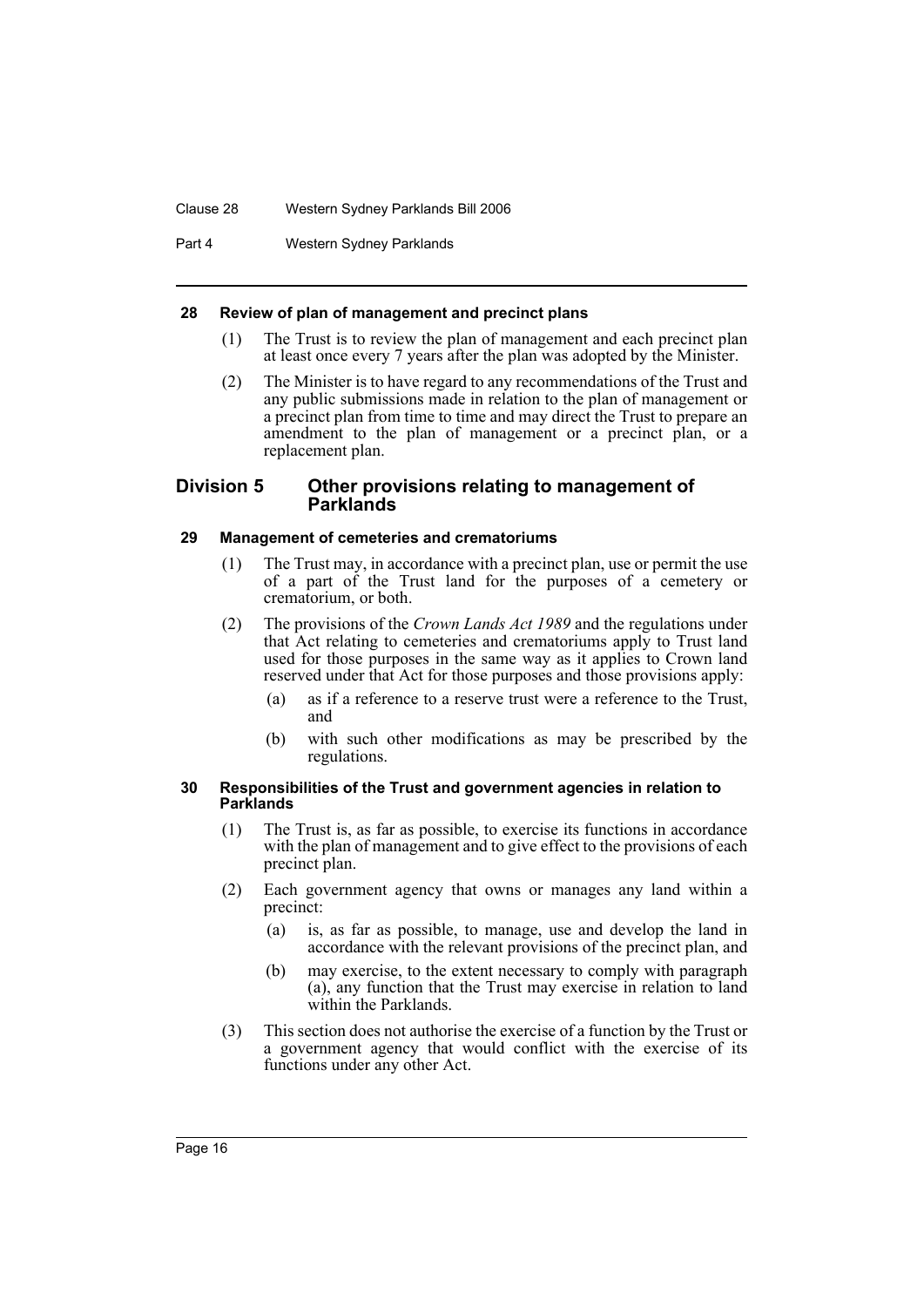| Western Sydney Parklands Bill 2006 | Clause 31 |
|------------------------------------|-----------|
| Western Sydney Parklands           | Part 4    |

- (4) Land of a government agency comprising part of the Parklands must not be sold, leased, exchanged or otherwise disposed of unless:
	- (a) where the government agency concerned is not a local authority—the Minister responsible for the government agency has consulted with the Minister administering this Act, or
	- (b) where the government agency concerned is a local authority—the local authority has consulted with the Minister administering this Act.
- (5) However, consultation is not required under subsection (4) in relation to a lease or licence for a term that, together with the term of any further lease or licence that may be granted under an option in respect of it, does not exceed 25 years.
- (6) A failure by a Minister responsible for a government agency, or a government agency, to comply with a provision of this section in relation to land of the government agency does not invalidate any action of the government agency in relation to the land.

# **31 Management of Western Sydney Regional Park**

- (1) In this section, *Western Sydney Regional Park* means the land reserved under the *National Parks and Wildlife Act 1974* as Western Sydney Regional Park, including any additional land reserved under that Act as part of that Park after the commencement of this section.
- (2) On and from the commencement of this section, the Trust:
	- (a) has the care, control and management of the Western Sydney Regional Park under the *National Parks and Wildlife Act 1974* instead of the Director-General, and
	- (b) has all the functions under that Act in relation to the Western Sydney Regional Park that the Director-General has in relation to regional parks for which the Director-General has the care, control and management, and
	- (c) to the extent that it has the care, control and management of the Western Sydney Regional Park under the *National Parks and Wildlife Act 1974*, is subject to the control and direction of the Minister administering that Act.
- (3) Despite section 138 of the *National Parks and Wildlife Act 1974*, any money received by the Trust in relation to the Western Sydney Regional Park, including money received by the Trust from leases, licences, permits or occupancies or fees and charges, is to be paid into the Western Sydney Parklands Fund established under section 39.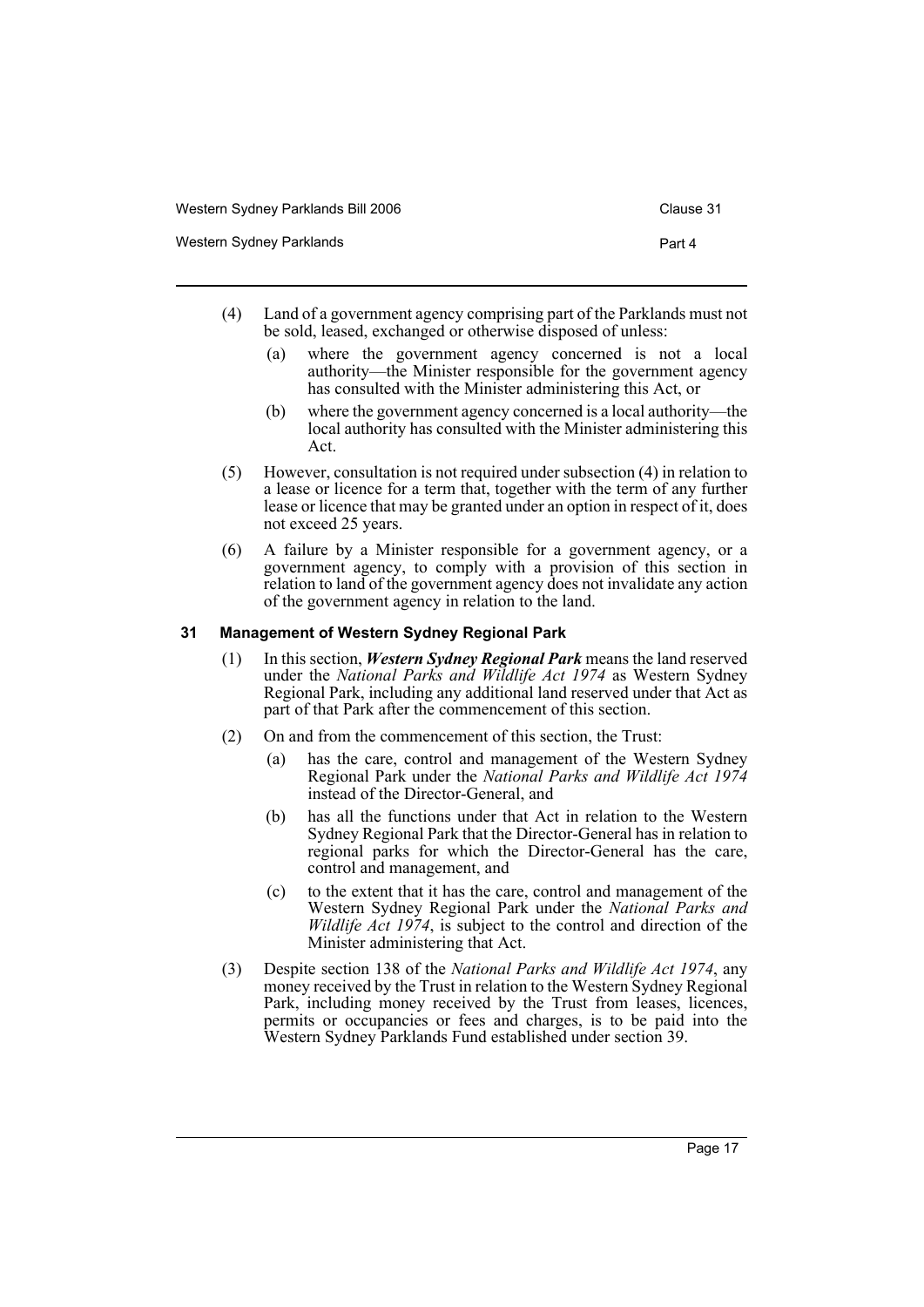#### Clause 32 Western Sydney Parklands Bill 2006

Part 4 Western Sydney Parklands

- (4) A reference in:
	- (a) section 139 (2) (a) of the *National Parks and Wildlife Act 1974* to the Director-General is taken to include a reference to the Trust in the exercise or performance of its powers, authorities, duties and functions under that Act in relation to the Western Sydney Regional Park, and
	- (b) section 177 to the Director-General is taken to include a reference to the Trust in relation to its care, control and management under that Act of the Western Sydney Regional Park.
- (5) Any thing done or entered into by the Director-General in connection with the Western Sydney Regional Park is taken to have been done or entered into by the Trust.
- (6) For the avoidance of doubt, land comprising the whole or any part of the Western Sydney Regional Park may not be transferred to the Trust under Division 6.
- (7) The regulations may provide that a reference in any provision of the *National Parks and Wildlife Act 1974*, or the regulations under that Act, to the Director-General, an officer of the Department of Environment and Conservation or a ranger, in connection with the application of the provision to the Western Sydney Regional Park, is taken to be or include a reference to the Trust, a member of staff of the Trust or a ranger appointed under section 47 of this Act.
- (8) In this section, *the Director-General* means the Director-General of the Department of Environment and Conservation.

#### **32 Application of other laws**

This Division does not authorise the use or development of any part of the Parklands in contravention of a provision of any other Act or law.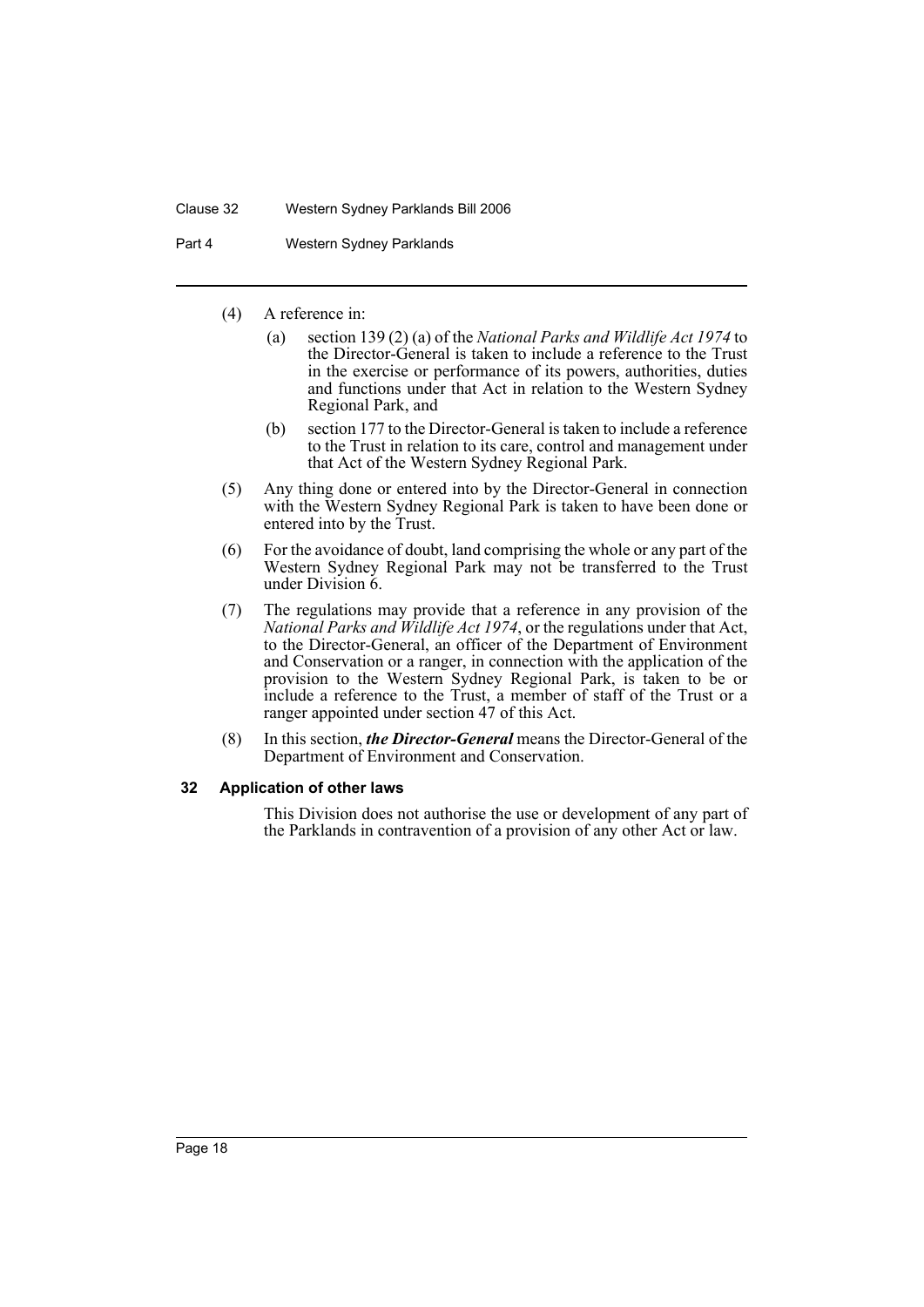Western Sydney Parklands Bill 2006 Clause 33

Western Sydney Parklands **Part 4** 

# **Division 6 Transfer of land to Trust**

#### **33 Definitions**

In this Division:

*transfer date* means:

- (a) in relation to land described in an item of Schedule 3 on the enactment of this Act—the date of commencement of that item, or
- (b) in relation to land included in Schedule 3 by order under section 35—the date of publication of the order in the Gazette or a later date specified in the order in respect of the land, or
- (c) in relation to land included in Schedule 3 by an amendment made by an Act—the date on which the amendment takes effect.

*transferor*, in relation to land, means the person or body in whom or which the land was vested immediately before the transfer date.

## **34 Transfer of land described in Schedule 3 to Trust**

- (1) On the transfer date relating to land described in Schedule 3, the land vests in the Trust for an estate in fee simple:
	- (a) without the need for any further conveyance, transfer, assignment or assurance, and
	- (b) subject to any trusts, estates, interests, dedications, conditions, restrictions and covenants to which the land was subject immediately before the transfer date.
- (2) On the transfer date relating to land described in Schedule 3, the following provisions have effect:
	- (a) the rights or liabilities of the transferor in relation to the land become by virtue of this section the rights or liabilities of the Trust,
	- (b) all proceedings relating to the land commenced before the transfer date by or against the transferor or a predecessor of the transferor and pending immediately before the transfer date are taken to be proceedings pending by or against the Trust,
	- (c) any act, matter or thing done or omitted to be done in relation to the land before the transfer date by, to or in respect of the transferor is (to the extent to which that act, matter or thing has any force or effect) taken to have been done or omitted by, to or in respect of the Trust,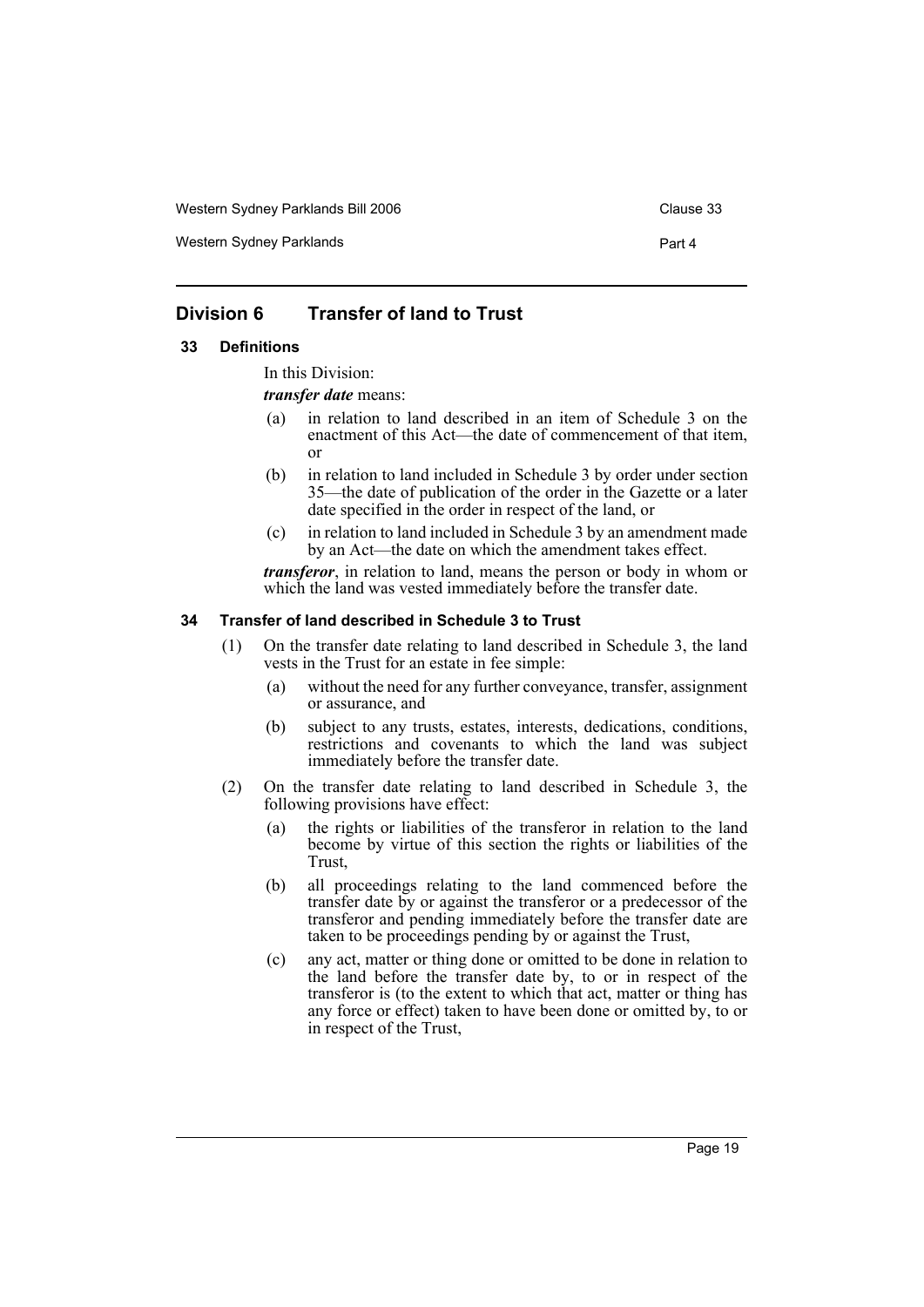#### Clause 35 Western Sydney Parklands Bill 2006

Part 4 Western Sydney Parklands

- (d) a reference in any Act, in any instrument made under any Act or in any document of any kind to the transferor or a predecessor of the transferor is (to the extent that it relates to that land or those rights or liabilities but subject to the regulations), to be read as, or as including, a reference to the Trust.
- (3) Regulations may be made for or with respect to the conversion of references to the transferor in any document or class of document to references to the Trust as a consequence of any transfer of land under this Division.

## **35 Transfer of additional land to Trust—amendment of Schedule 3**

- (1) The Governor may, by order published in the Gazette, amend Schedule 3 by inserting the description of any land.
- (2) Land is authorised to be included in Schedule 3 by order under this section only if:
	- (a) it is land of a government agency (including vacant Crown land), and
	- (b) the appropriate consent has been obtained to the land being included in the order.
- (3) For the purposes of subsection (2), the appropriate consent is:
	- (a) where the government agency concerned is not a local authority—the consent of the Minister responsible for the government agency, or
	- (b) where the government agency concerned is a local authority—the consent of the local authority.
- (4) Subject to section 34 (1) (b), this section does not prevent land, the fee simple in which is vested in Her Majesty, the Crown or a government agency, or vacant Crown land, from being transferred by order under this section even if the land is subject to other interests.
- (5) Subject to the other provisions of this section, land may be transferred by order under this section despite any requirement of any other Act or law that relates to dealing with or disposing of the land.

# **36 Effect of transfer of land under this Division**

- (1) No compensation is payable to any person or body in connection with the operation of this Division.
- (2) The operation of this Division is not to be regarded:
	- (a) as a breach of contract or confidence or otherwise as a civil wrong, or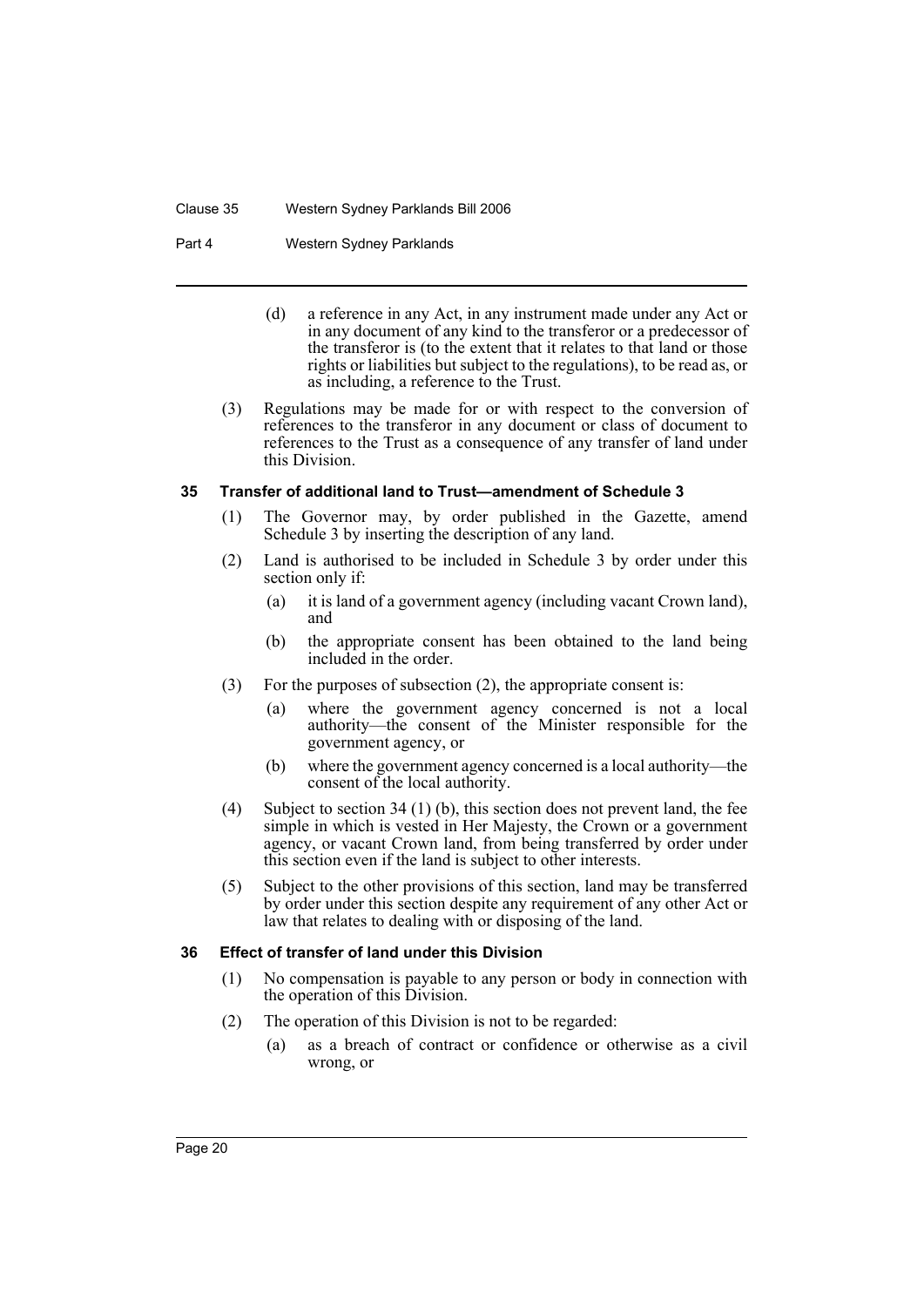Western Sydney Parklands **Part 4** and 2008 and 2008 and 2008 and 2008 and 2008 and 2008 and 2008 and 2008 and 2008 and 2008 and 2008 and 2008 and 2008 and 2008 and 2008 and 2008 and 2008 and 2008 and 2008 and 2008 and 2008

- (b) as a breach of any contractual provision prohibiting, restricting or regulating the assignment or transfer of assets, rights or liabilities, or
- (c) as giving rise to any remedy by a party to an instrument, or as causing or permitting the termination of any instrument, because of a change in the beneficial or legal ownership of any asset, right or liability.
- (3) The operation of this Division is not to be regarded as an event of default under any contract or other instrument.
- (4) No attornment to the Trust by a lessee from a transferor is required.
- (5) The reservation or dedication of any land under the *National Parks and Wildlife Act 1974* or the *Crown Lands Act 1989* is revoked on the inclusion of a description of the land in Schedule 3.

## **37 Administration of certain existing leases and similar interests**

- (1) In this section, *existing interest* means:
	- (a) a lease, licence, permit, authority, authorisation or occupancy in respect of land referred to in Schedule 3 that was granted under the *National Parks and Wildlife Act 1974*, the *Crown Lands Act 1989* or a perpetual lease, special lease or term lease within the meaning of the *Crown Lands (Continued Tenures) Act 1989* (or rights or interests arising under an incomplete purchase within the meaning of that Act), and
	- (b) was current and in force immediately before the transfer date.
- (2) Despite any other provision of this Part, the administration of matters relating to existing interests is vested in the Trust and for that purpose the Trust has:
	- (a) in respect of existing interests under the *National Parks and Wildlife Act 1974*—the powers of the Minister administering that Act or the Director-General of the Department of Environment and Conservation, and
	- (b) in respect of existing interests under the *Crown Lands Act 1989*—the powers of the Minister administering that Act, and
	- (c) in respect of existing interests under the *Crown Lands (Continued Tenures) Act 1989*—the powers of the Minister administering that Act.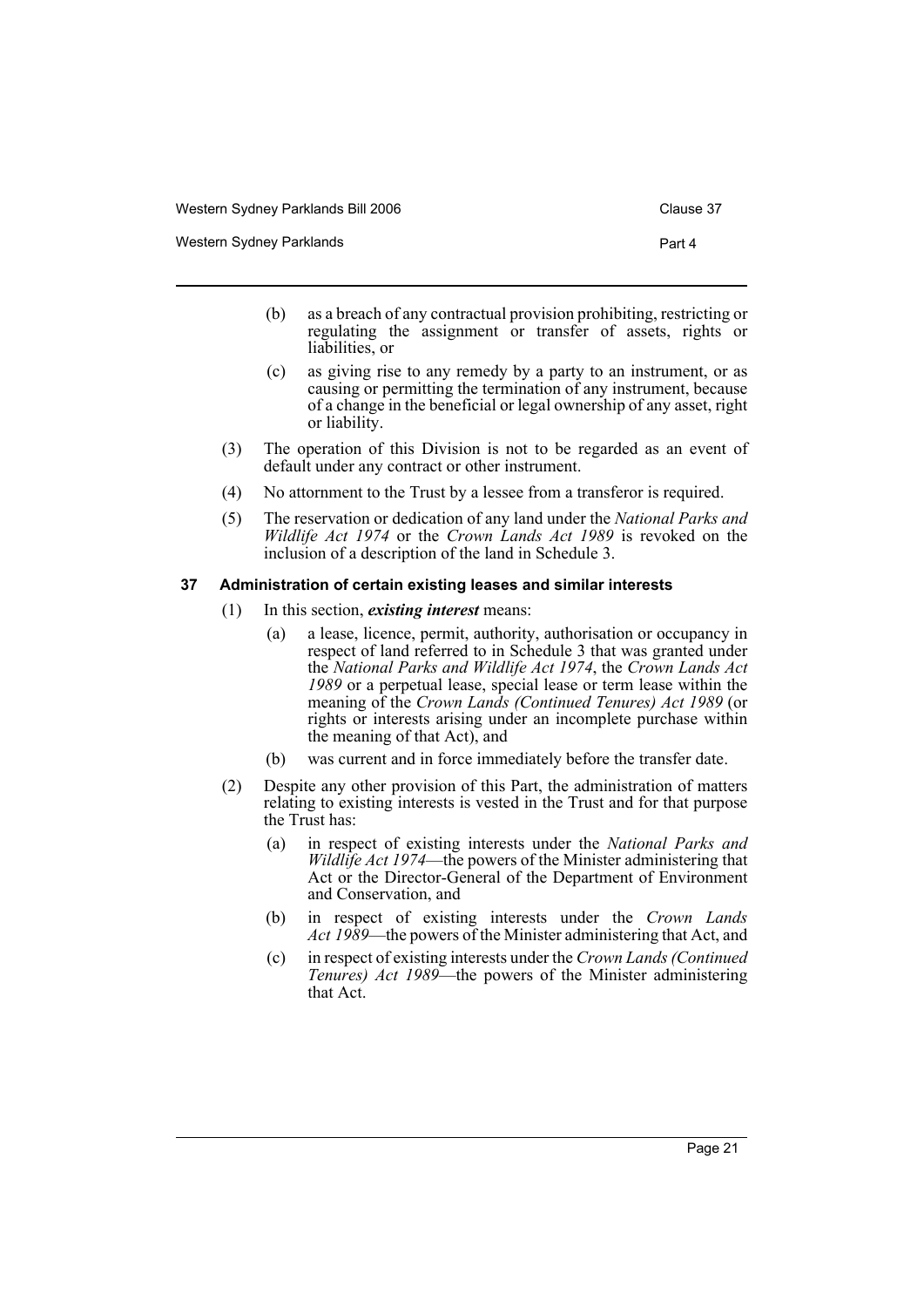## Clause 38 Western Sydney Parklands Bill 2006

Part 4 Western Sydney Parklands

## **38 State taxes not chargeable**

State tax is not chargeable in respect of:

- (a) a transfer of land under this Division, or
- (b) anything certified by the Minister as having been done in consequence of such a transfer.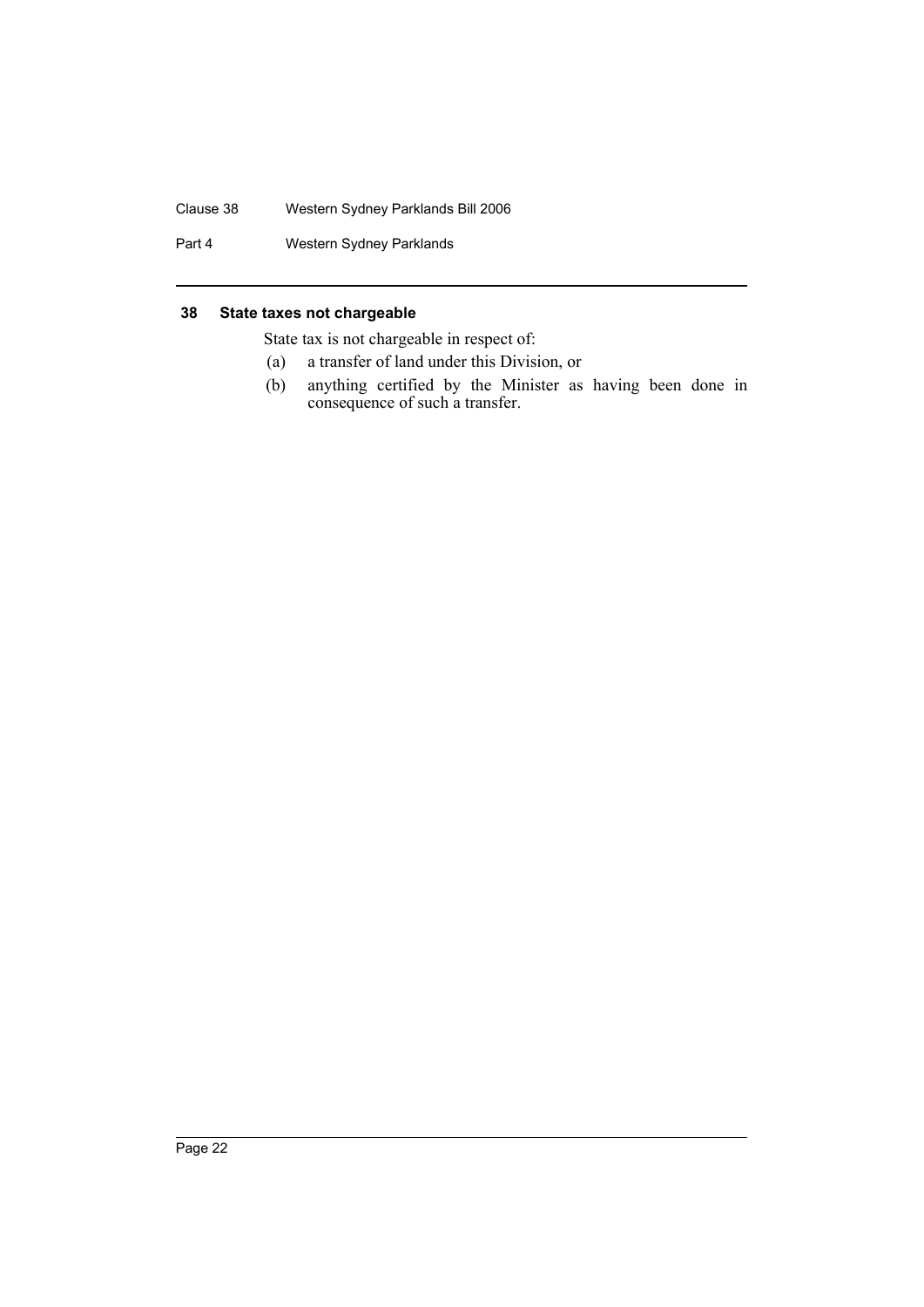Western Sydney Parklands Bill 2006 Clause 39

Finance **Part 5** 

# **Part 5 Finance**

# **39 Western Sydney Parklands Fund**

- (1) There is to be established in the Special Deposits Account a Western Sydney Parklands Fund into which is to be paid:
	- (a) all money advanced to the Trust by the Treasurer or appropriated by Parliament for the purposes of the Trust, and
	- (b) all money directed or authorised to be paid into the Fund by or under this or any other Act, and
	- (c) the proceeds of the investment of money in the Fund, and
	- (d) all money received by the Trust from any other source.
- (2) The Fund is to be applied for the purpose of enabling the Trust to exercise its functions, either itself or by other means authorised by section 11 or 13.
- (3) All expenditure incurred by the Trust is to be paid from the Fund.
- (4) Despite any provision of Division 6 of Part 4 of the *Environmental Planning and Assessment Act 1979*, payments may be made out of the Fund established under section 94EJ of that Act into the Fund established under this section.

#### **40 Payments to Sydney Region Development Fund**

Despite section 38, the Trust is to pay into the Sydney Region Development Fund such amounts, as the Minister directs, that the Trust receives from leasing and other aspects of its operations.

## **41 Financial year**

- (1) The financial year of the Trust is the year commencing on 1 July.
- (2) A different financial year may be determined by the Treasurer under section 4 (1A) of the *Public Finance and Audit Act 1983*.

# **42 Investment of money in Fund**

The Trust may invest money in the Fund:

- (a) in the manner authorised by the *Public Authorities (Financial Arrangements) Act 1987*, or
- (b) if that Act does not confer power on the Trust to invest the money, in any other manner approved by the Minister with the concurrence of the Treasurer.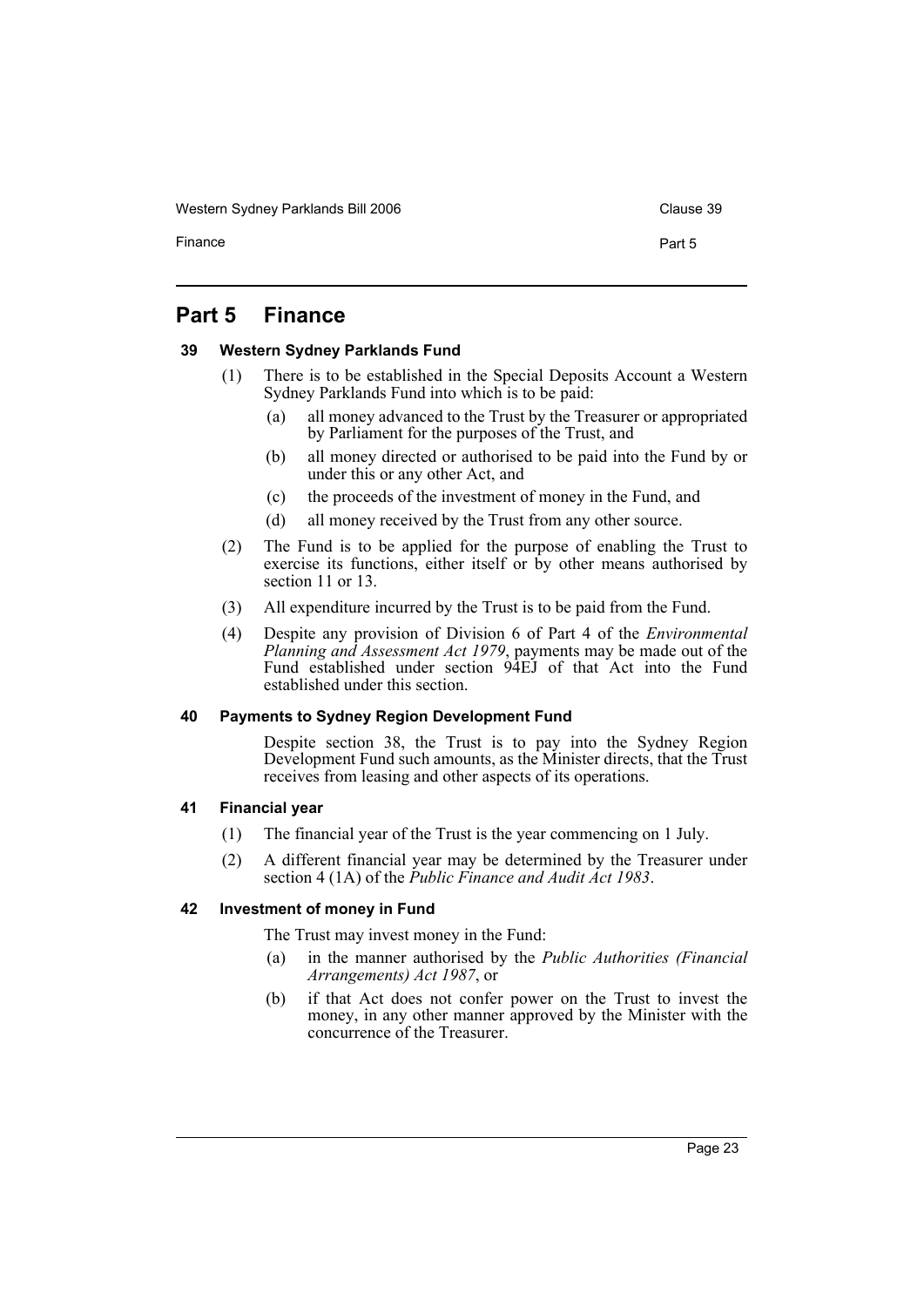#### Clause 43 Western Sydney Parklands Bill 2006

Part 6 Miscellaneous

# **Part 6 Miscellaneous**

## **43 Resolution of disputes**

- (1) Any dispute arising under this Act between a Minister administering a government agency and the Minister administering this Act or the Trust may be resolved by the Premier.
- (2) A Minister, government agency or the Trust must comply with any direction arising out of the resolution of a dispute under this section.

# **44 Exclusion of personal liability**

Anything done or omitted to be done by:

- (a) the Director or a person acting under the direction of the Director, or
- (b) a member of the Board or a person acting under the direction of the Board or a member of the Board, or
- (c) a committee established by the Trust or the Board, a member of such a committee or a person acting under the direction of any such committee or member of a committee,

does not subject the Director, member of the Board or of the committee, or person so acting, personally to any action, liability, claim or demand if the thing was done, or omitted to be done, in good faith for the purpose of executing this Act.

# **45 Seal of Trust**

The seal of the Trust is to be kept by the Director, or by a member of staff of the Trust authorised in that behalf by the Director, and may be fixed to a document only:

- (a) in the presence of the Director or that member of staff, and
- (b) with an attestation by the signature of the Director or that member of staff of the fact of the fixing of the seal.

# **46 Recovery of fees and charges**

Any charge, fee or money due to the Trust under this Act is recoverable by the Trust in a court of competent jurisdiction as a debt due to the Crown.

# **47 Rangers**

(1) The Trust may appoint a person employed under Chapter 1A of the *Public Sector Employment and Management Act 2002* in the Government Service, or a person of a class prescribed by the regulations, to be a ranger for the purposes of this Act.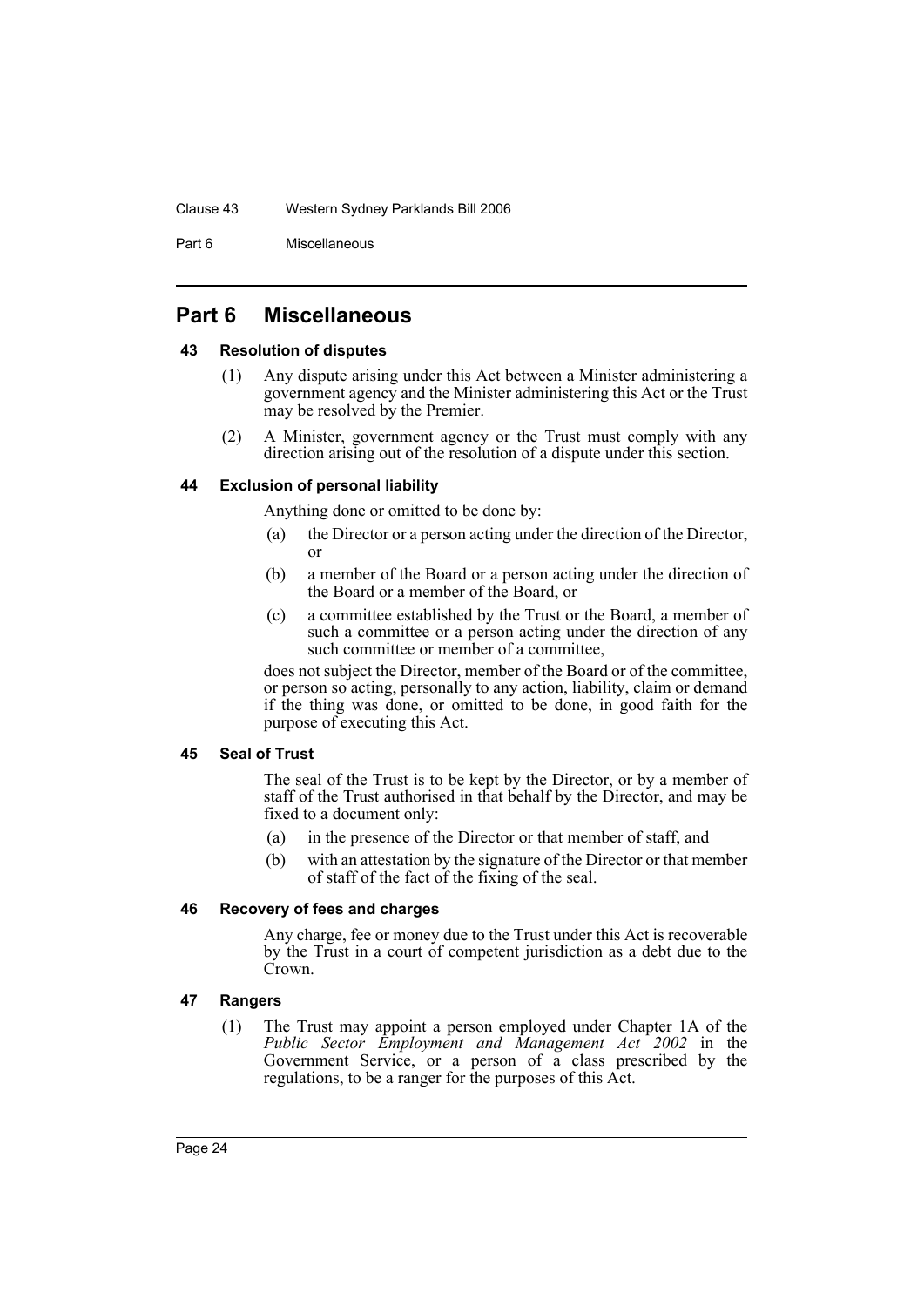| Western Sydney Parklands Bill 2006 | Clause 48 |
|------------------------------------|-----------|
| Miscellaneous                      | Part 6    |

- (2) A ranger may exercise such functions as are conferred on a ranger by this Act or the regulations.
- (3) The Trust is to provide each ranger with an identification card.
- (4) An identification card is a card that:
	- (a) states that it is issued under this Act, and
	- (b) gives the name of the person to whom it is issued, and
	- (c) describes the nature of the powers conferred, and
	- (d) states the date (if any) on which it expires, and
	- (e) is signed by the Director.
- (5) In the course of exercising the functions of a ranger under this Act, the ranger must, if requested to do so by a person affected by the exercise of any such function, produce the ranger's identification card to the person.

# **48 Penalty notices**

- (1) A ranger may serve a penalty notice on a person if it appears to the ranger that the person has committed an offence against the regulations, being an offence prescribed by the regulations as a penalty notice offence.
- (2) A penalty notice is a notice to the effect that, if the person served does not wish to have the matter determined by a court, the person can pay, within the time and to the person specified in the notice, the amount of penalty prescribed by the regulations for the offence if dealt with under this section.
- (3) A penalty notice may be served personally or by post.
- (4) If the amount of penalty prescribed for an alleged offence is paid under this section, no person is liable to any further proceedings for the alleged offence.
- (5) Payment under this section is not to be regarded as an admission of liability for the purpose of, and does not in any way affect or prejudice, any civil claim, action or proceeding arising out of the same occurrence.
- (6) The regulations may:
	- (a) prescribe an offence for the purposes of this section by specifying the offence or by referring to the provision creating the offence, and
	- (b) prescribe the amount of penalty payable for the offence if dealt with under this section, and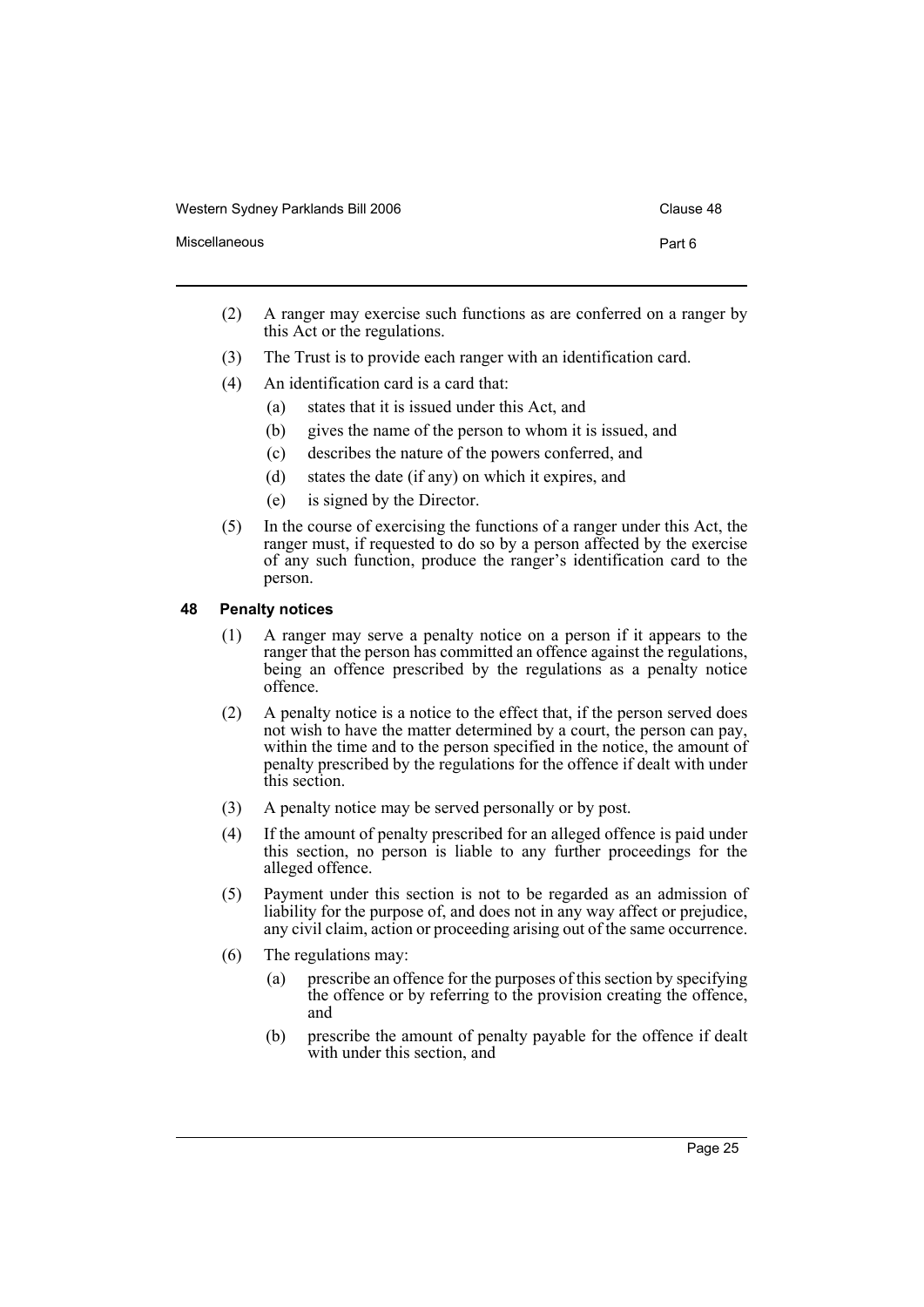#### Clause 49 Western Sydney Parklands Bill 2006

Part 6 Miscellaneous

- (c) prescribe different amounts of penalties for different offences or classes of offences.
- (7) The amount of a penalty prescribed under this section for an offence is not to exceed the maximum amount of penalty that could be imposed for the offence by a court.
- (8) This section does not limit the operation of any other provision of, or made under, this or any other Act relating to proceedings that may be taken in respect of offences.

#### **49 Nature of proceedings for offences**

Proceedings for an offence against the regulations may be dealt with summarily before a Local Court.

#### **50 Regulations**

- (1) The Governor may make regulations, not inconsistent with this Act, for or with respect to any matter that by this Act is required or permitted to be prescribed or that is necessary or convenient to be prescribed for carrying out or giving effect to this Act.
- (2) In particular, regulations may be made for or with respect to the following:
	- (a) the fees and charges that may be imposed for the purposes of this Act,
	- (b) regulating the use by the public of, and the conduct of the public on, the Parklands,
	- (c) regulating the use of facilities of the Trust and the provision of services by the Trust,
	- (d) requiring the payment of fares or other charges for the use of any facility operated or service provided by the Trust,
	- (e) authorising a person granted a lease, licence or other authority by the Trust to require the payment of fares or other charges for the use of any facility operated or service provided under the lease, licence or other authority,
	- (f) conferring on the Trust any function that may be exercised by a council in relation to a public place.
- (3) The regulations may create an offence punishable by a maximum penalty of 50 penalty units.

# **51 Savings, transitional and other provisions**

Schedule 4 has effect.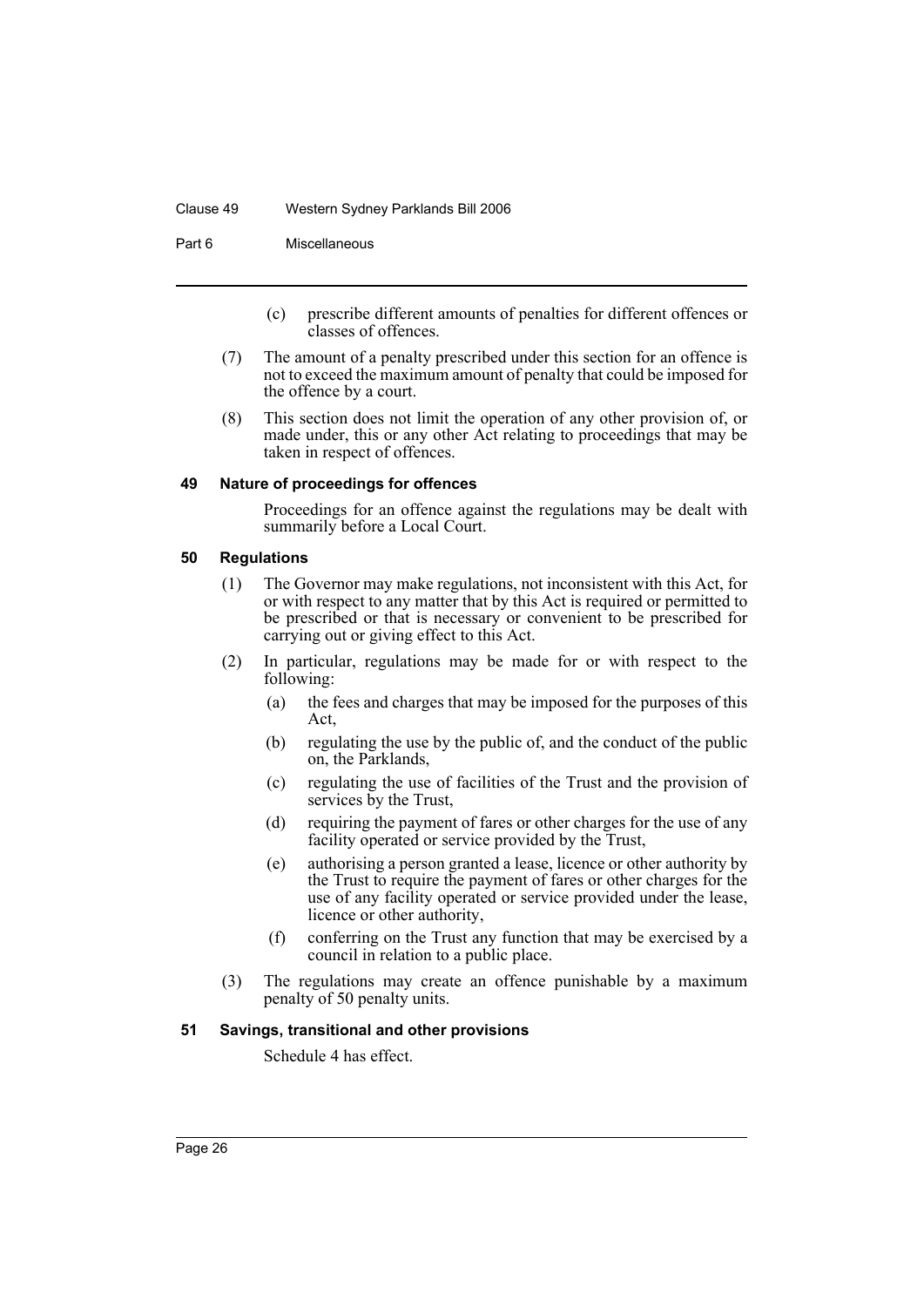| Western Sydney Parklands Bill 2006 | Clause 52 |
|------------------------------------|-----------|
| Miscellaneous                      | Part 6    |
|                                    |           |

# **52 Amendment of other Acts and instruments**

The Acts and instruments specified in Schedule 5 are amended as set out in that Schedule.

## **53 Review of Act**

- (1) The Minister is to review this Act to determine whether the policy objectives of the Act remain valid and whether the terms of the Act remain appropriate for securing those objectives.
- (2) The review is to be undertaken as soon as possible after the period of 5 years from the date of assent to this Act.
- (3) A report on the outcome of the review is to be tabled in each House of Parliament within 12 months after the end of the period of 5 years.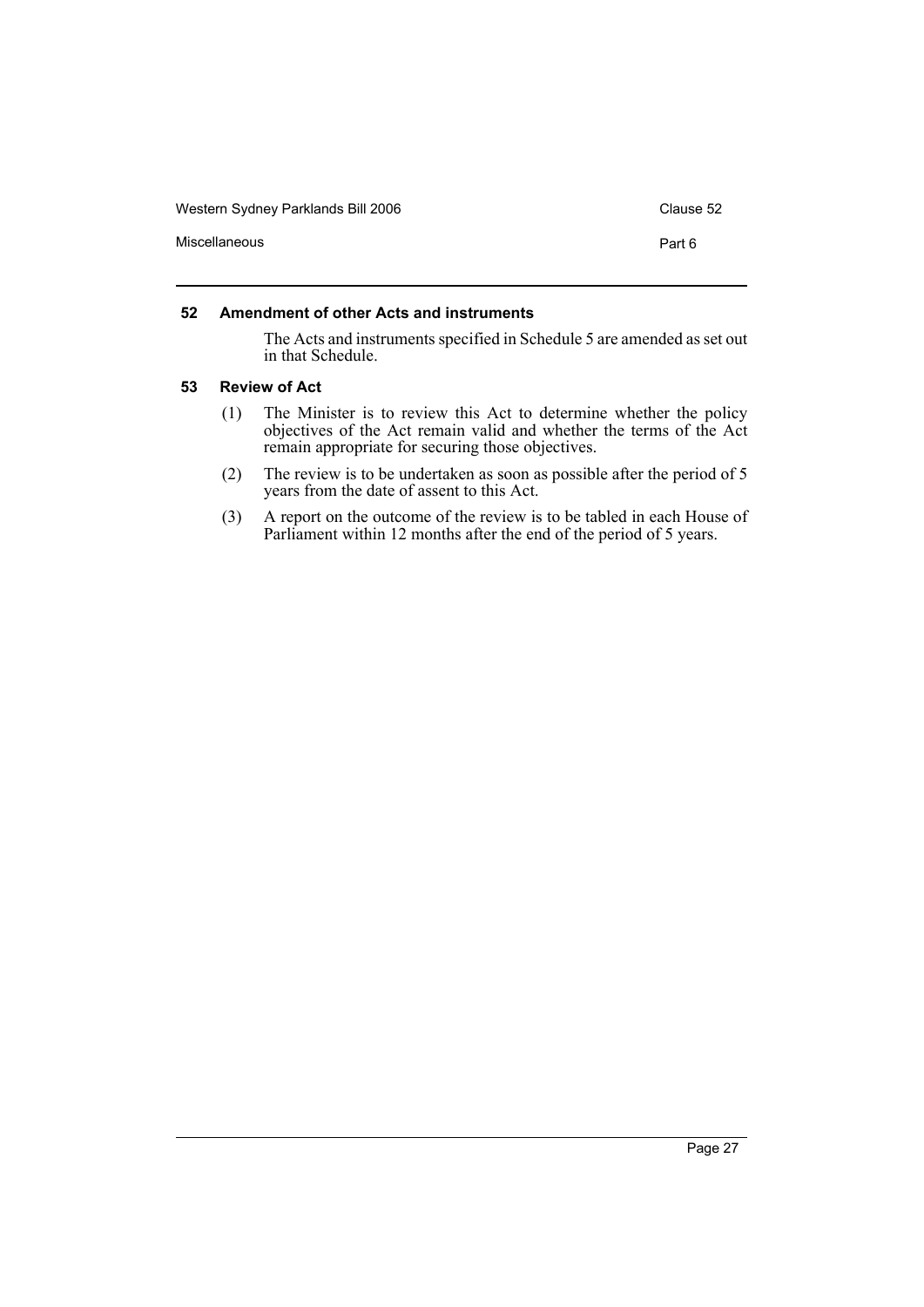Schedule 1 Members and procedure of Board

# **Schedule 1 Members and procedure of Board**

(Section 7 (5))

# **Part 1 General**

# **1 Definitions**

In this Schedule:

*appointed member* means a person who is appointed by the Minister as a member of the Board.

*Chairperson* means the Chairperson of the Board.

*member* means any member of the Board.

# **Part 2 Constitution**

## **2 Terms of office of members**

Subject to this Schedule and the regulations, an appointed member holds office for such period (not exceeding 5 years) as is specified in the member's instrument of appointment, but is eligible (if otherwise qualified) for re-appointment.

# **3 Part-time appointments**

Appointed members hold office as part-time members.

#### **4 Remuneration**

An appointed member is entitled to be paid such remuneration (including travelling and subsistence allowances) as the Minister may from time to time determine in respect of the member.

# **5 Vacancy in office of member**

- (1) The office of an appointed member becomes vacant if the member:
	- (a) dies, or
	- (b) completes a term of office and is not re-appointed, or
	- (c) resigns the office by instrument in writing addressed to the Minister, or
	- (d) is removed from office by the Minister under this clause, or
	- (e) is absent from 3 consecutive meetings of the Board of which reasonable notice has been given to the member personally or by post, except on leave granted by the Minister or unless the member is excused by the Minister for having been absent from those meetings, or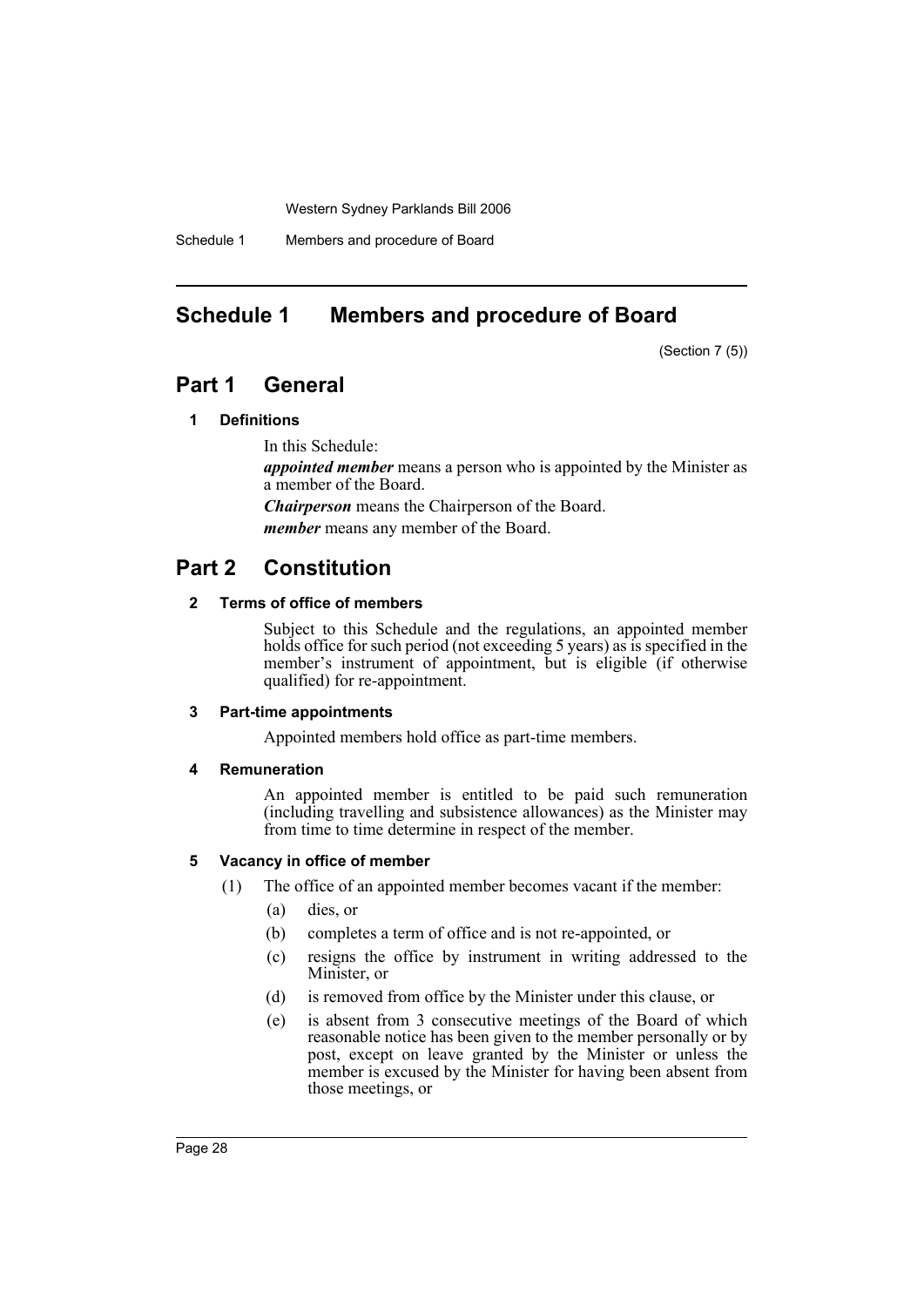Members and procedure of Board Schedule 1 and Schedule 1

- (f) becomes bankrupt, applies to take the benefit of any law for the relief of bankrupt or insolvent debtors, compounds with his or her creditors or makes an assignment of his or her remuneration for their benefit, or
- (g) becomes a mentally incapacitated person, or
- (h) is convicted in New South Wales of an offence that is punishable by imprisonment for 12 months or more or is convicted elsewhere than in New South Wales of an offence that, if committed in New South Wales, would be an offence so punishable.
- (2) The Minister may remove an appointed member from office at any time.

#### **6 Filling of vacancy in office of appointed member**

If the office of any appointed member becomes vacant, a person is, subject to this Act and the regulations, to be appointed to fill the vacancy.

#### **7 Chairperson**

- (1) The Chairperson vacates office as Chairperson if he or she:
	- (a) is removed from that office by the Minister under this clause, or
	- (b) resigns that office by instrument in writing addressed to the Minister, or
	- (c) ceases to be a member of the Board.
- (2) The Minister may at any time remove the Chairperson from office as Chairperson.

#### **8 Disclosure of pecuniary interests**

- (1) If:
	- (a) a member has a direct or indirect pecuniary interest in a matter being considered or about to be considered at a meeting of the Board, and
	- (b) the interest appears to raise a conflict with the proper performance of the member's duties in relation to the consideration of the matter,

the member must, as soon as possible after the relevant facts have come to the member's knowledge, disclose the nature of the interest at a meeting of the Board.

- (2) A disclosure by a member at a meeting of the Board that the member:
	- (a) is a member, or is in the employment, of a specified company or other body, or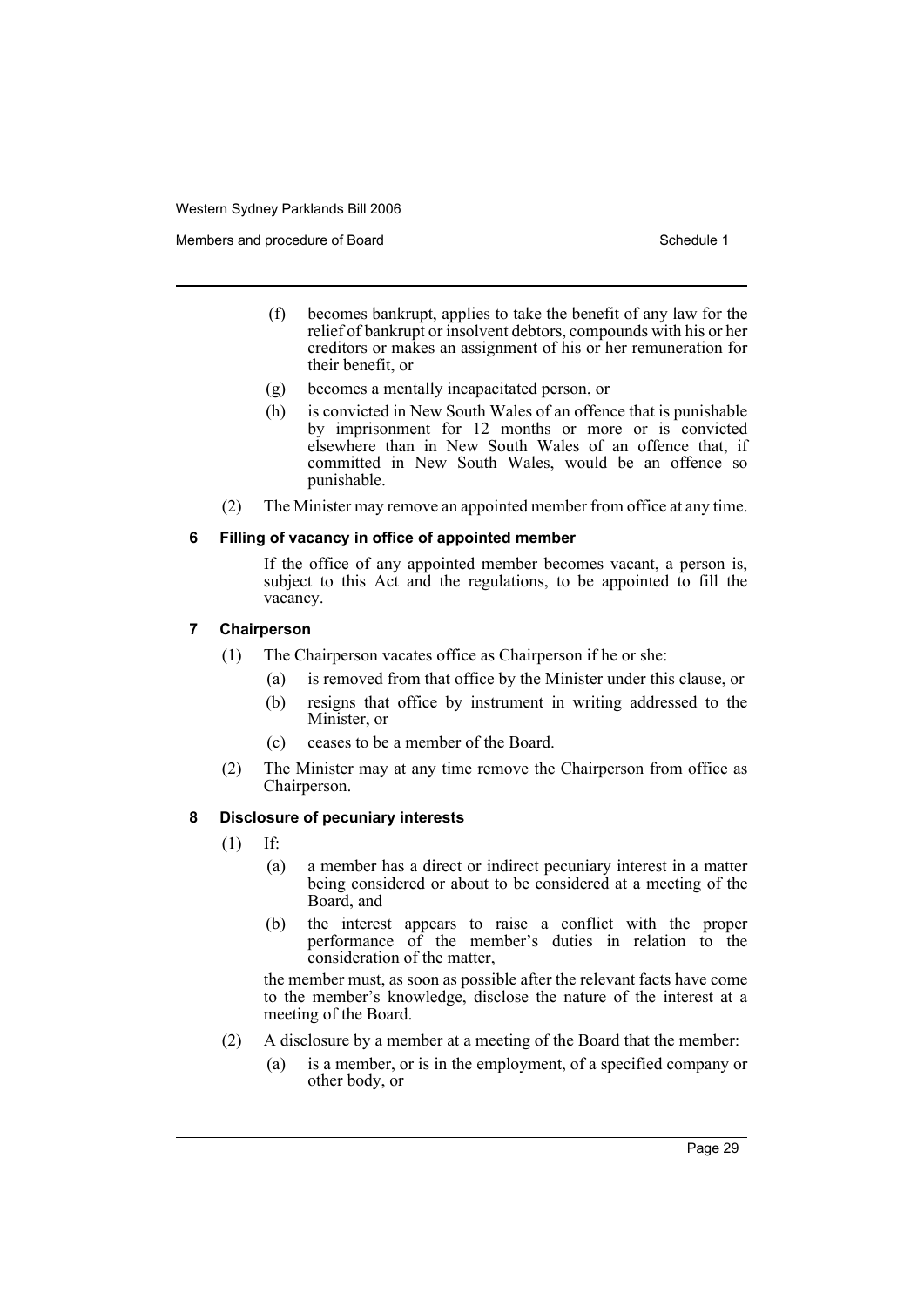Schedule 1 Members and procedure of Board

- (b) is a partner, or is in the employment, of a specified person, or
- (c) has some other specified interest relating to a specified company or other body or to a specified person,

is a sufficient disclosure of the nature of the interest in any matter relating to that company or other body or to that person which may arise after the date of the disclosure and which is required to be disclosed under subclause (1).

- (3) Particulars of any disclosure made under this clause must be recorded by the Board in a book kept for the purpose and that book must be open at all reasonable hours to inspection by any person on payment of the fee determined by the Board.
- (4) After a member has disclosed the nature of an interest in any matter, the member must not, unless the Minister or the Board otherwise determines:
	- (a) be present during any deliberation of the Board with respect to the matter, or
	- (b) take part in any decision of the Board with respect to the matter.
- (5) For the purposes of the making of a determination by the Board under subclause  $(4)$ , a member who has a direct or indirect pecuniary interest in a matter to which the disclosure relates must not:
	- (a) be present during any deliberation of the Board for the purpose of making the determination, or
	- (b) take part in the making by the Board of the determination.
- (6) A contravention of this clause does not invalidate any decision of the Board.

# **9 Effect of certain other Acts**

- (1) Chapter 1A of the *Public Sector Employment and Management Act 2002* does not apply to or in respect of the appointment of an appointed member.
- (2) If by or under any Act provision is made:
	- (a) requiring a person who is the holder of a specified office to devote the whole of his or her time to the duties of that office, or
	- (b) prohibiting the person from engaging in employment outside the duties of that office,

the provision does not operate to disqualify the person from holding that office and also the office of an appointed member or from accepting and retaining any remuneration payable to the person under this Act as a member.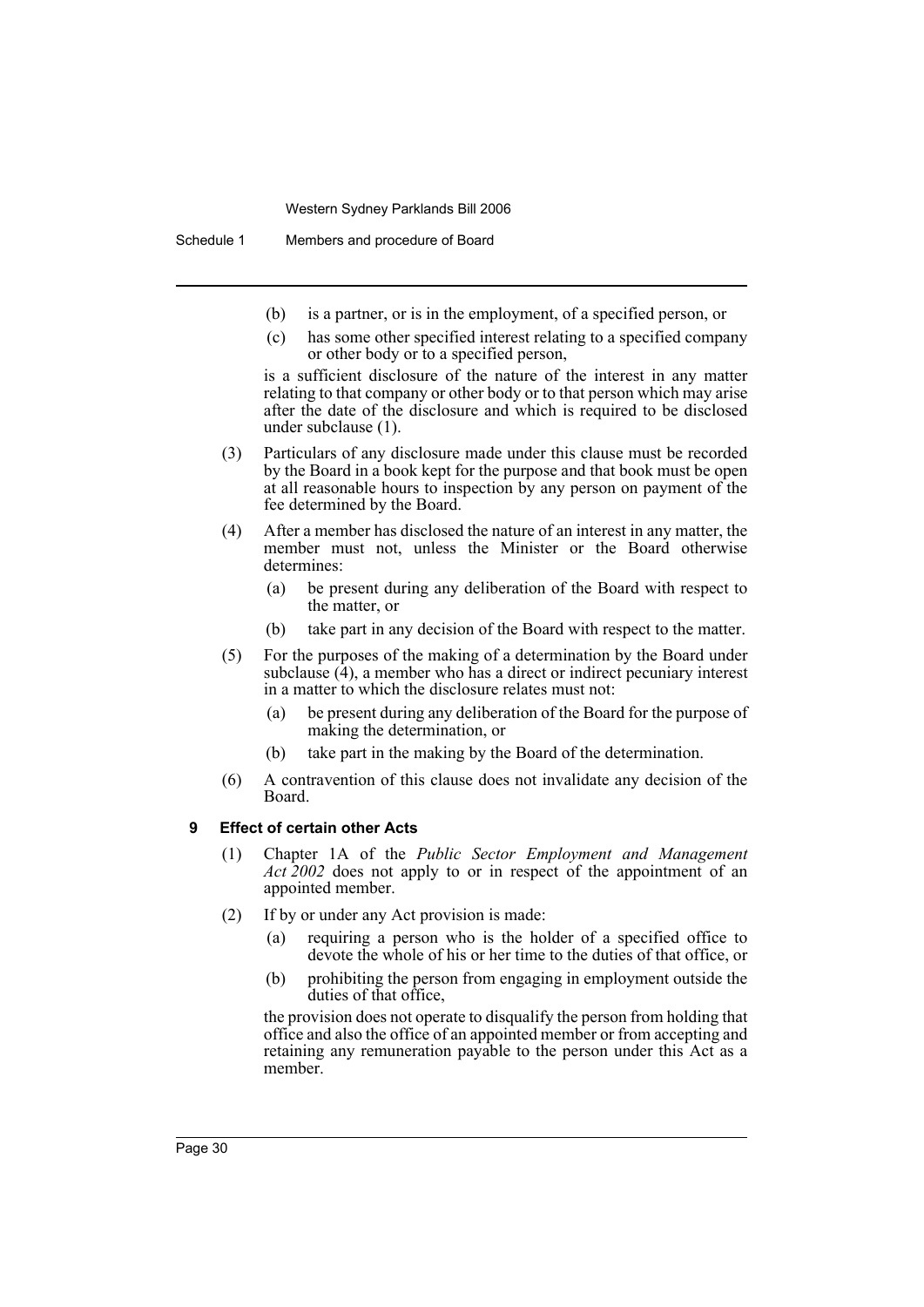Members and procedure of Board Schedule 1 and Schedule 1

# **Part 3 Procedure**

#### **10 General procedure**

The procedure for the calling of meetings of the Board and for the conduct of business at those meetings is, subject to this Act and the regulations, to be as determined by the Board.

#### **11 Quorum**

The quorum for a meeting of the Board is a majority of its members for the time being.

## **12 Presiding member**

- (1) The Chairperson (or, in the absence of the Chairperson, a person elected by the members of the Board who are present at a meeting of the Board) is to preside at a meeting of the Board.
- (2) The presiding member has a deliberative vote and, in the event of an equality of votes, has a second or casting vote.

# **13 Voting**

A decision supported by a majority of the votes cast at a meeting of the Board at which a quorum is present is the decision of the Board.

#### **14 Transaction of business outside meetings or by telephone**

- (1) The Board may, if it thinks fit, transact any of its business by the circulation of papers among all the members of the Board for the time being, and a resolution in writing approved in writing by a majority of those members is taken to be a decision of the Board.
- (2) The Board may, if it thinks fit, transact any of its business at a meeting at which members (or some members) participate by telephone, closed-circuit television or other means, but only if any member who speaks on a matter before the meeting can be heard by the other members.
- (3) For the purposes of:
	- (a) the approval of a resolution under subclause (1), or
	- (b) a meeting held in accordance with subclause (2),

the Chairperson and each member have the same voting rights as they have at an ordinary meeting of the Board.

(4) A resolution approved under subclause (1) is, subject to the regulations, to be recorded in the minutes of the meetings of the Board.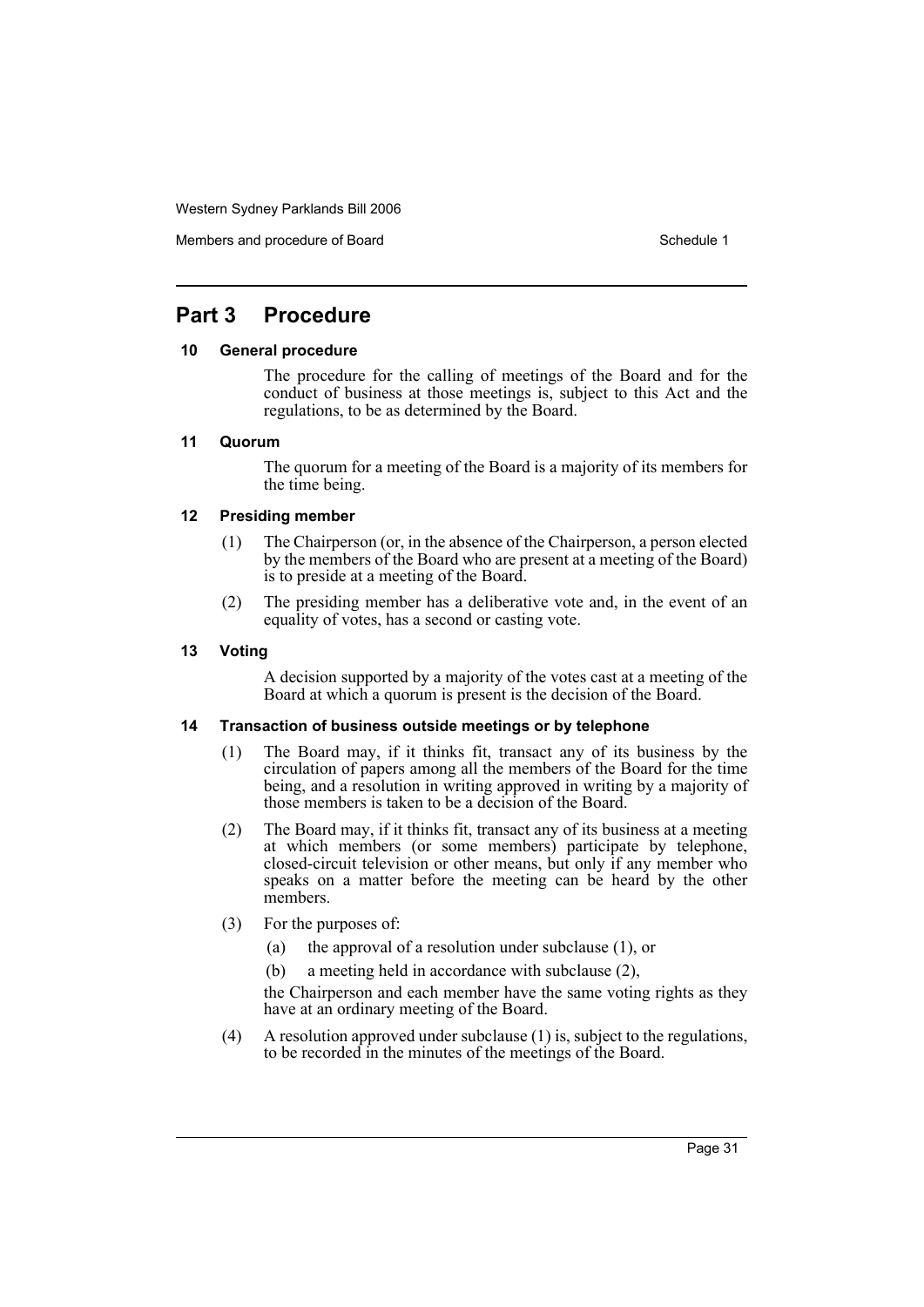Schedule 1 Members and procedure of Board

(5) Papers may be circulated among the members for the purposes of subclause (1) by facsimile or other transmission of the information in the papers concerned.

# **15 First meeting**

The Minister may call the first meeting of the Board in such manner as the Minister thinks fit.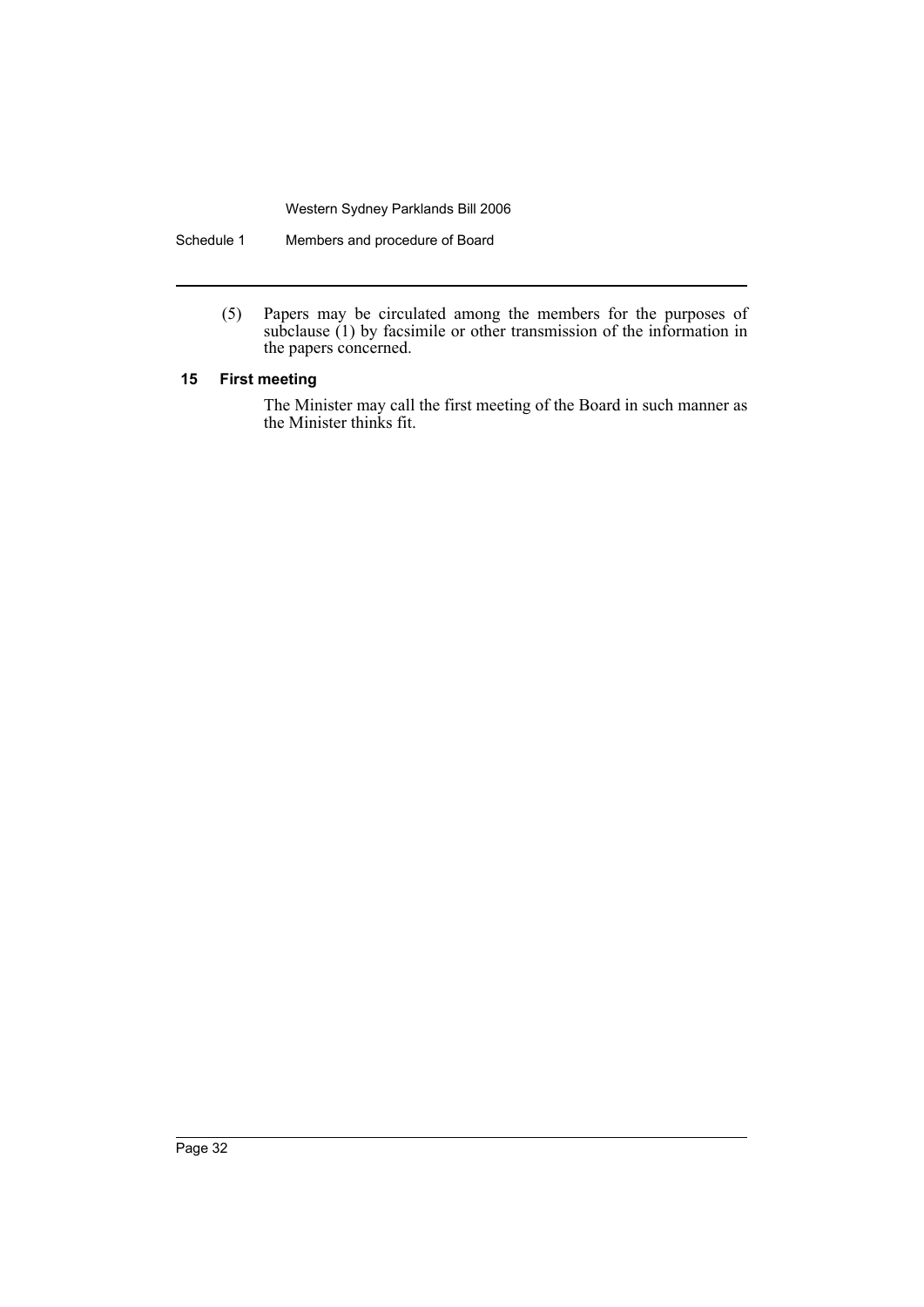Western Sydney Parklands **Schedule 2** Schedule 2

# **Schedule 2 Western Sydney Parklands**

(Section 22)

The area of land identified as the Western Sydney Parklands on the sheets of the map marked "Western Sydney Parklands 2006", presented to the Speaker of the Legislative Assembly (by or on behalf of the Member of the Assembly who introduced the Bill for this Act) when the Bill was read a second time in the Assembly, and deposited in the office of the Trust.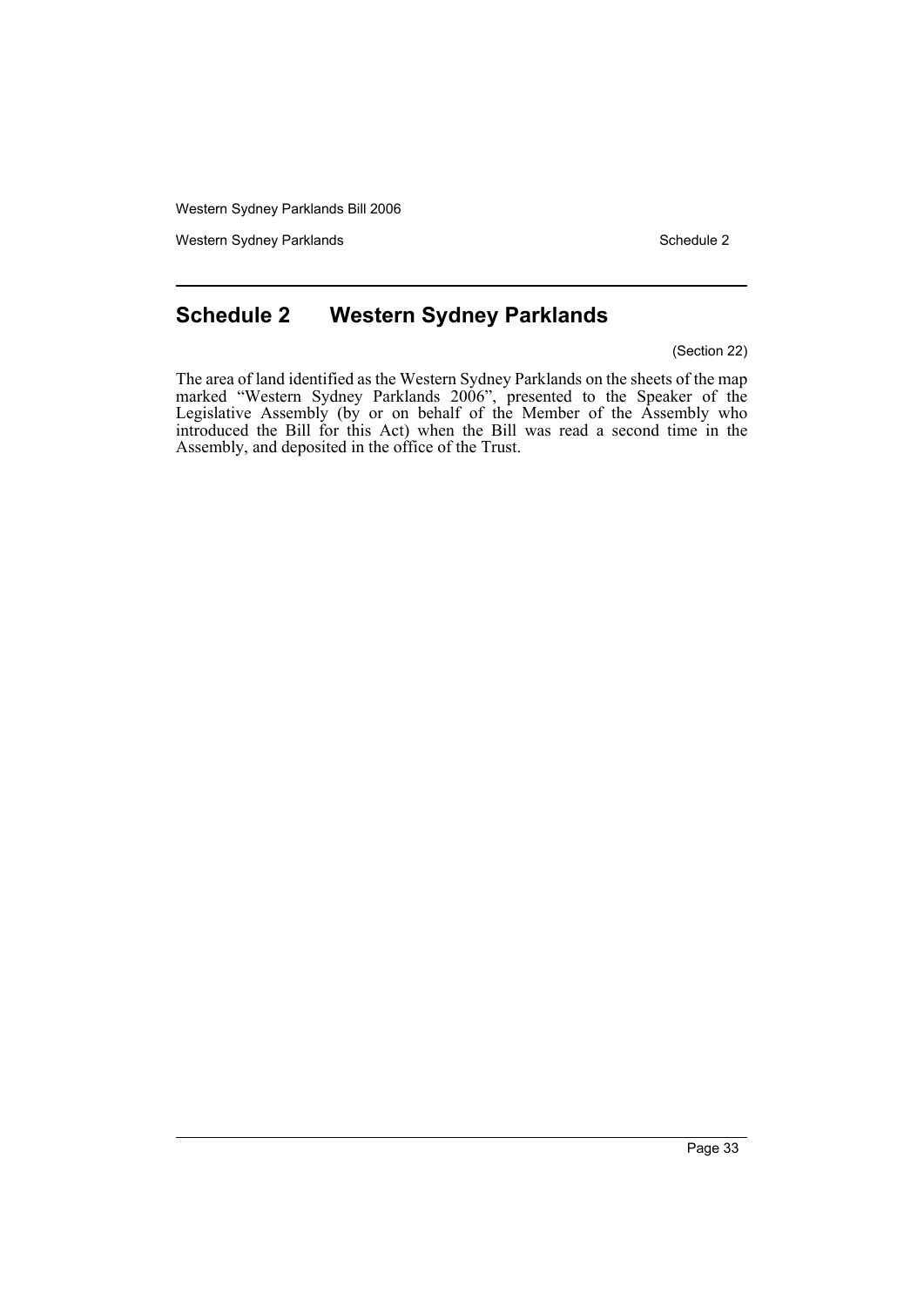Schedule 3 Land transferred to Trust

# **Schedule 3 Land transferred to Trust**

(Section 34)

 Folio 128/752052, Lot 128, DP 752052, Blacktown Folio 1/875790, Lot 1, DP 875790, Fairfield Folio 3/1041487, Lot 3, DP 1041487, Blacktown Folio 11/882325, Lot 11, DP 882325, Blacktown Folio 14/882325, Lot 14, DP 882325, Blacktown Folio 2/1045771, Lot 2, DP 1045771, Blacktown Folio 2/128873, Lot 12, DP 1021940, Fairfield Folio 3/128873, Lot 11, DP 1021940, Fairfield Folio 10/1021940, Lot 10, DP 1021940, Fairfield Folio 19/1022008, Lot 19, DP 1022008, Fairfield Folio 18/4971, Lot 18, DP 4971, Blacktown Folio 19/4971, Lot 19, DP 4971, Blacktown Folio 22/4971, Lot 22, DP 4971, Blacktown Folio 23/4971, Lot 23, DP 4971, Blacktown Folio 24/4971, Lot 24, DP 4971, Blacktown Folio 4/21726, Lot 4, DP 21726, Blacktown Folio 2/31178, Lot 2, DP 31178, Blacktown Folio 3/31178, Lot 3, DP 31178, Blacktown Folio 4/31178, Lot 4, DP 31178, Blacktown Folio 5/31178, Lot 5, DP 31178, Blacktown Folio 6/31178, Lot 6, DP 31178, Blacktown Folio 7/31178, Lot 7, DP 31178, Blacktown Folio 8/31178, Lot 8, DP 31178, Blacktown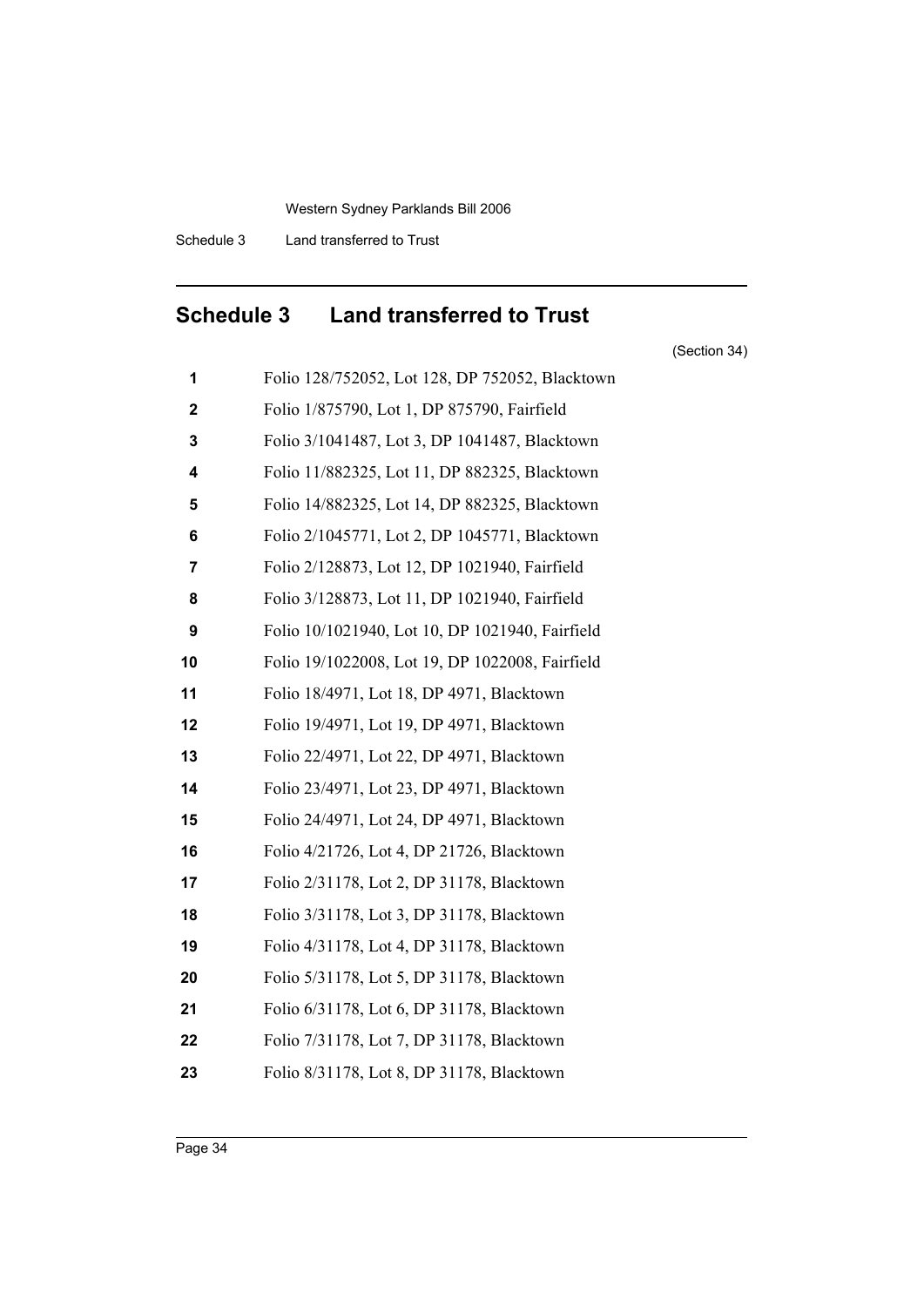Land transferred to Trust Schedule 3

| 24 | Folio 1/135700, Lot 1, DP 135700, Blacktown     |
|----|-------------------------------------------------|
| 25 | Folio AC6799-224, Lot 1, DP 135704, Blacktown   |
| 26 | Folio AC6799-224, Lot 2, DP 135704, Blacktown   |
| 27 | Folio 1/258576, Lot 1, DP 258576, Blacktown     |
| 28 | Folio 2/258576, Lot 2, DP 258576, Blacktown     |
| 29 | Folio B/417611, Lot B, DP 417611, Blacktown     |
| 30 | Folio 1/507242, Lot 1, DP 507242, Blacktown     |
| 31 | Folio 2/507242, Lot 2, DP 507242, Blacktown     |
| 32 | Folio 2/582388, Lot 2, DP 582388, Blacktown     |
| 33 | Folio 1/591894, Lot 1, DP 591894, Blacktown     |
| 34 | Folio 1/596895, Lot 1, DP 596895, Blacktown     |
| 35 | Folio 1/596897, Lot 1, DP 596897, Blacktown     |
| 36 | Folio 1/610110, Lot 1, DP 610110, Blacktown     |
| 37 | Folio VF15442-124, Lot 42, DP 656978, Blacktown |
| 38 | Folio 1/707809, Lot 1, DP 707809, Blacktown     |
| 39 | Folio 5/716368, Lot 5, DP 716368, Blacktown     |
| 40 | Folio 4/716435, Lot 4, DP 716435, Blacktown     |
| 41 | Folio 14/730053, Lot 14, DP 730053, Blacktown   |
| 42 | Folio 1/744430, Lot 1, DP 744430, Blacktown     |
| 43 | Folio 21/778167, Lot 21, DP 778167, Blacktown   |
| 44 | Folio 22/778167, Lot 22, DP 778167, Blacktown   |
| 45 | Folio 6/778168, Lot 6, DP 778168, Blacktown     |
| 46 | Folio 16/778172, Lot 16, DP 778172, Blacktown   |
| 47 | Folio 7/778173, Lot 7, DP 778173, Blacktown     |
| 48 | Folio 10/778175, Lot 10, DP 778175, Blacktown   |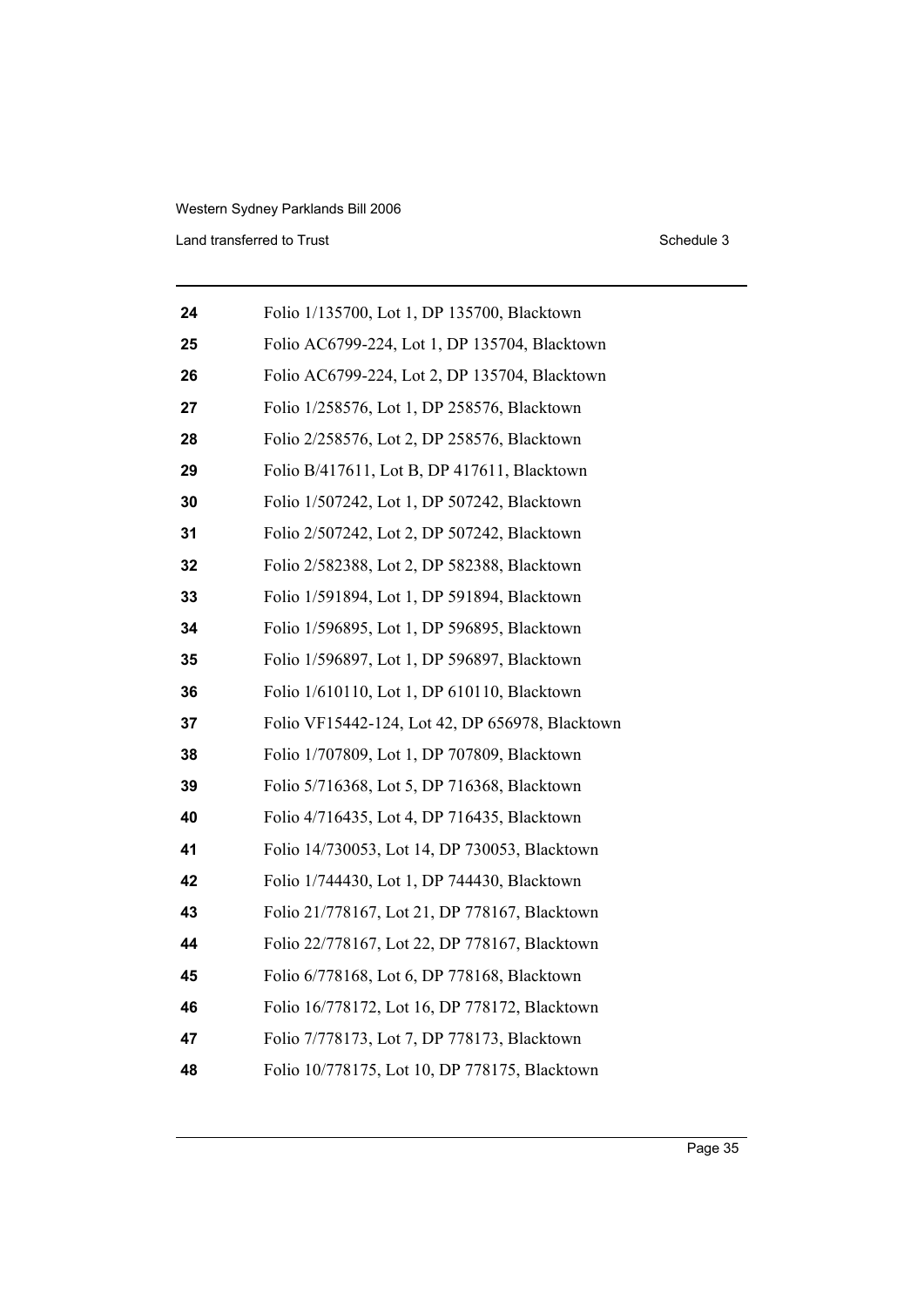Schedule 3 Land transferred to Trust

| 49 | Folio 2/778176, Lot 2, DP 778176, Blacktown       |
|----|---------------------------------------------------|
| 50 | Folio 3/778176, Lot 3, DP 778176, Blacktown       |
| 51 | Folio 18/778177, Lot 18, DP 778177, Blacktown     |
| 52 | Folio 1/787347, Lot 1, DP 787347, Blacktown       |
| 53 | Folio 9/789724, Lot 9, DP 789724, Blacktown       |
| 54 | Folio 10/789724, Lot 10, DP 789724, Blacktown     |
| 55 | Folio 1/791630, Lot 1, DP 791630, Blacktown       |
| 56 | Folio 315/793235, Lot 315, DP 793235, Blacktown   |
| 57 | Folio 316/793235, Lot 316, DP 793235, Blacktown   |
| 58 | Folio 1003/814284, Lot 1003, DP 814284, Blacktown |
| 59 | Folio 107/832939, Lot 107, DP 832939, Blacktown   |
| 60 | Folio 108/832939, Lot 108, DP 832939, Blacktown   |
| 61 | Folio 115/832963, Lot 115, DP 832963, Blacktown   |
| 62 | Folio 501/841622, Lot 501, DP 841622, Blacktown   |
| 63 | Folio 541/850659, Lot 541, DP 850659, Blacktown   |
| 64 | Folio 1/851899, Lot 1, DP 851899, Blacktown       |
| 65 | Folio 101/1002519, Lot 101, DP 1002519, Blacktown |
| 66 | Folio 1/1003222, Lot 1, DP 1003222, Blacktown     |
| 67 | Folio 2/1003222, Lot 2, DP 1003222, Blacktown     |
| 68 | Folio 3/1003222, Lot 3, DP 1003222, Blacktown     |
| 69 | Folio 4/1003222, Lot 4, DP 1003222, Blacktown     |
| 70 | Folio 1/1010402, Lot 1, DP 1010402, Blacktown     |
| 71 | Folio 110/1016067, Lot 110, DP 1016067, Blacktown |
| 72 | Folio 8/1041877, Lot 8, DP 1041877, Blacktown     |
| 73 | Folio 9/1041877, Lot 9, DP 1041877, Blacktown     |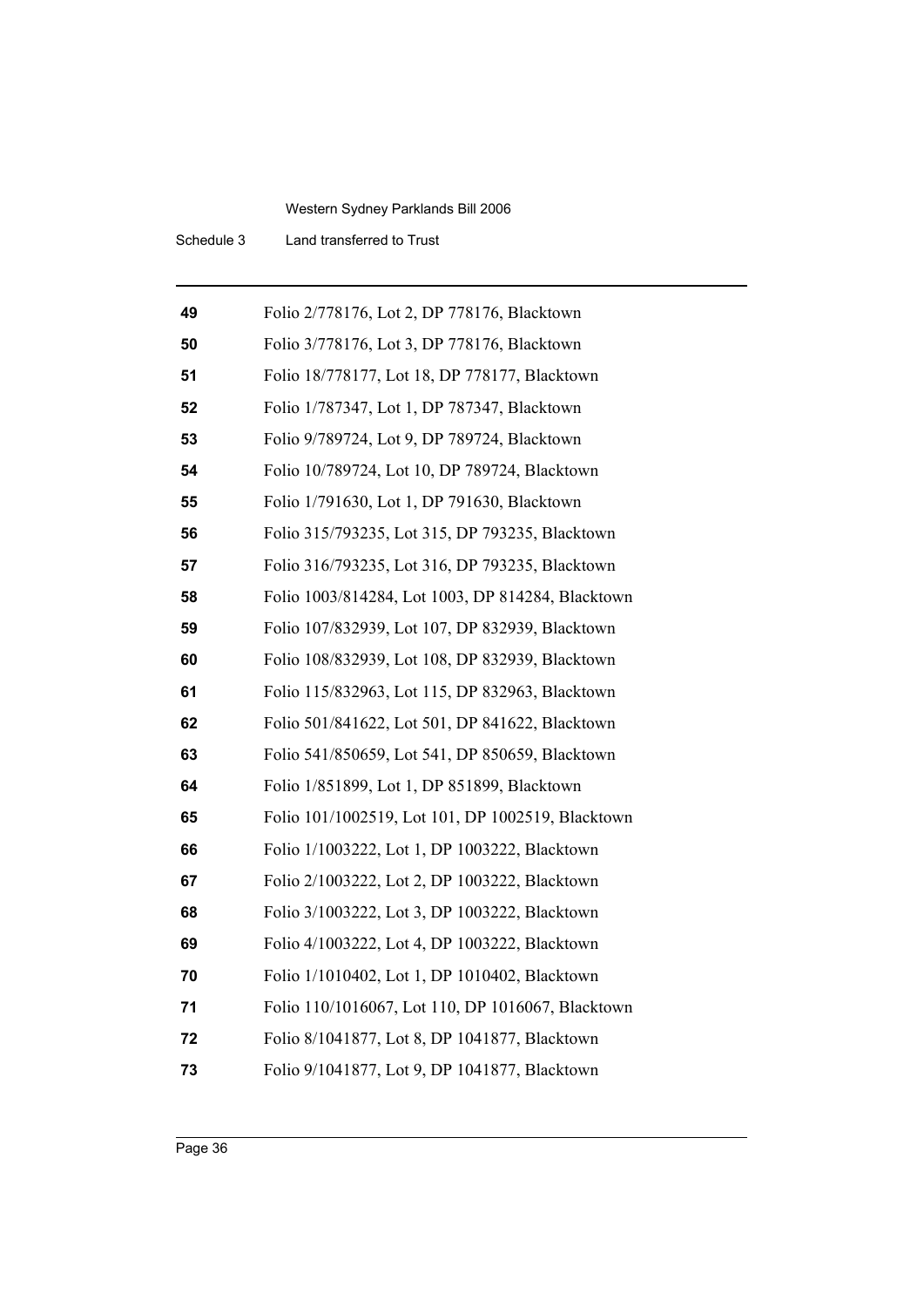Land transferred to Trust Schedule 3

| 74 | Folio 10/1041877, Lot 10, DP 1041877, Blacktown |
|----|-------------------------------------------------|
| 75 | Folio 11/1041877, Lot 11, DP 1041877, Blacktown |
| 76 | Folio 12/1041877, Lot 12, DP 1041877, Blacktown |
| 77 | Folio 1/1042105, Lot 1, DP 1042105, Blacktown   |
| 78 | Folio 2/1042105, Lot 2, DP 1042105, Blacktown   |
| 79 | Folio 1/B/8681, Lot 1/B, DP 8681, Blacktown     |
| 80 | Folio AC9630-178, Lot 13/B, DP 8681, Blacktown  |
| 81 | Folio 2/A/8681, Lot 2/A, DP 8681, Blacktown     |
| 82 | Folio 3/A/8681, Lot 3/A, DP 8681, Blacktown     |
| 83 | Folio AC3439-80, Lot 3/B, DP 8681, Blacktown    |
| 84 | Folio AC3439-80, Lot 4/B, DP 8681, Blacktown    |
| 85 | Folio 5/B/8681, Lot 5/B, DP 8681, Blacktown     |
| 86 | Folio 1/31130, Lot 1, DP 31130, Blacktown       |
| 87 | Folio 6/31130, Lot 6, DP 31130, Blacktown       |
| 88 | Folio 7/31130, Lot 7, DP 31130, Blacktown       |
| 89 | Folio 8/31130, Lot 8, DP 31130, Blacktown       |
| 90 | Folio 1/54275, Lot 1, DP 54275, Blacktown       |
| 91 | Folio 3/60852, Lot 3, DP 60852, Blacktown       |
| 92 | Folio 4/60852, Lot 4, DP 60852, Blacktown       |
| 93 | Folio 4A/60852, Lot 4A, DP 60852, Blacktown     |
| 94 | Folio 5A/60852, Lot 5A, DP 60852, Blacktown     |
| 95 | Folio 6A/60852, Lot 6A, DP 60852, Blacktown     |
| 96 | Folio AC9630-178, Lot 1, DP 135665, Blacktown   |
| 97 | Folio A/323854, Lot A, DP 323854, Blacktown     |
| 98 | Folio B/323854, Lot B, DP 323854, Blacktown     |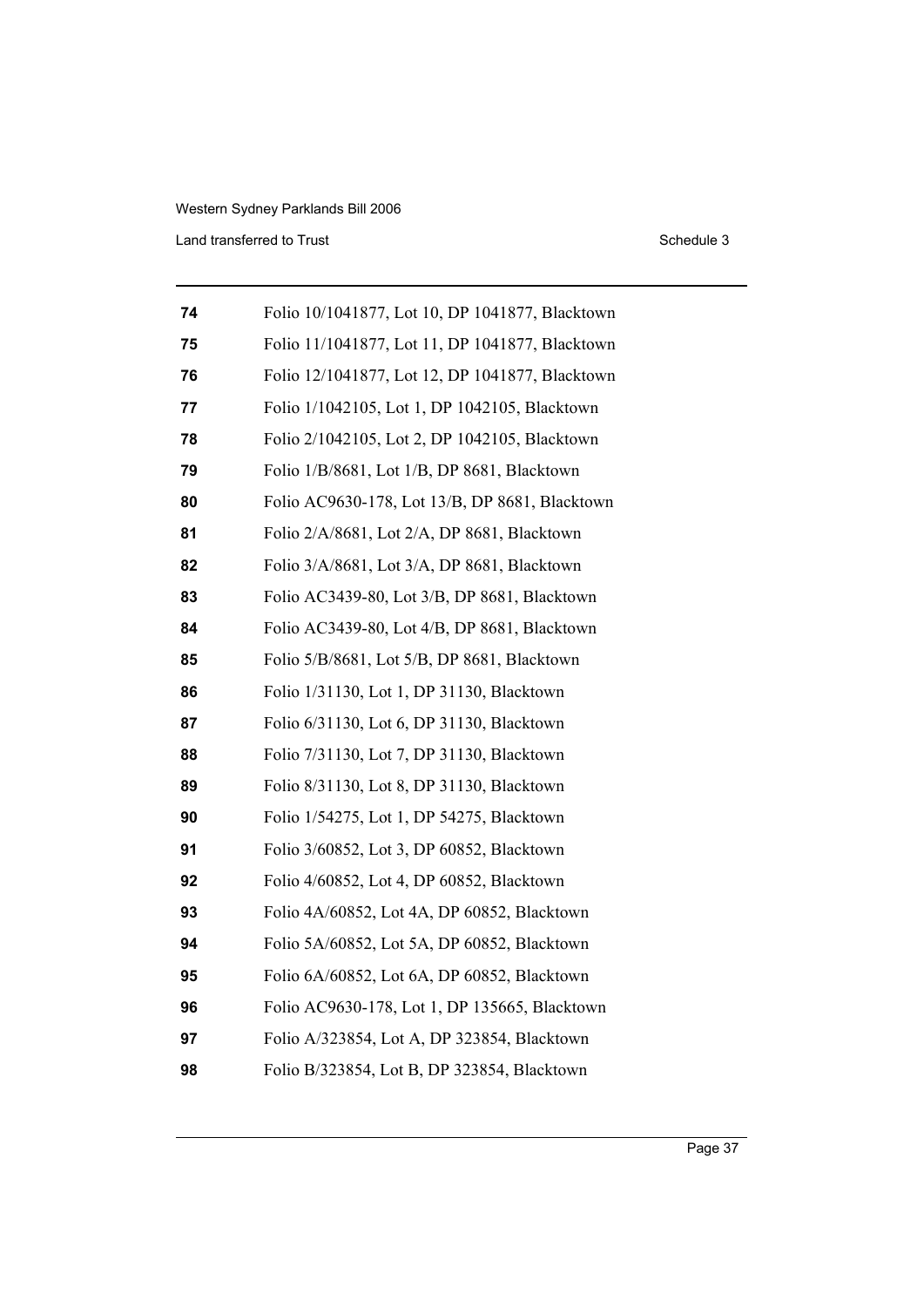Schedule 3 Land transferred to Trust

| 99  | Folio A/358346, Lot A, DP 358346, Blacktown     |
|-----|-------------------------------------------------|
| 100 | Folio 3B/436196, Lot 3B, DP 436196, Blacktown   |
| 101 | Folio 3D/436196, Lot 3D, DP 436196, Blacktown   |
| 102 | Folio 3E/436196, Lot 3E, DP 436196, Blacktown   |
| 103 | Folio 4/449043, Lot 4, DP 449043, Blacktown     |
| 104 | Folio 7/545017, Lot 7, DP 545017, Blacktown     |
| 105 | Folio 8/545017, Lot 8, DP 545017, Blacktown     |
| 106 | Folio 2/664173, Lot 2, DP 664173, Blacktown     |
| 107 | Folio 1/723384, Lot 1, DP 723384, Blacktown     |
| 108 | Folio 301/793236, Lot 301, DP 793236, Blacktown |
| 109 | Folio 1/830836, Lot 1, DP 830836, Blacktown     |
| 110 | Folio 2/830836, Lot 2, DP 830836, Blacktown     |
| 111 | Folio 3/830836, Lot 3, DP 830836, Blacktown     |
| 112 | Folio 4/830836, Lot 4, DP 830836, Blacktown     |
| 113 | Folio 5/830836, Lot 5, DP 830836, Blacktown     |
| 114 | Folio 6/830836, Lot 6, DP 830836, Blacktown     |
| 115 | Folio 7/830836, Lot 7, DP 830836, Blacktown     |
| 116 | Folio 8/830836, Lot 8, DP 830836, Blacktown     |
| 117 | Folio 9/830836, Lot 9, DP 830836, Blacktown     |
| 118 | Folio 10/830836, Lot 10, DP 830836, Blacktown   |
| 119 | Folio 12/882325, Lot 12, DP 882325, Blacktown   |
| 120 | Folio 100/882326, Lot 100, DP 882326, Blacktown |
| 121 | Folio 3/1040948, Lot 3, DP 1040948, Blacktown   |
| 122 | Folio 6/1040948, Lot 6, DP 1040948, Blacktown   |
| 123 | Folio 7/1040948, Lot 7, DP 1040948, Blacktown   |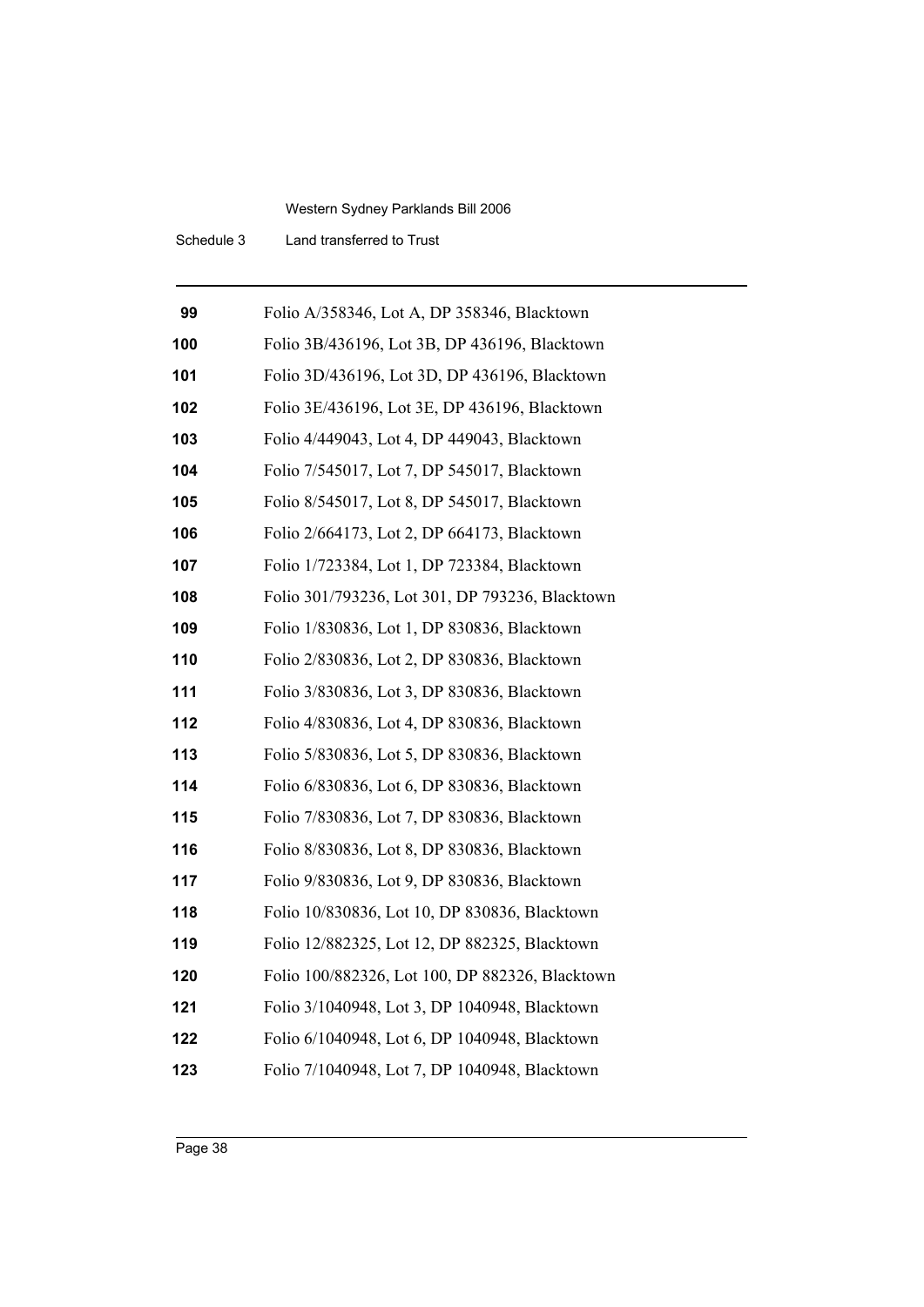# Western Sydney Parklands Bill 2006 Land transferred to Trust Schedule 3

| 124 | Folio 2/1041487, Lot 2, DP 1041487, Blacktown   |
|-----|-------------------------------------------------|
| 125 | Folio 1/1069269, Lot 1, DP 1069269, Blacktown   |
| 126 | Folio 2/1069269, Lot 2, DP 1069269, Blacktown   |
| 127 | Folio 1/1103023, Lot 1, DP 1103023, Blacktown   |
| 128 | Folio 1/1103025, Lot 1, DP 1103025, Blacktown   |
| 129 | Folio VF2755-141, Lot 1, DP 69882, Blacktown    |
| 130 | Folio A/408966, Lot A, DP 408966, Blacktown     |
| 131 | Folio B/408966, Lot B, DP 408966, Blacktown     |
| 132 | Folio C/408966, Lot C, DP 408966, Blacktown     |
| 133 | Folio D/408966, Lot D, DP 408966, Blacktown     |
| 134 | Folio 5/804051, Lot 5, DP 804051, Blacktown     |
| 135 | Folio 7/804051, Lot 7, DP 804051, Blacktown     |
| 136 | Folio 9/804051, Lot 9, DP 804051, Blacktown     |
| 137 | Folio 10/804051, Lot 10, DP 804051, Blacktown   |
| 138 | Folio 10/1061237, Lot 10, DP 1061237, Blacktown |
| 139 | Folio 2/1062965, Lot 2, DP 1062965, Blacktown   |
| 140 | Folio 1/1077822, Lot 1, DP 1077822, Blacktown   |
| 141 | Folio 2/1077822, Lot 2, DP 1077822, Blacktown   |
| 142 | Folio 3/1079897, Lot 3, DP 1079897, Blacktown   |
| 143 | Folio 1/394382, Lot 1, DP 394382, Blacktown     |
| 144 | Folio 2/617846, Lot 2, DP 617846, Blacktown     |
| 145 | Folio 18/801210, Lot 18, DP 801210, Blacktown   |
| 146 | Folio 20/801210, Lot 20, DP 801210, Blacktown   |
| 147 | Folio 6/801213, Lot 6, DP 801213, Blacktown     |
| 148 | Folio 7/801213, Lot 7, DP 801213, Blacktown     |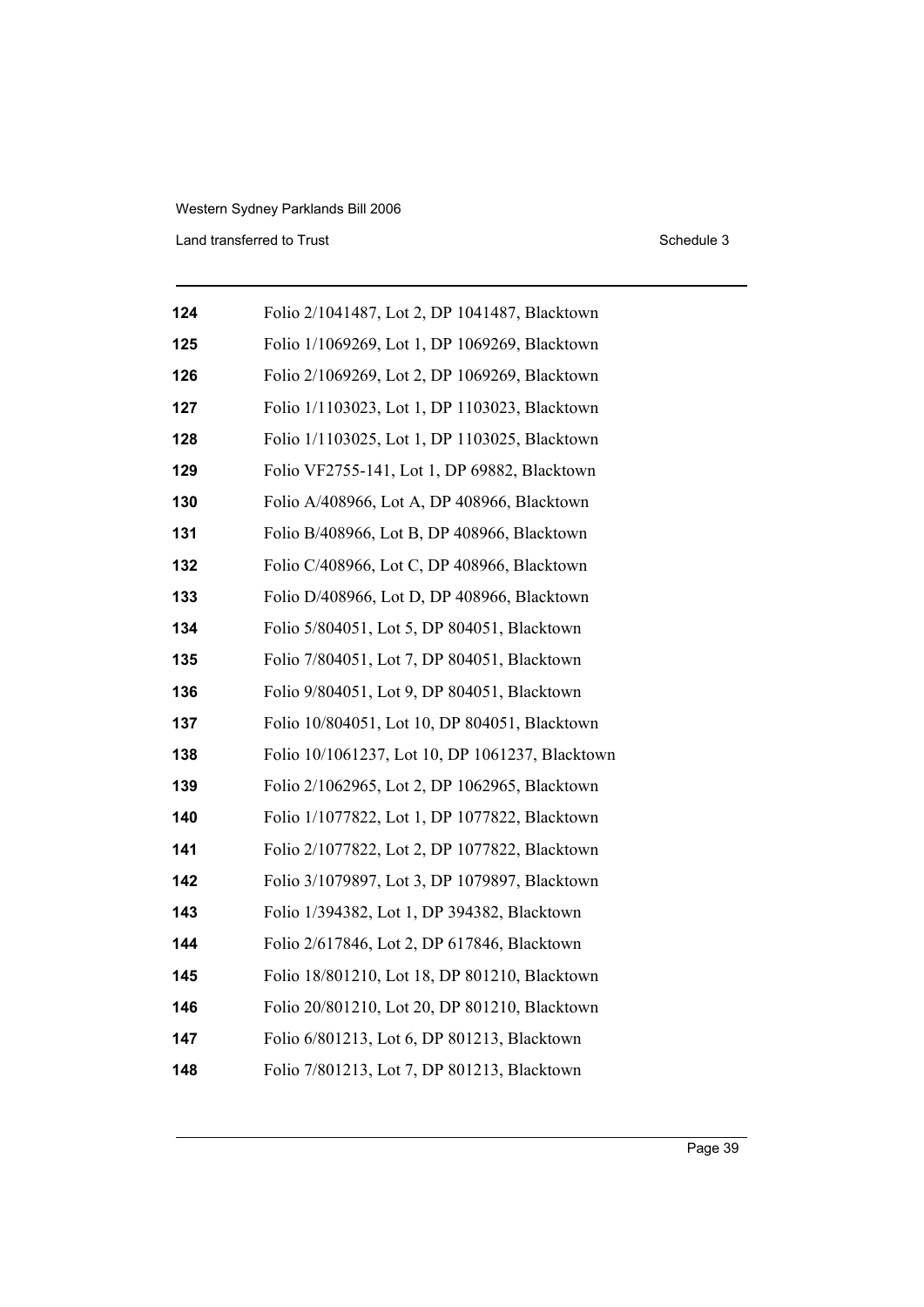Schedule 3 Land transferred to Trust

| 149 | Folio 8/801213, Lot 8, DP 801213, Blacktown     |
|-----|-------------------------------------------------|
| 150 | Folio 111/839532, Lot 111, DP 839532, Blacktown |
| 151 | Folio 112/839532, Lot 112, DP 839532, Blacktown |
| 152 | Folio 1/1045771, Lot 1, DP 1045771, Blacktown   |
| 153 | Folio 3/1045771, Lot 3, DP 1045771, Blacktown   |
| 154 | Folio 4/1045771, Lot 4, DP 1045771, Blacktown   |
| 155 | Folio A/361322, Lot A, DP 361322, Blacktown     |
| 156 | Folio 1/13961, Lot 1, DP 13961, Fairfield       |
| 157 | Folio 2/13961, Lot 2, DP 13961, Fairfield       |
| 158 | Folio 3/13961, Lot 3, DP 13961, Fairfield       |
| 159 | Folio 4/13961, Lot 4, DP 13961, Fairfield       |
| 160 | Folio AC5839-74, Lot 10, DP 13961, Fairfield    |
| 161 | Folio AC5839-74, Lot 11, DP 13961, Fairfield    |
| 162 | Folio AC5839-74, Lot 12, DP 13961, Fairfield    |
| 163 | Folio AC5839-74, Lot 13, DP 13961, Fairfield    |
| 164 | Folio AC13584-100, Lot 14, DP 13961, Fairfield  |
| 165 | Folio AC13584-100, Lot 15, DP 13961, Fairfield  |
| 166 | Folio AC13584-100, Lot 16, DP 13961, Fairfield  |
| 167 | Folio 17/13961, Lot 17, DP 13961, Fairfield     |
| 168 | Folio 18/13961, Lot 18, DP 13961, Fairfield     |
| 169 | Folio 19/13961, Lot 19, DP 13961, Fairfield     |
| 170 | Folio 20/13961, Lot 20, DP 13961, Fairfield     |
| 171 | Folio 21/13961, Lot 21, DP 13961, Fairfield     |
| 172 | Folio 24/13961, Lot 24, DP 13961, Fairfield     |
| 173 | Folio 25/13961, Lot 25, DP 13961, Fairfield     |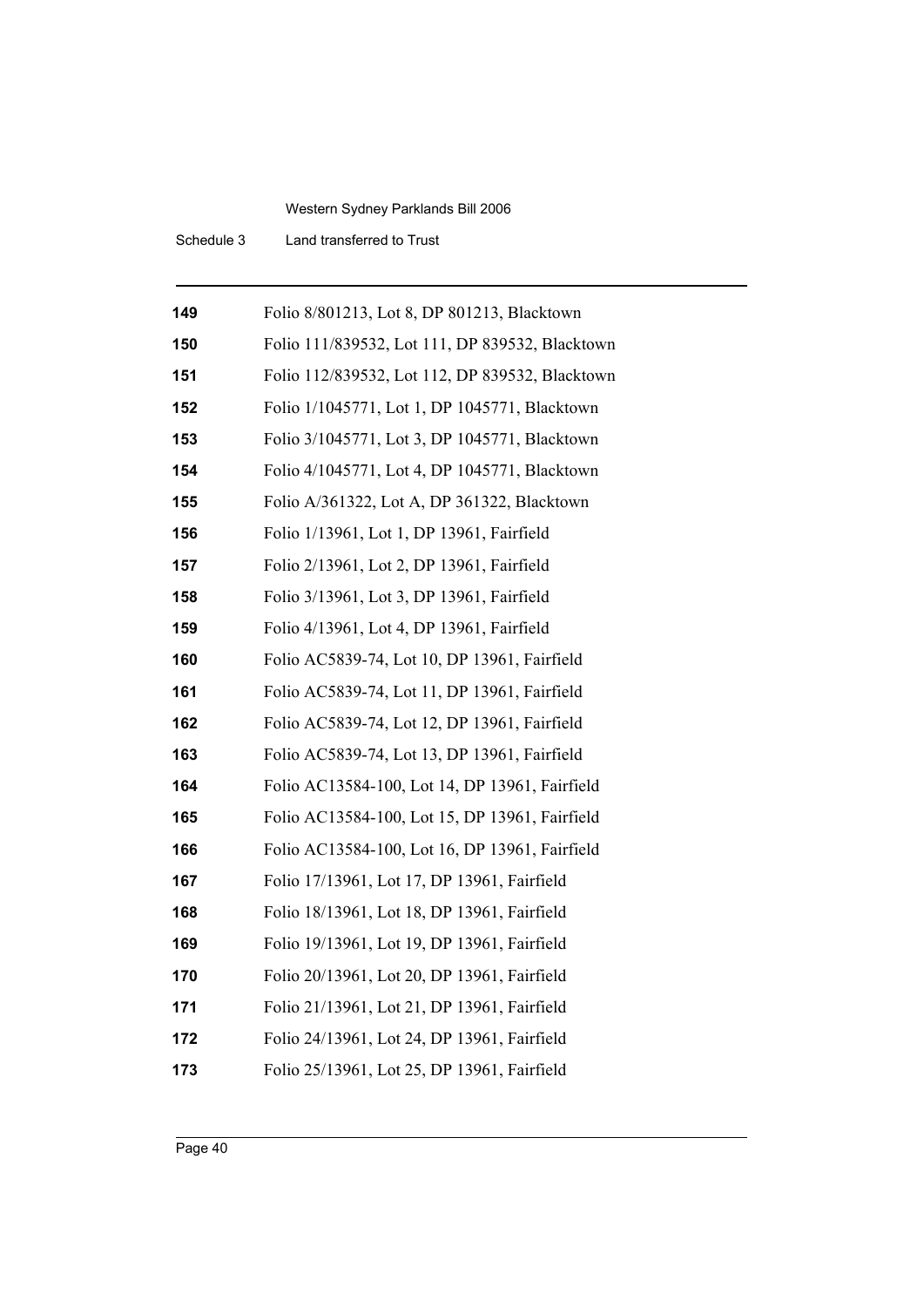Land transferred to Trust Schedule 3

| 174 | Folio 32/13961, Lot 32, DP 13961, Fairfield   |
|-----|-----------------------------------------------|
| 175 | Folio VF5724-74, Lot 38, DP 13961, Fairfield  |
| 176 | Folio 40/13961, Lot 40, DP 13961, Fairfield   |
| 177 | Folio 41/13961, Lot 41, DP 13961, Fairfield   |
| 178 | Folio 42/13961, Lot 42, DP 13961, Fairfield   |
| 179 | Folio 45/13961, Lot 45, DP 13961, Fairfield   |
| 180 | Folio 53/13961, Lot 53, DP 13961, Fairfield   |
| 181 | Folio 66/13961, Lot 66, DP 13961, Fairfield   |
| 182 | Folio 28A/13961, Lot 28A, DP 13961, Fairfield |
| 183 | Folio 29B/13961, Lot 29B, DP 13961, Fairfield |
| 184 | Folio 32A/13961, Lot 32A, DP 13961, Fairfield |
| 185 | Folio 71A/13961, Lot 71A, DP 13961, Fairfield |
| 186 | Folio 73A/17288, Lot 73A, DP 17288, Fairfield |
| 187 | Folio 73B/17288, Lot 73B, DP 17288, Fairfield |
| 188 | Folio AC15070-108, Lot 1, DP 30290, Fairfield |
| 189 | Folio AC15070-108, Lot 2, DP 30290, Fairfield |
| 190 | Folio 4/30290, Lot 4, DP 30290, Fairfield     |
| 191 | Folio 5/30290, Lot 5, DP 30290, Fairfield     |
| 192 | Folio 7/30290, Lot 7, DP 30290, Fairfield     |
| 193 | Folio AC7849-32, Lot 8, DP 30290, Fairfield   |
| 194 | Folio AC7849-32, Lot 9, DP 30290, Fairfield   |
| 195 | Folio 10/30290, Lot 10, DP 30290, Fairfield   |
| 196 | Folio 11/30290, Lot 11, DP 30290, Fairfield   |
| 197 | Folio C/103755, Lot C, DP 103755, Fairfield   |
| 198 | Folio 4/112250, Lot 4, DP 112250, Fairfield   |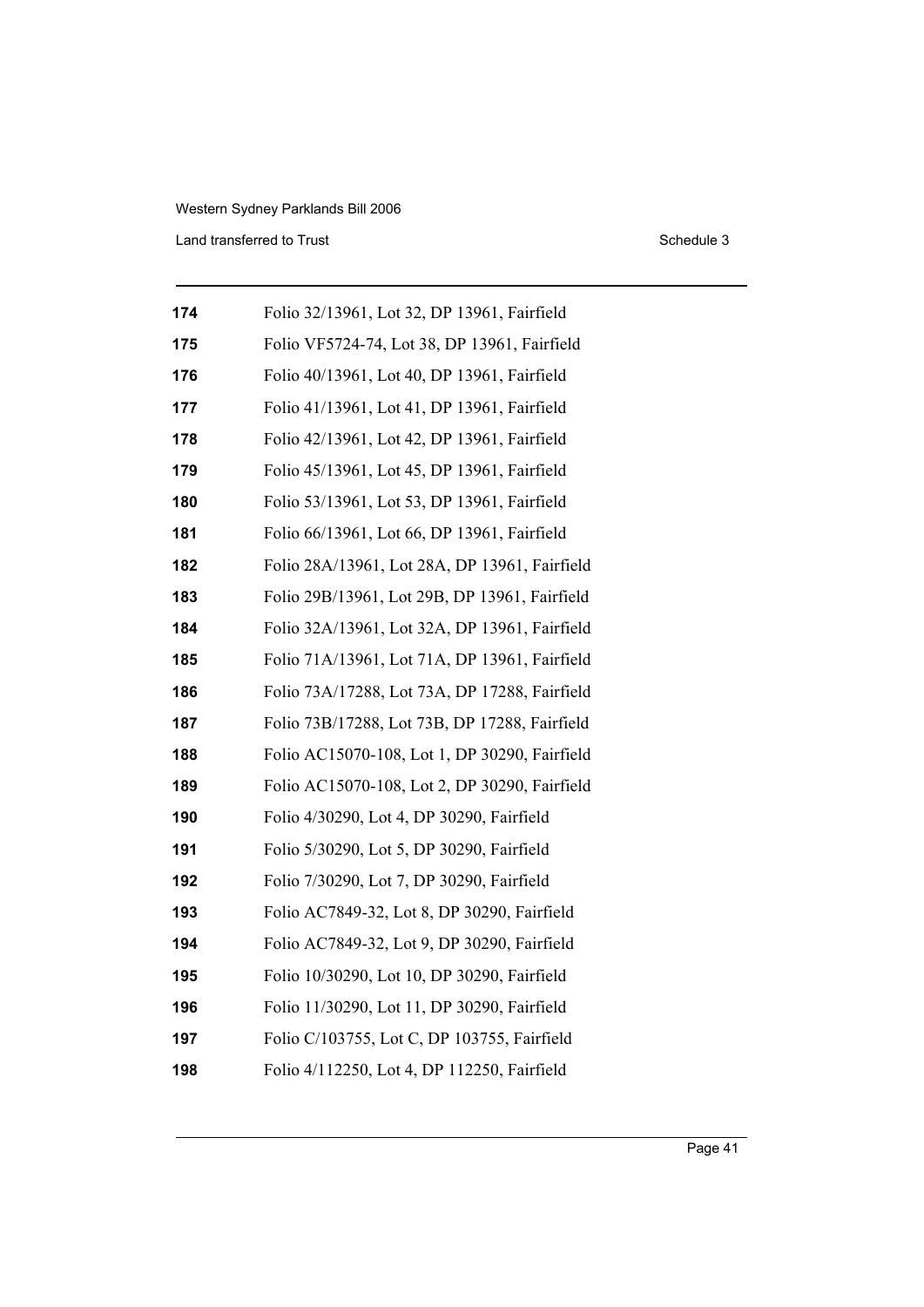Schedule 3 Land transferred to Trust

| 199 | Folio 65A/338838, Lot 65A, DP 338838, Fairfield |
|-----|-------------------------------------------------|
| 200 | Folio 65B/338838, Lot 65B, DP 338838, Fairfield |
| 201 | Folio 50A/348693, Lot 50A, DP 348693, Fairfield |
| 202 | Folio 50B/348693, Lot 50B, DP 348693, Fairfield |
| 203 | Folio 50C/348693, Lot 50C, DP 348693, Fairfield |
| 204 | Folio A/369700, Lot A, DP 369700, Fairfield     |
| 205 | Folio 52A/375412, Lot 52A, DP 375412, Fairfield |
| 206 | Folio D4/400744, Lot D4, DP 400744, Fairfield   |
| 207 | Folio D6/408890, Lot D6, DP 408890, Fairfield   |
| 208 | Folio 92/752041, Lot 92, DP 752041, Fairfield   |
| 209 | Folio 1/828562, Lot 1, DP 828562, Fairfield     |
| 210 | Folio 1/829916, Lot 1, DP 829916, Fairfield     |
| 211 | Folio 2/829916, Lot 2, DP 829916, Fairfield     |
| 212 | Folio 3/829916, Lot 3, DP 829916, Fairfield     |
| 213 | Folio 361/843933, Lot 361, DP 843933, Fairfield |
| 214 | Folio 362/843933, Lot 362, DP 843933, Fairfield |
| 215 | Folio 1/857289, Lot 1, DP 857289, Fairfield     |
| 216 | Folio 2/857289, Lot 2, DP 857289, Fairfield     |
| 217 | Folio 100/879680, Lot 100, DP 879680, Fairfield |
| 218 | Folio 101/879680, Lot 101, DP 879680, Fairfield |
| 219 | Folio 1/882937, Lot 1, DP 882937, Fairfield     |
| 220 | Folio 4/1002746, Lot 4, DP 1002746, Fairfield   |
| 221 | Folio 1/1036933, Lot 1, DP 1036933, Fairfield   |
| 222 | Folio 3/2/2954, Lot 3/2, DP 2954, Fairfield     |
| 223 | Folio 4/2/2954, Lot 4/2, DP 2954, Fairfield     |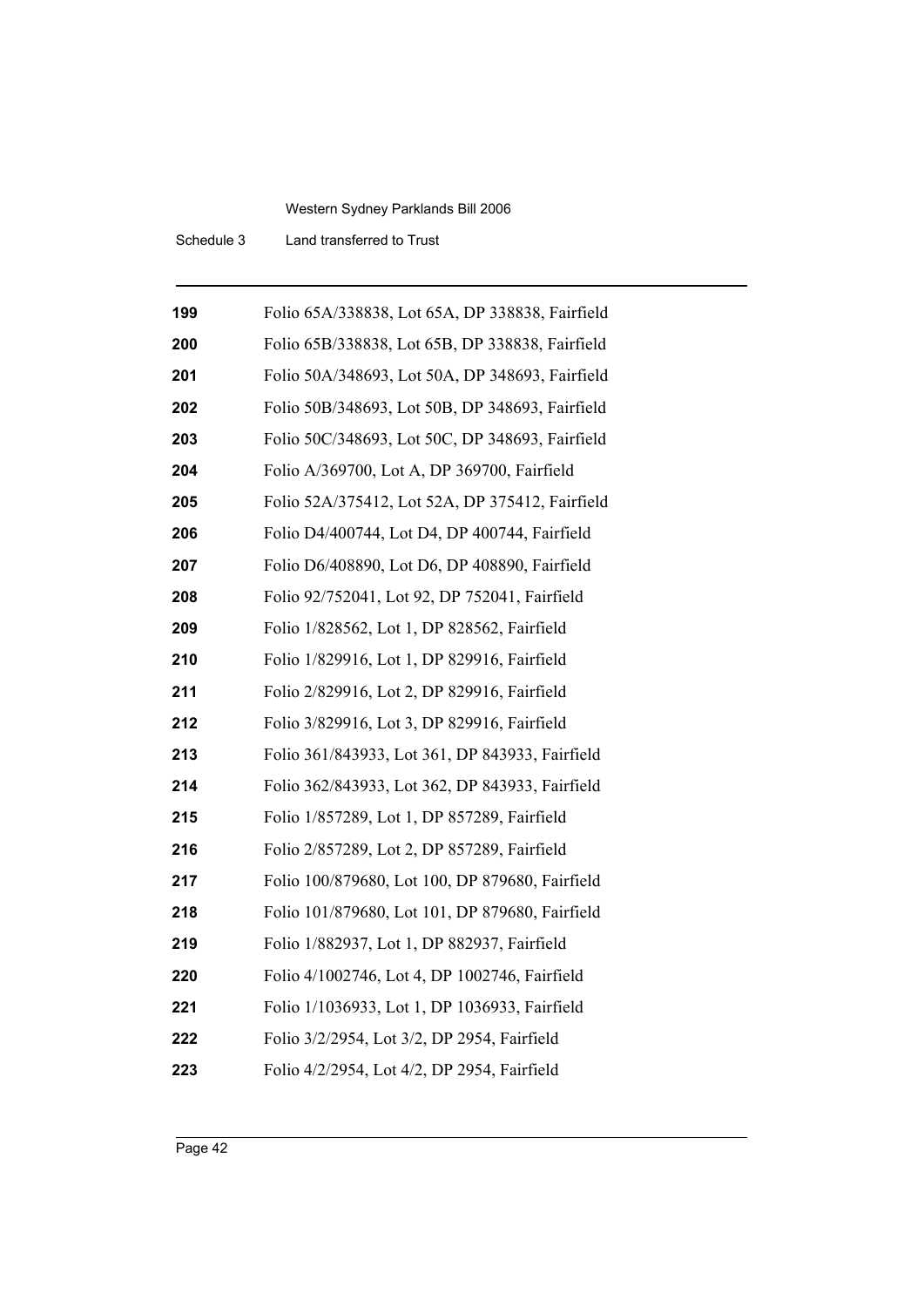Land transferred to Trust Schedule 3

| 224 | Folio 88/13961, Lot 88, DP 13961, Fairfield     |
|-----|-------------------------------------------------|
| 225 | Folio 2/229396, Lot 2, DP 229396, Fairfield     |
| 226 | Folio 3/858642, Lot 3, DP 858642, Fairfield     |
| 227 | Folio 11/860893, Lot 11, DP 860893, Fairfield   |
| 228 | Folio 16/1021839, Lot 16, DP 1021839, Fairfield |
| 229 | Folio 14/1021940, Lot 14, DP 1021940, Fairfield |
| 230 | Folio 1/1041390, Lot 1, DP 1041390, Fairfield   |
| 231 | Folio 2/1041390, Lot 2, DP 1041390, Fairfield   |
| 232 | Folio 25/4/2954, Lot 25/4, DP 2954, Fairfield   |
| 233 | Folio 24/4/2954, Lot 24/4, DP 2954, Fairfield   |
| 234 | Folio 1/236527, Lot 1, DP 236527, Fairfield     |
| 235 | Folio 2/236527, Lot 2, DP 236527, Fairfield     |
| 236 | Folio 3/236527, Lot 3, DP 236527, Fairfield     |
| 237 | Folio 1/308358, Lot 1, DP 308358, Fairfield     |
| 238 | Folio 26B/387529, Lot 26B, DP 387529, Fairfield |
| 239 | Folio 6/629798, Lot 6, DP 629798, Fairfield     |
| 240 | Folio 28/654786, Lot 28, DP 654786, Fairfield   |
| 241 | Folio VF1156-195, Lot 1, DP 724970, Fairfield   |
| 242 | Folio 3/875790, Lot 3, DP 875790, Fairfield     |
| 243 | Folio 3/1087825, Lot 3, DP 1087825, Fairfield   |
| 244 | Folio 133/2475, Lot 133, DP 2475, Liverpool     |
| 245 | Folio 134/2475, Lot 134, DP 2475, Liverpool     |
| 246 | Folio VF7402-57, Lot 135, DP 2475, Liverpool    |
| 247 | Folio VF7402-57, Lot 136, DP 2475, Liverpool    |
| 248 | Folio 137/2475, Lot 137, DP 2475, Liverpool     |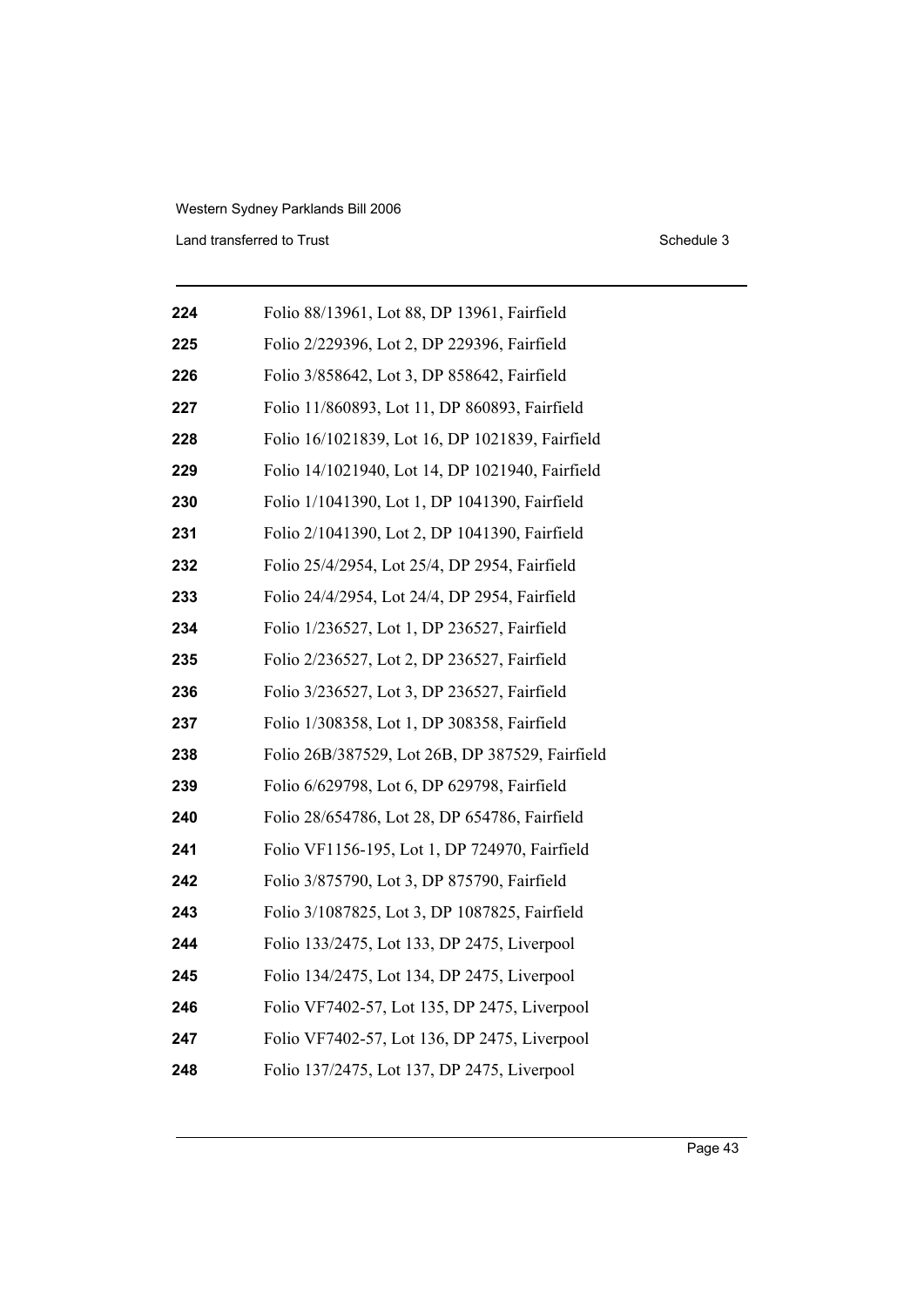Schedule 3 Land transferred to Trust

| 249 | Folio 161/2475, Lot 161, DP 2475, Liverpool     |
|-----|-------------------------------------------------|
| 250 | Folio AC8385-87, Lot 162, DP 2475, Liverpool    |
| 251 | Folio AC8385-87, Lot 163, DP 2475, Liverpool    |
| 252 | Folio AC8340-119, Lot 164, DP 2475, Liverpool   |
| 253 | Folio AC8340-119, Lot 165, DP 2475, Liverpool   |
| 254 | Folio 238/2475, Lot 238, DP 2475, Liverpool     |
| 255 | Folio 276/2475, Lot 276, DP 2475, Liverpool     |
| 256 | Folio AC4471-48, Lot 304, DP 2475, Liverpool    |
| 257 | Folio AC4471-48, Lot 305, DP 2475, Liverpool    |
| 258 | Folio AC4471-48, Lot 306, DP 2475, Liverpool    |
| 259 | Folio AC4471-48, Lot 307, DP 2475, Liverpool    |
| 260 | Folio 308/2475, Lot 308, DP 2475, Liverpool     |
| 261 | Folio 309/2475, Lot 309, DP 2475, Liverpool     |
| 262 | Folio 310/2475, Lot 310, DP 2475, Liverpool     |
| 263 | Folio 10/1087825, Lot 10, DP 1087825, Liverpool |
| 264 | Folio 342/2475, Lot 342, DP 2475, Liverpool     |
| 265 | Folio 344/2475, Lot 344, DP 2475, Liverpool     |
| 266 | Folio AC4471-48, Lot 346, DP 2475, Liverpool    |
| 267 | Folio 442/2475, Lot 442, DP 2475, Liverpool     |
| 268 | Folio 441/2475, Lot 441, DP 2475, Liverpool     |
| 269 | Folio VF1069-40, Lot 466, DP 2475, Liverpool    |
| 270 | Folio 467/2475, Lot 467, DP 2475, Liverpool     |
| 271 | Folio 468/2475, Lot 468, DP 2475, Liverpool     |
| 272 | Folio AC11658-40, Lot 469, DP 2475, Liverpool   |
| 273 | Folio AC11658-40, Lot 470, DP 2475, Liverpool   |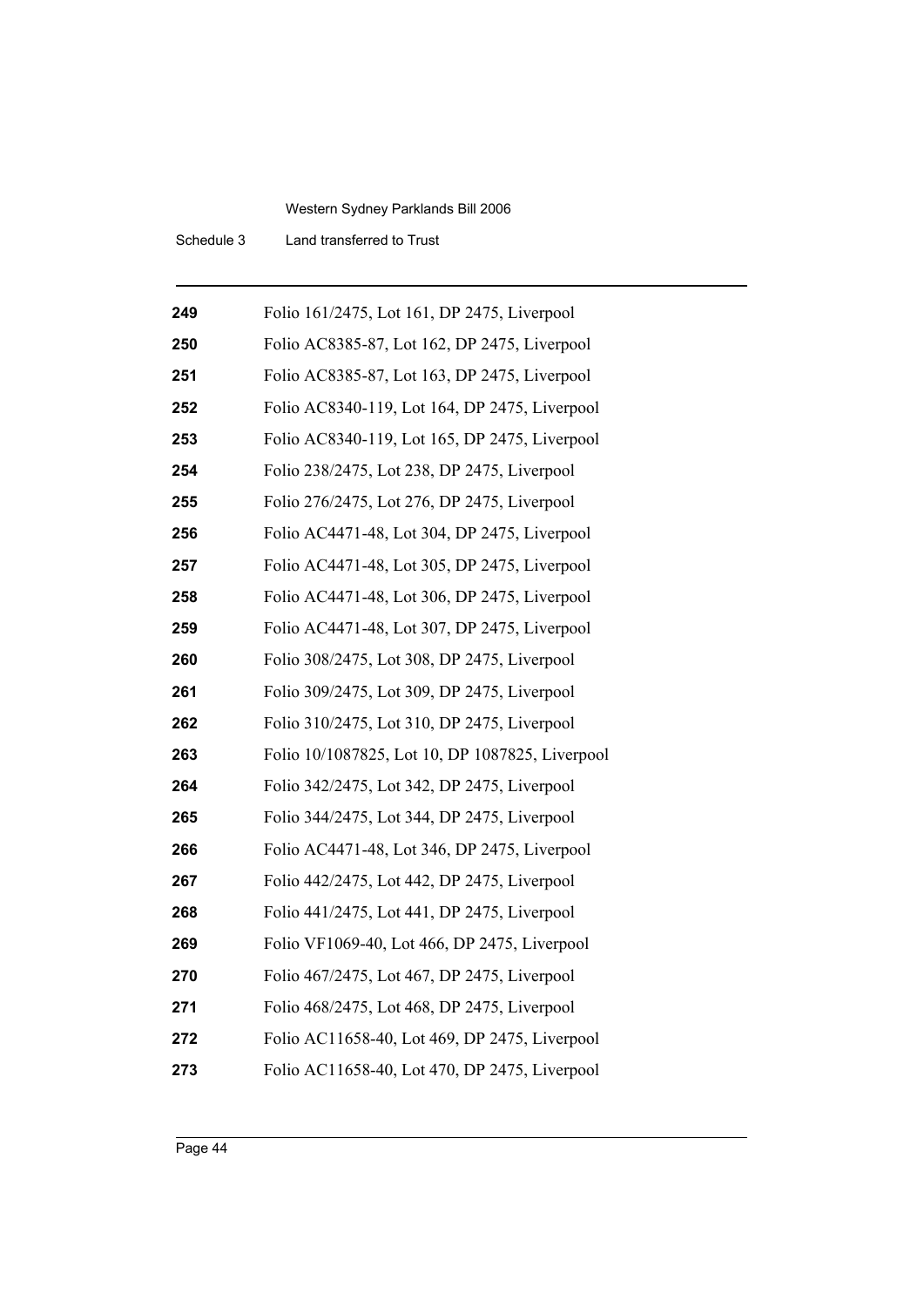Land transferred to Trust Schedule 3

| 274 | Folio AC8232-170, Lot 562, DP 2475, Liverpool |
|-----|-----------------------------------------------|
| 275 | Folio AC8232-170, Lot 563, DP 2475, Liverpool |
| 276 | Folio AC8232-170, Lot 564, DP 2475, Liverpool |
| 277 | Folio AC8232-170, Lot 565, DP 2475, Liverpool |
| 278 | Folio AC8232-170, Lot 566, DP 2475, Liverpool |
| 279 | Folio 586/2475, Lot 586, DP 2475, Liverpool   |
| 280 | Folio 587/2475, Lot 587, DP 2475, Liverpool   |
| 281 | Folio 588/2475, Lot 588, DP 2475, Liverpool   |
| 282 | Folio AC1162-151, Lot 591, DP 2475, Liverpool |
| 283 | Folio AC1162-151, Lot 592, DP 2475, Liverpool |
| 284 | Folio AC6615-98, Lot 698, DP 2475, Liverpool  |
| 285 | Folio 699/2475, Lot 699, DP 2475, Liverpool   |
| 286 | Folio 701/2475, Lot 701, DP 2475, Liverpool   |
| 287 | Folio AC974-62, Lot 702, DP 2475, Liverpool   |
| 288 | Folio AC974-62, Lot 703, DP 2475, Liverpool   |
| 289 | Folio 704/2475, Lot 704, DP 2475, Liverpool   |
| 290 | Folio AC15200-28, Lot 770, DP 2475, Liverpool |
| 291 | Folio AC15200-28, Lot 771, DP 2475, Liverpool |
| 292 | Folio 772/2475, Lot 772, DP 2475, Liverpool   |
| 293 | Folio AC2167-190, Lot 774, DP 2475, Liverpool |
| 294 | Folio AC2167-190, Lot 775, DP 2475, Liverpool |
| 295 | Folio 776/2475, Lot 776, DP 2475, Liverpool   |
| 296 | Folio 777/2475, Lot 777, DP 2475, Liverpool   |
| 297 | Folio 778/2475, Lot 778, DP 2475, Liverpool   |
| 298 | Folio 826/2475, Lot 826, DP 2475, Liverpool   |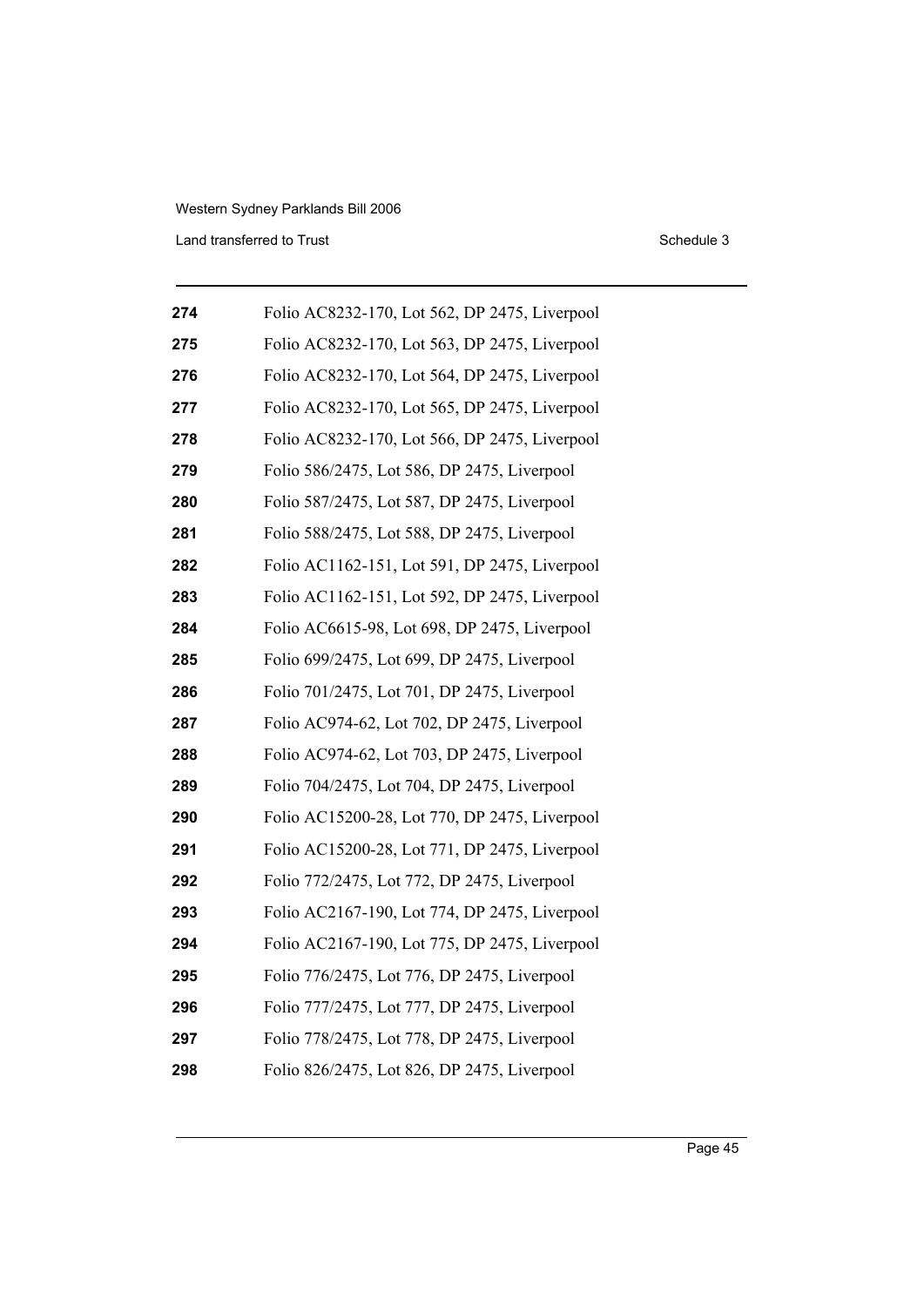Schedule 3 Land transferred to Trust

| 299 | Folio 965/2475, Lot 965, DP 2475, Liverpool     |
|-----|-------------------------------------------------|
| 300 | Folio 966/2475, Lot 966, DP 2475, Liverpool     |
| 301 | Folio AC13272-238, Lot 1018, DP 2475, Liverpool |
| 302 | Folio AC13272-238, Lot 1019, DP 2475, Liverpool |
| 303 | Folio AC13272-238, Lot 1020, DP 2475, Liverpool |
| 304 | Folio AC13272-238, Lot 1021, DP 2475, Liverpool |
| 305 | Folio AC6976-87, Lot 1027, DP 2475, Liverpool   |
| 306 | Folio AC6976-87, Lot 1028, DP 2475, Liverpool   |
| 307 | Folio AC6976-87, Lot 1029, DP 2475, Liverpool   |
| 308 | Folio 1030/2475, Lot 1030, DP 2475, Liverpool   |
| 309 | Folio 1080/2475, Lot 1080, DP 2475, Liverpool   |
| 310 | Folio 1081/2475, Lot 1081, DP 2475, Liverpool   |
| 311 | Folio 1088/2475, Lot 1088, DP 2475, Liverpool   |
| 312 | Folio AC5885-72, Lot 1090, DP 2475, Liverpool   |
| 313 | Folio 12/24961, Lot 12, DP 24961, Liverpool     |
| 314 | Folio 14/24961, Lot 14, DP 24961, Liverpool     |
| 315 | Folio 15/24961, Lot 15, DP 24961, Liverpool     |
| 316 | Folio 16/24961, Lot 16, DP 24961, Liverpool     |
| 317 | Folio 1/29104, Lot 1, DP 29104, Liverpool       |
| 318 | Folio 2/29104, Lot 2, DP 29104, Liverpool       |
| 319 | Folio 3/29104, Lot 3, DP 29104, Liverpool       |
| 320 | Folio 4/29104, Lot 4, DP 29104, Liverpool       |
| 321 | Folio 5/29104, Lot 5, DP 29104, Liverpool       |
| 322 | Folio 10/29104, Lot 10, DP 29104, Liverpool     |
| 323 | Folio 11/29104, Lot 11, DP 29104, Liverpool     |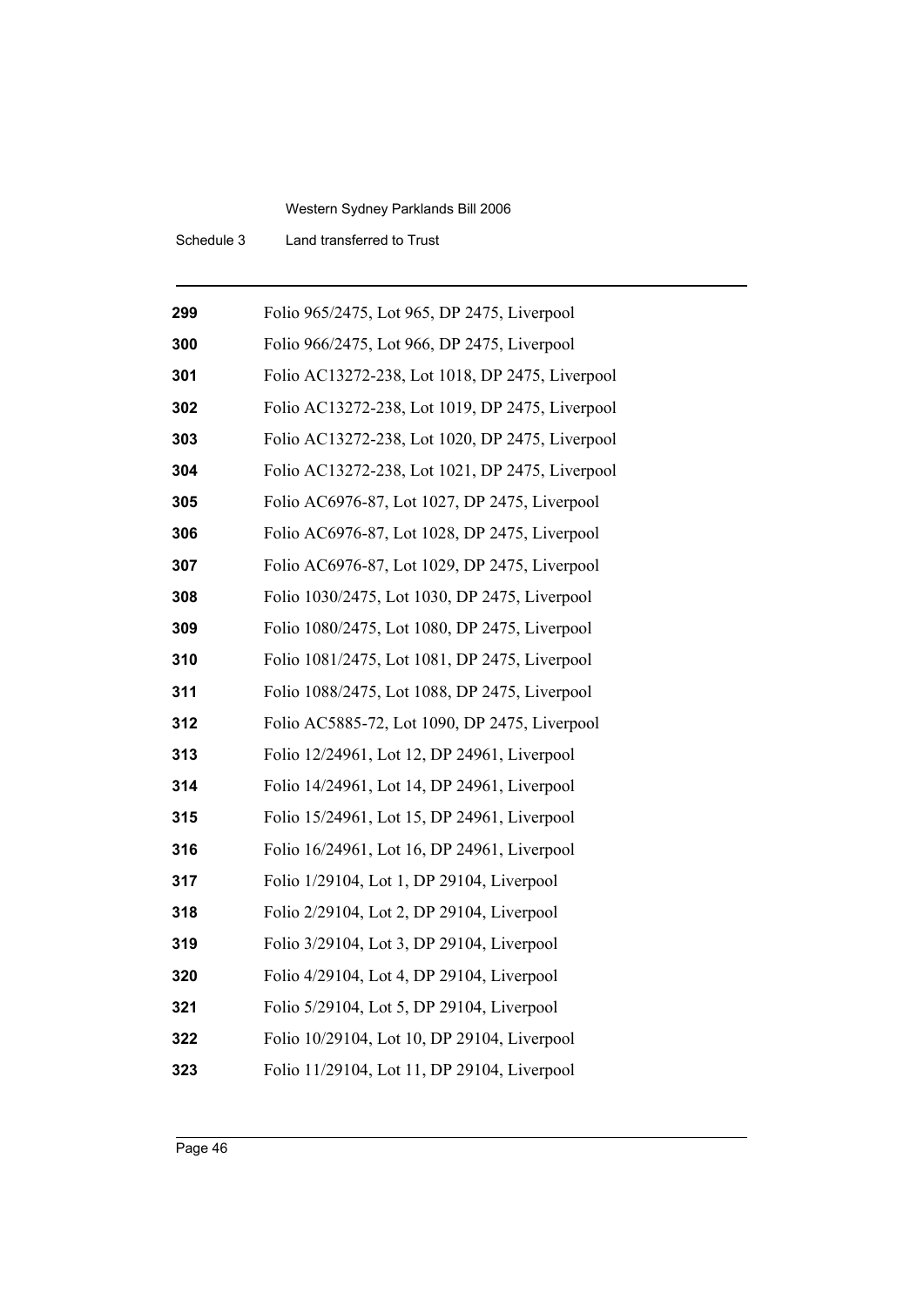Land transferred to Trust Schedule 3

| 324 | Folio 12/29104, Lot 12, DP 29104, Liverpool     |
|-----|-------------------------------------------------|
| 325 | Folio 13/29104, Lot 13, DP 29104, Liverpool     |
| 326 | Folio 967/105699, Lot 967, DP 105699, Liverpool |
| 327 | Folio 1/206551, Lot 1, DP 206551, Liverpool     |
| 328 | Folio 2/206551, Lot 2, DP 206551, Liverpool     |
| 329 | Folio 3/206551, Lot 3, DP 206551, Liverpool     |
| 330 | Folio 4/206551, Lot 4, DP 206551, Liverpool     |
| 331 | Folio 1/231528, Lot 1, DP 231528, Liverpool     |
| 332 | Folio 2/231528, Lot 2, DP 231528, Liverpool     |
| 333 | Folio 3/231528, Lot 3, DP 231528, Liverpool     |
| 334 | Folio 4/231528, Lot 4, DP 231528, Liverpool     |
| 335 | Folio 5/231528, Lot 5, DP 231528, Liverpool     |
| 336 | Folio 6/231528, Lot 6, DP 231528, Liverpool     |
| 337 | Folio 8/231528, Lot 8, DP 231528, Liverpool     |
| 338 | Folio 9/231528, Lot 9, DP 231528, Liverpool     |
| 339 | Folio 13/231528, Lot 13, DP 231528, Liverpool   |
| 340 | Folio 15/231528, Lot 15, DP 231528, Liverpool   |
| 341 | Folio AC4471-48, Lot 2, DP 307334, Liverpool    |
| 342 | Folio 1/328617, Lot 1, DP 328617, Liverpool     |
| 343 | Folio AC5885-72, Lot A, DP 359685, Liverpool    |
| 344 | Folio 1/363992, Lot 1, DP 363992, Liverpool     |
| 345 | Folio A/364030, Lot A, DP 364030, Liverpool     |
| 346 | Folio AC10768-129, Lot 17, DP 383747, Liverpool |
| 347 | Folio AC10768-129, Lot 18, DP 383747, Liverpool |
| 348 | Folio 1/392127, Lot 1, DP 392127, Liverpool     |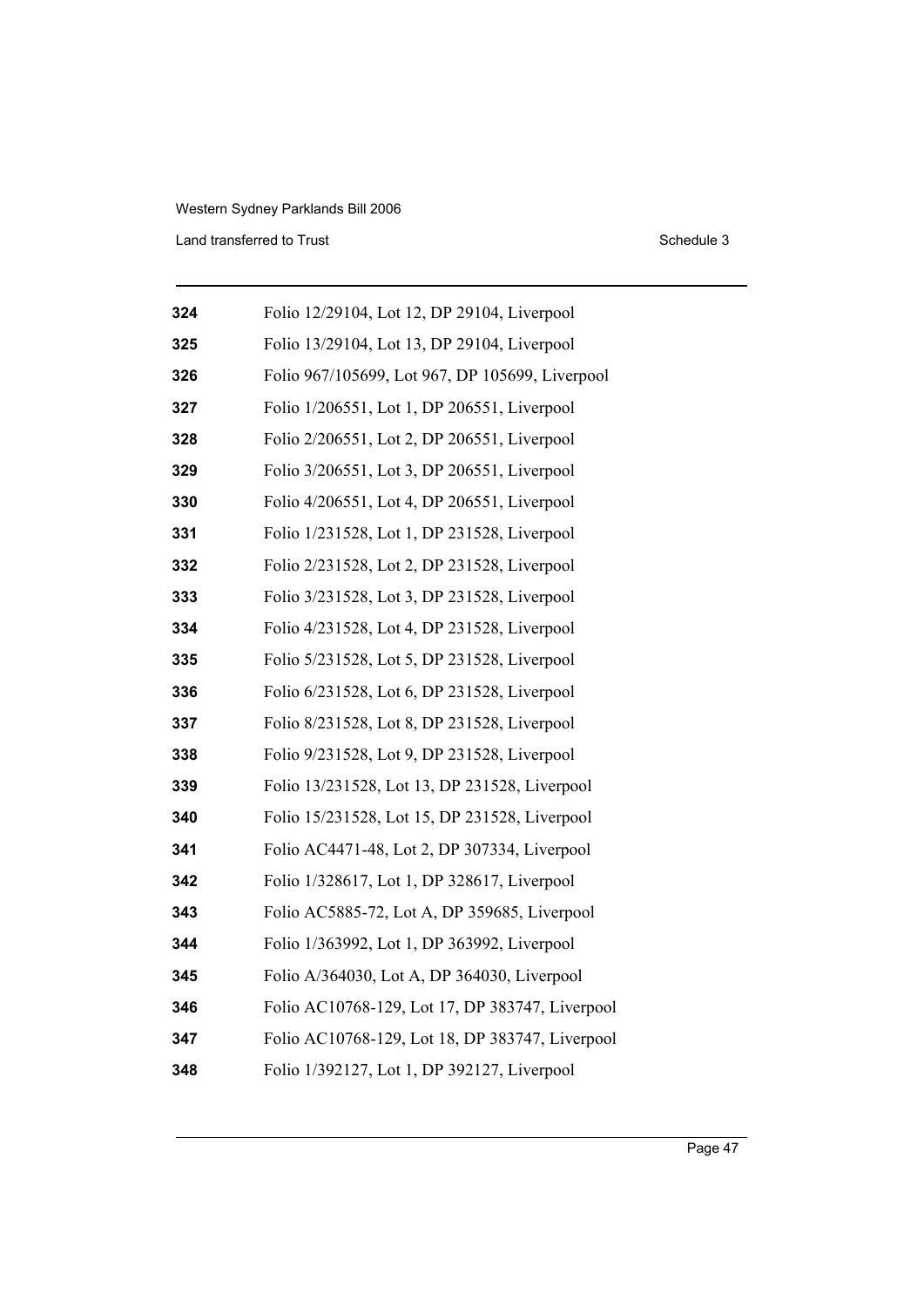Schedule 3 Land transferred to Trust

| 349 | Folio A/392726, Lot A, DP 392726, Liverpool       |
|-----|---------------------------------------------------|
| 350 | Folio B/392726, Lot B, DP 392726, Liverpool       |
| 351 | Folio 37/392727, Lot 37, DP 392727, Liverpool     |
| 352 | Folio 20C/392727, Lot 20C, DP 392727, Liverpool   |
| 353 | Folio 1/409303, Lot 1, DP 409303, Liverpool       |
| 354 | Folio 2/409303, Lot 2, DP 409303, Liverpool       |
| 355 | Folio 2/520880, Lot 2, DP 520880, Liverpool       |
| 356 | Folio 1/550582, Lot 1, DP 550582, Liverpool       |
| 357 | Folio 2/550582, Lot 2, DP 550582, Liverpool       |
| 358 | Folio 355/578817, Lot 355, DP 578817, Liverpool   |
| 359 | Folio 12/586076, Lot 12, DP 586076, Liverpool     |
| 360 | Folio 141/846961, Lot 141, DP 846961, Liverpool   |
| 361 | Folio 1/854088, Lot 1, DP 854088, Liverpool       |
| 362 | Folio AC6615-98, Lot 1, DP 1037869, Liverpool     |
| 363 | Folio AC6615-98, Lot 2, DP 1037869, Liverpool     |
| 364 | Folio AC6615-98, Lot 3, DP 1037869, Liverpool     |
| 365 | Folio 101/1066227, Lot 101, DP 1066227, Liverpool |
| 366 | Folio 102/1066227, Lot 102, DP 1066227, Liverpool |
| 367 | Folio 1/1074727, Lot 1, DP 1074727, Liverpool     |
| 368 | Folio 8/1087825, Lot 8, DP 1087825, Liverpool     |
| 369 | Folio 2/877703, Lot 2, DP 877703, Liverpool       |
| 370 | Folio 9/1054500, Lot 9, DP 1054500, Blacktown     |
| 371 | Folio 6/229470, Lot 6, DP 229470, Blacktown       |
| 372 | Folio 17/1021839, Lot 17, DP 1021839, Fairfield   |
| 373 | Folio 10738/90, Lot 69, DP 235949, Blacktown      |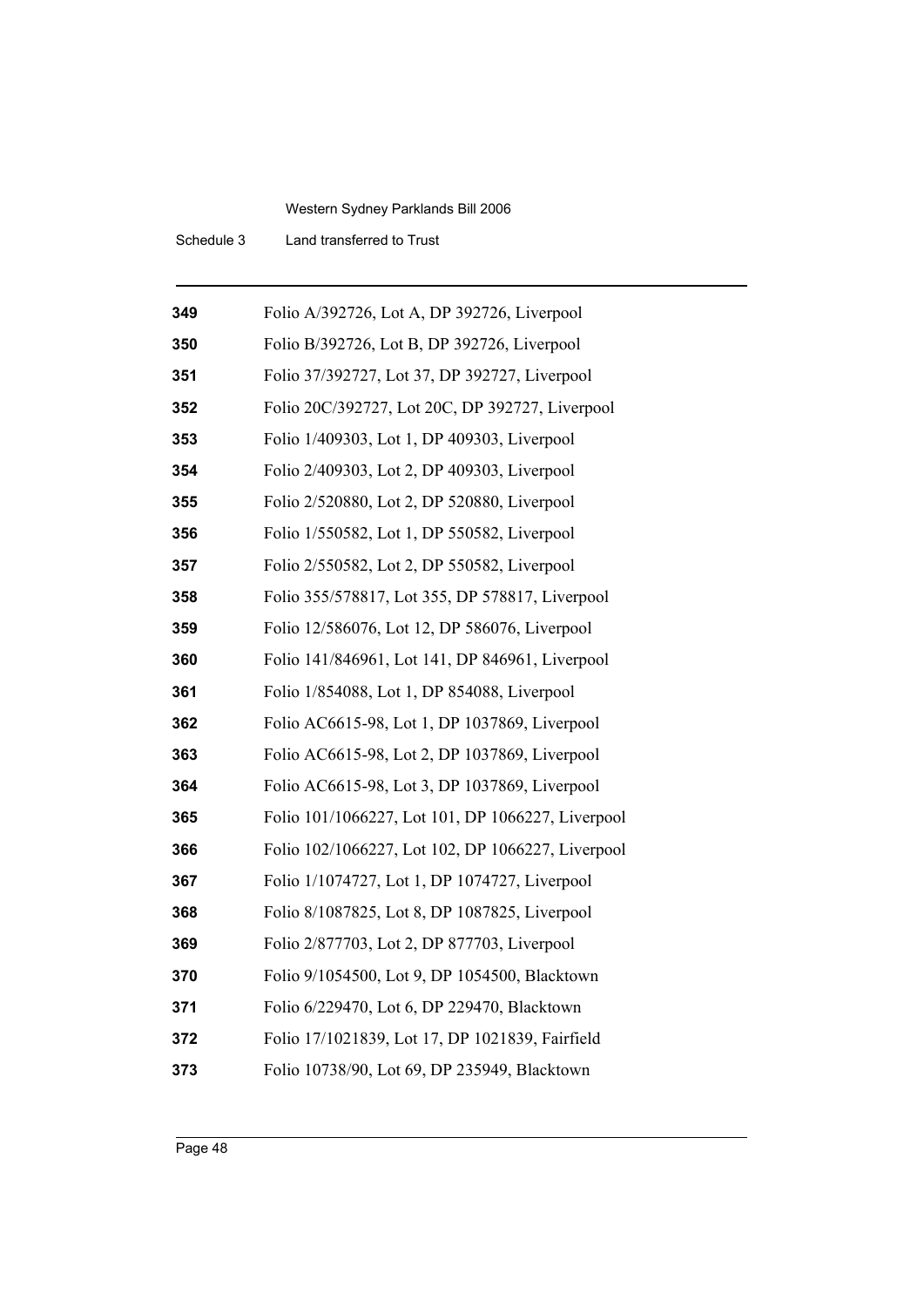Land transferred to Trust Schedule 3

| 374 | Folio 7622/019, Lot 5, DP 13961, Fairfield        |
|-----|---------------------------------------------------|
| 375 | Folio 4811/227, Lot 6, DP 13961, Fairfield        |
| 376 | Folio 10395/231, Lot 23, DP 13961, Fairfield      |
| 377 | Folio 7943/58, Lot 30, DP 13961, Fairfield        |
| 378 | Folio 4370/247, Lot 29, DP 13961, Fairfield       |
| 379 | Folio 4370/247, Lot 29A, DP 13961, Fairfield      |
| 380 | Folio 7943/58, Lot 30A, DP 13961, Fairfield       |
| 381 | Folio 7943/58, Lot 30B, DP 13961, Fairfield       |
| 382 | Folio 7471/91, Lot A, DP 403308, Fairfield        |
| 383 | Folio 97B/17288, Lot 97B, DP 17288, Fairfield     |
| 384 | Folio 97A/17288, Lot 97A, DP 17288, Fairfield     |
| 385 | Folio 4/1041980, Lot 4, DP 1041980, Fairfield     |
| 386 | Folio 7/1021711, Lot 7, DP 1021711, Fairfield     |
| 387 | Folio 6/1021711, Lot 6, DP 1021711, Fairfield     |
| 388 | Folio 113/13905, Lot 113, DP 13905, Fairfield     |
| 389 | Folio 112/13905, Lot 112, DP 13905, Fairfield     |
| 390 | Folio B/357087, Lot B, DP 357087, Fairfield       |
| 391 | Folio A/357087, Lot A, DP 357087, Fairfield       |
| 392 | Folio 119B/346871, Lot 119B, DP 346871, Fairfield |
| 393 | Folio 121/13905, Lot 121, DP 13905, Fairfield     |
| 394 | Folio 122/13905, Lot 122, DP 13905, Fairfield     |
| 395 | Folio 1/1042004, Lot 1, DP 1042004, Fairfield     |
| 396 | Folio 2/1042004, Lot 2, DP 1042004, Fairfield     |
| 397 | Folio 3/1042004, Lot 3, DP 1042004, Fairfield     |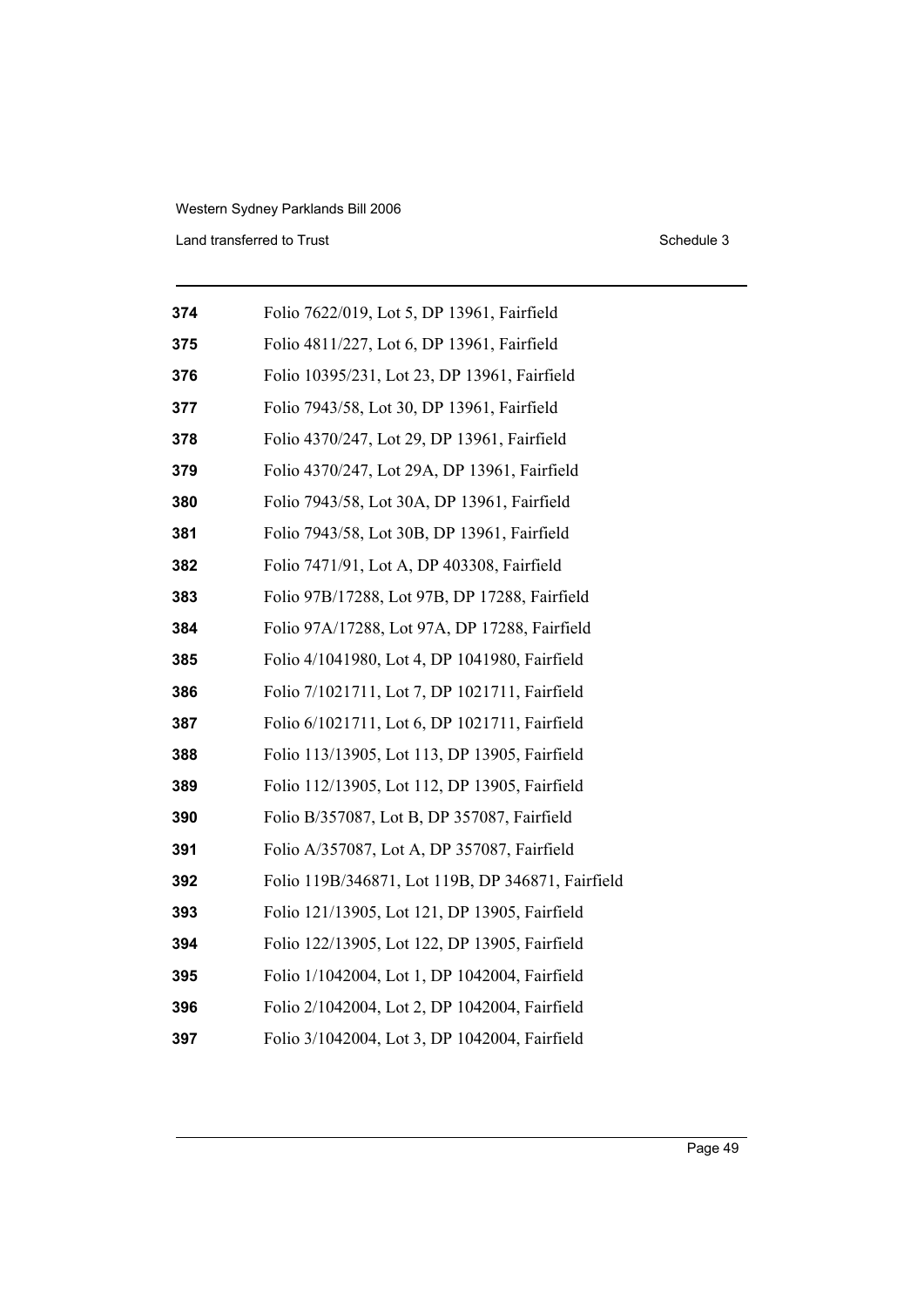| Schedule 3 | Land transferred to Trust                       |
|------------|-------------------------------------------------|
| 398        | Folio 4/1042004, Lot 4, DP 1042004, Fairfield   |
| 399        | Folio VF 8282-228, Lot 109, DP 13905, Fairfield |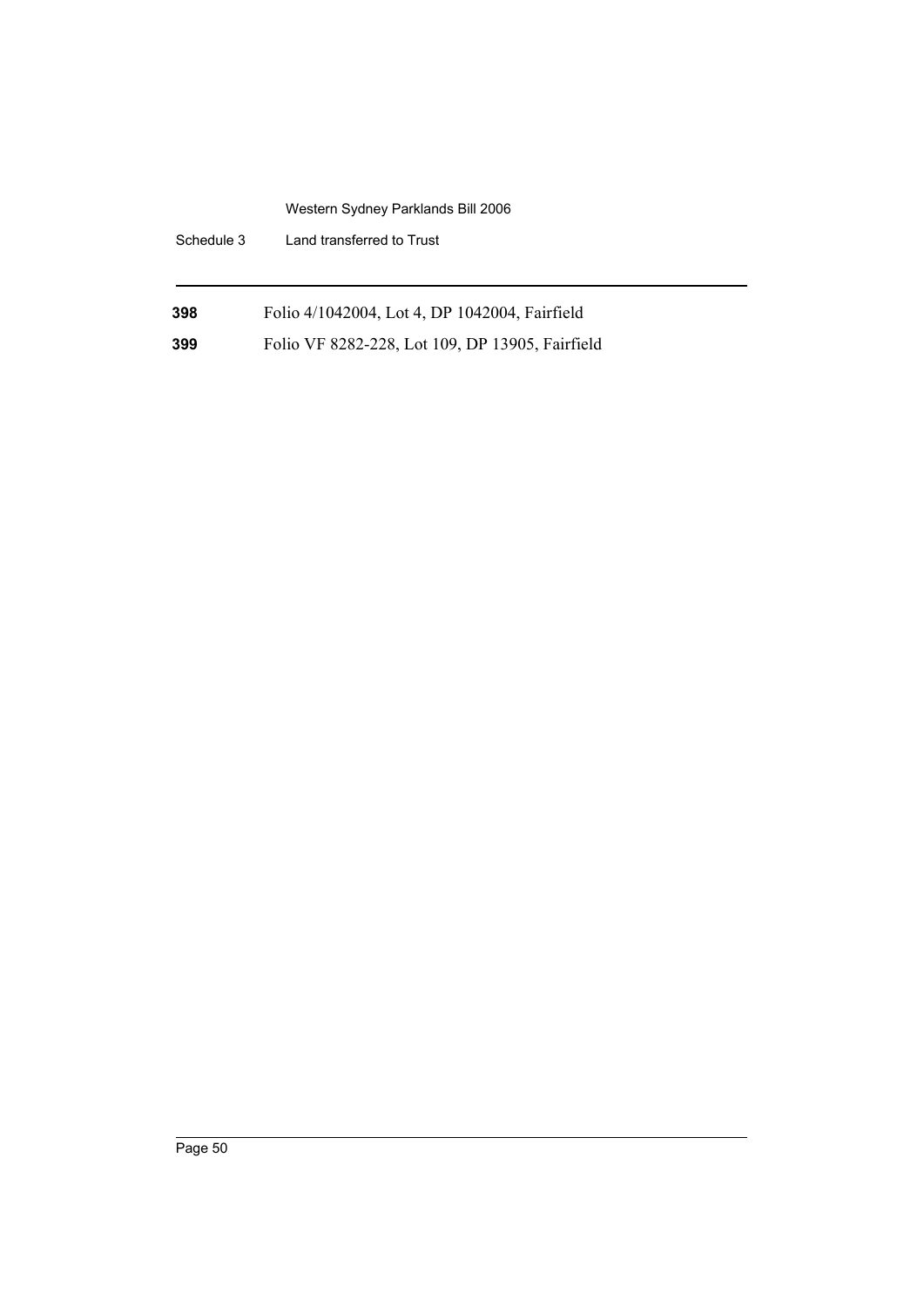Savings, transitional and other provisions Schedule 4 and the schedule 4

# **Schedule 4 Savings, transitional and other provisions**

(Section 51)

# **Part 1 General**

## **1 Regulations**

(1) The regulations may contain provisions of a savings or transitional nature consequent on the enactment of the following Acts:

this Act

- (2) Any such provision may, if the regulations so provide, take effect from the date of assent to the Act concerned or a later date.
- (3) To the extent to which any such provision takes effect from a date that is earlier than the date of its publication in the Gazette, the provision does not operate so as:
	- (a) to affect, in a manner prejudicial to any person (other than the State or an authority of the State), the rights of that person existing before the date of its publication, or
	- (b) to impose liabilities on any person (other than the State or an authority of the State) in respect of anything done or omitted to be done before the date of its publication.

# **Part 2 Provisions consequent on enactment of this Act**

## **2 Division of Parklands into precincts and preparation of first precinct plans**

When first dividing the Parklands into precincts and preparing precinct plans, the Trust is to have regard to the document titled *The Western Parklands Management Vision—Summary Report* prepared by the Department of Infrastructure, Planning and Natural Resources in November 2004.

# **3 Interim management of certain land within Parklands**

- (1) In this clause, *relevant sporting venue* means:
	- (a) the Sydney International Shooting Centre, and
	- (b) the Eastern Creek Raceway, and
	- (c) the Western Sydney International Dragway, and
	- (d) the Sydney International Equestrian Centre at Horsley Park.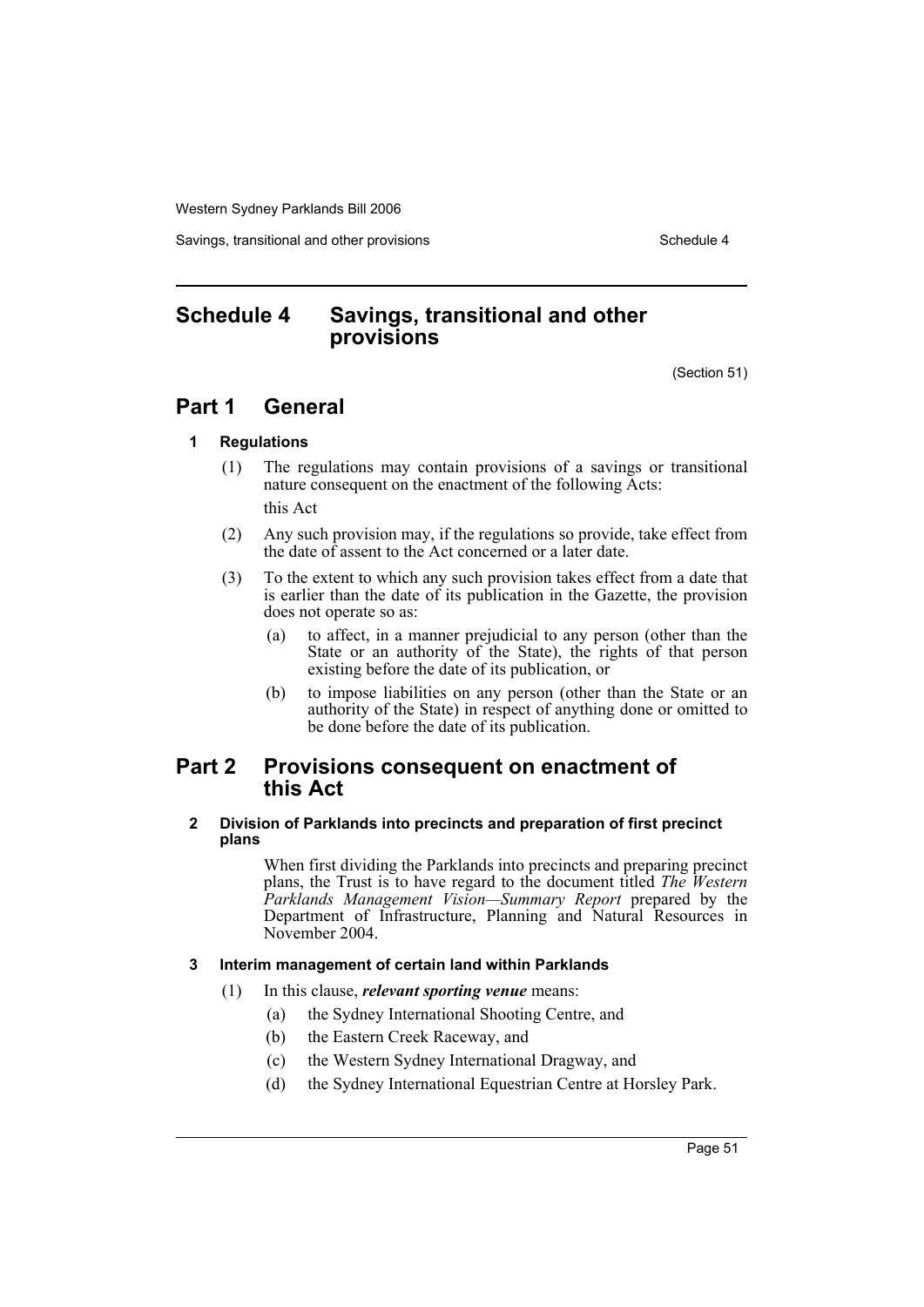Schedule 4 Savings, transitional and other provisions

- (2) The Director-General of the Department of the Arts, Sport and Recreation has the care, control and management of each relevant sporting venue until the Minister by order in writing and published in the Gazette terminates the operation of this clause in relation to the relevant sporting venue.
- (3) For the avoidance of doubt, an order under subclause (2) may be made in relation to one or more relevant sporting venues.
- (4) An order may be made under this clause only with the concurrence of the Minister for Tourism and Sport and Recreation.

## **4 Lease over Sydney International Shooting Centre**

Despite the repeal of section 8 (2) of the *Sporting Venues Management Act 2002*, that subsection continues to operate until the term of the lease referred to in that subsection has expired.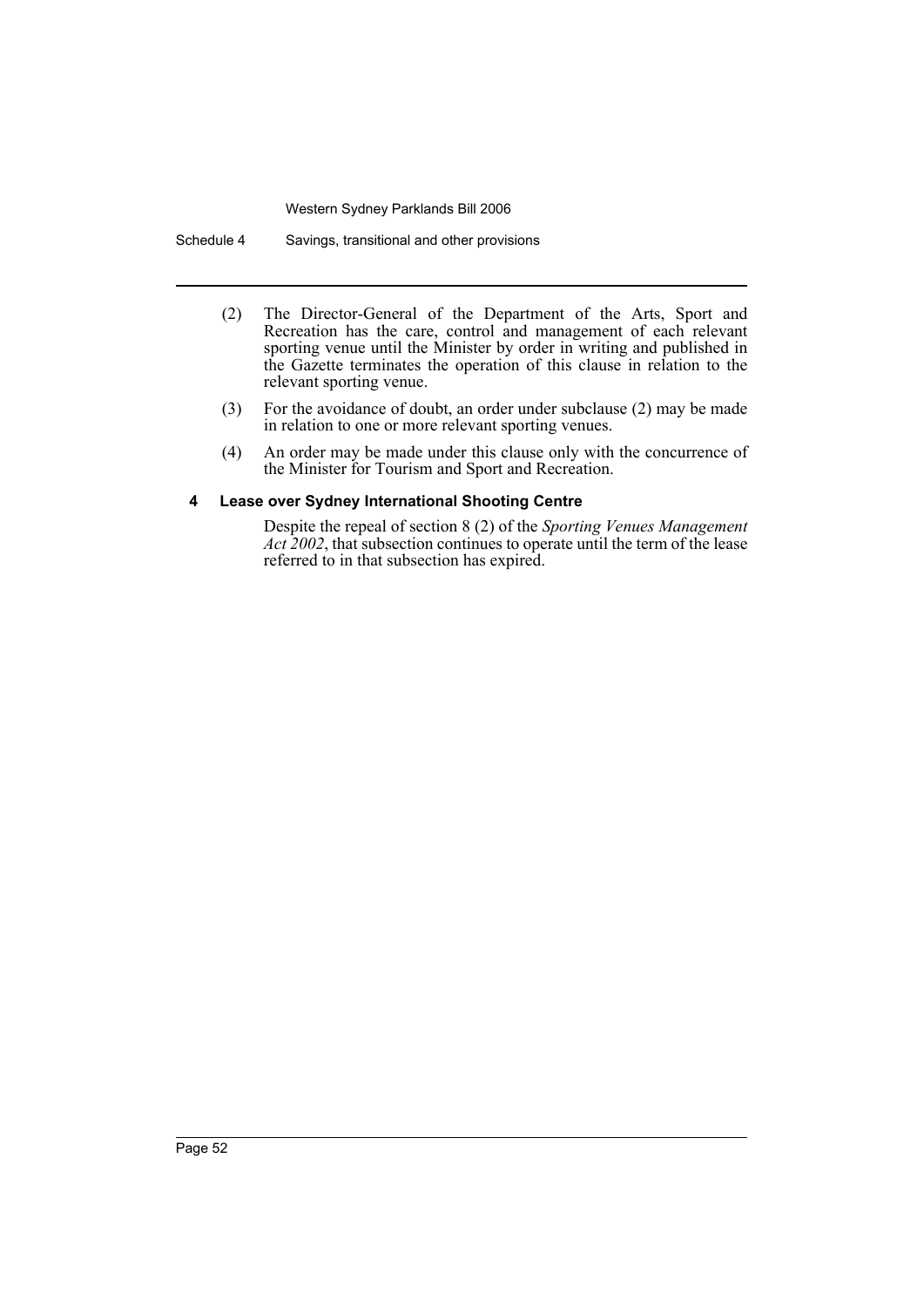Amendment of Acts and instruments Schedule 5

# **Schedule 5 Amendment of Acts and instruments**

(Section 52)

# **5.1 Fines Act 1996 No 99**

# **Schedule 1 Statutory provisions under which penalty notices issued**

Insert in appropriate order:

*Western Sydney Parklands Act 2006*, section 47

# **5.2 Impounding Act 1993 No 31**

# **Dictionary**

Insert after the matter relating to the Sydney Olympic Park Authority in the definition of *impounding authority*:

• the Western Sydney Parklands Trust,

# **5.3 Native Title (New South Wales) Act 1994 No 45**

#### **[1] Section 104A Saving of native title rights and interests with respect to national parks and other reservations, dedications or declarations**

Insert "the *Western Sydney Parklands Act 2006*," after "*Brigalow and Nandewar Community Conservation Area Act 2005*," in section 104A (1) (a).

## **[2] Section 104A (1) (h)**

Insert after section  $104A(1)(g)$ :

(h) an order under section 34 of the *Western Sydney Parklands Act 2006* that vests land in the Western Sydney Parklands Trust.

# **5.4 Protection of the Environment Operations (Penalty Notices) Regulation 2004**

# **Clause 5 Enforcement officers: section 226**

Insert "or a member of staff of the Western Sydney Parklands Trust (within the meaning of the *Western Sydney Parklands Act 2006*)" after "Authority" in clause  $5(6)$  (k).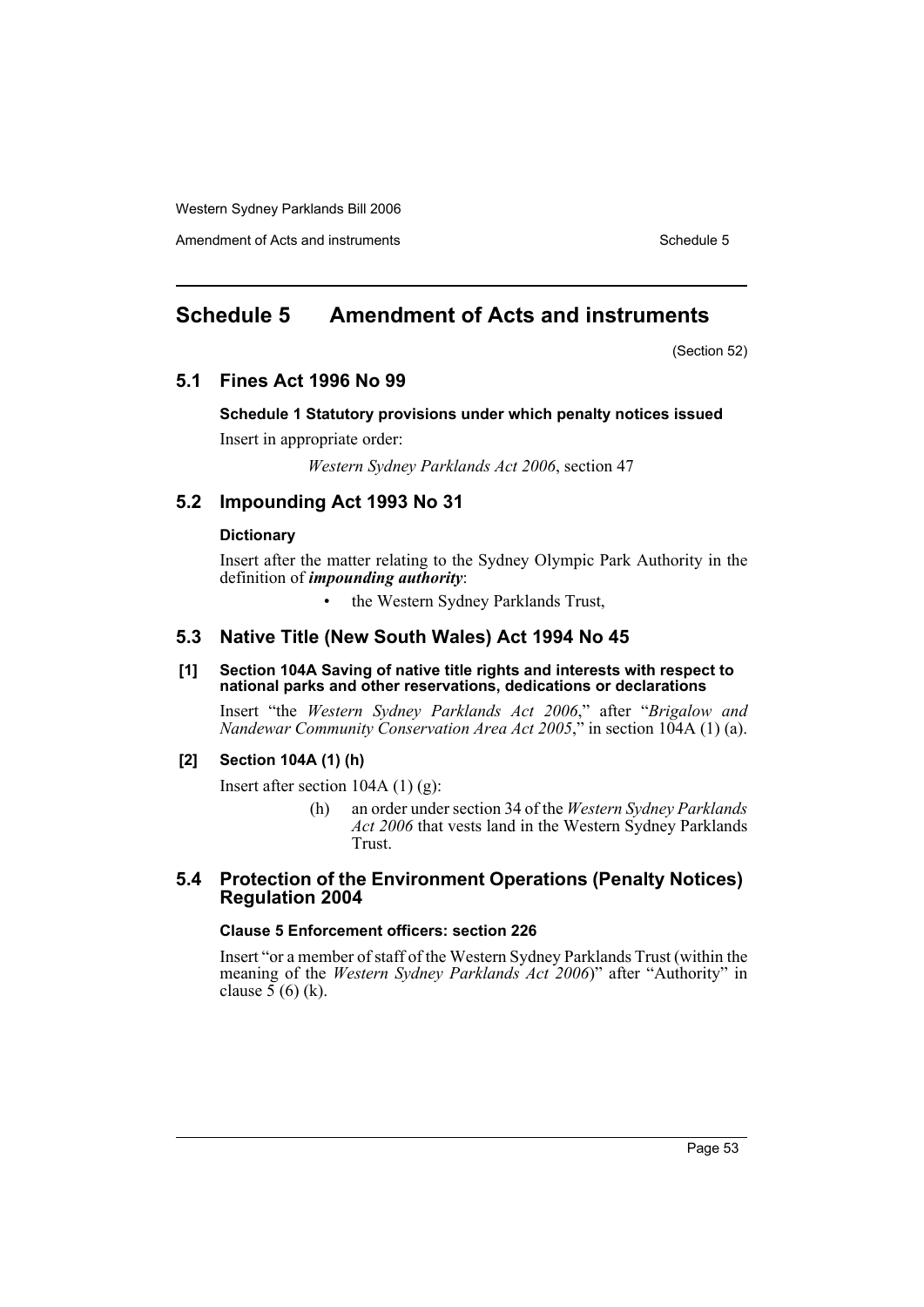Schedule 5 Amendment of Acts and instruments

# **5.5 Public Finance and Audit Act 1983 No 152**

## **Schedule 2 Statutory bodies**

Insert "Western Sydney Parklands Trust" in alphabetical order.

# **5.6 Sporting Venues Management Act 2002 No 56**

- **[1] Section 6 Functions of Corporation** Omit section 6 (3) (b).
- **[2] Section 8 Vesting of Sydney International Shooting Centre in Corporation**

Omit the section.

- **[3] Part 3 Sydney International Shooting Centre Trust** Omit the Part.
- **[4] Schedule 1 Land vested in Corporation** Omit "Sydney International Shooting Centre".
- **[5] Schedule 2 Provisions relating to trustees and procedure of Trust** Omit the Schedule.

# **5.7 Sydney Regional Environmental Plan No 31—Regional Parklands**

# **[1] Clause 7 General development controls**

Insert "or land vested in the Western Sydney Parklands Trust (within the meaning of the *Western Sydney Parklands Act 2006*) that was reserved or dedicated under the *National Parks and Wildlife Act 1974* immediately before it was so vested" after "dedicated under that Act" in clause 7 (2).

# **[2] Clause 7 (2)**

Insert "the Trust or" after "managed by" wherever occurring.